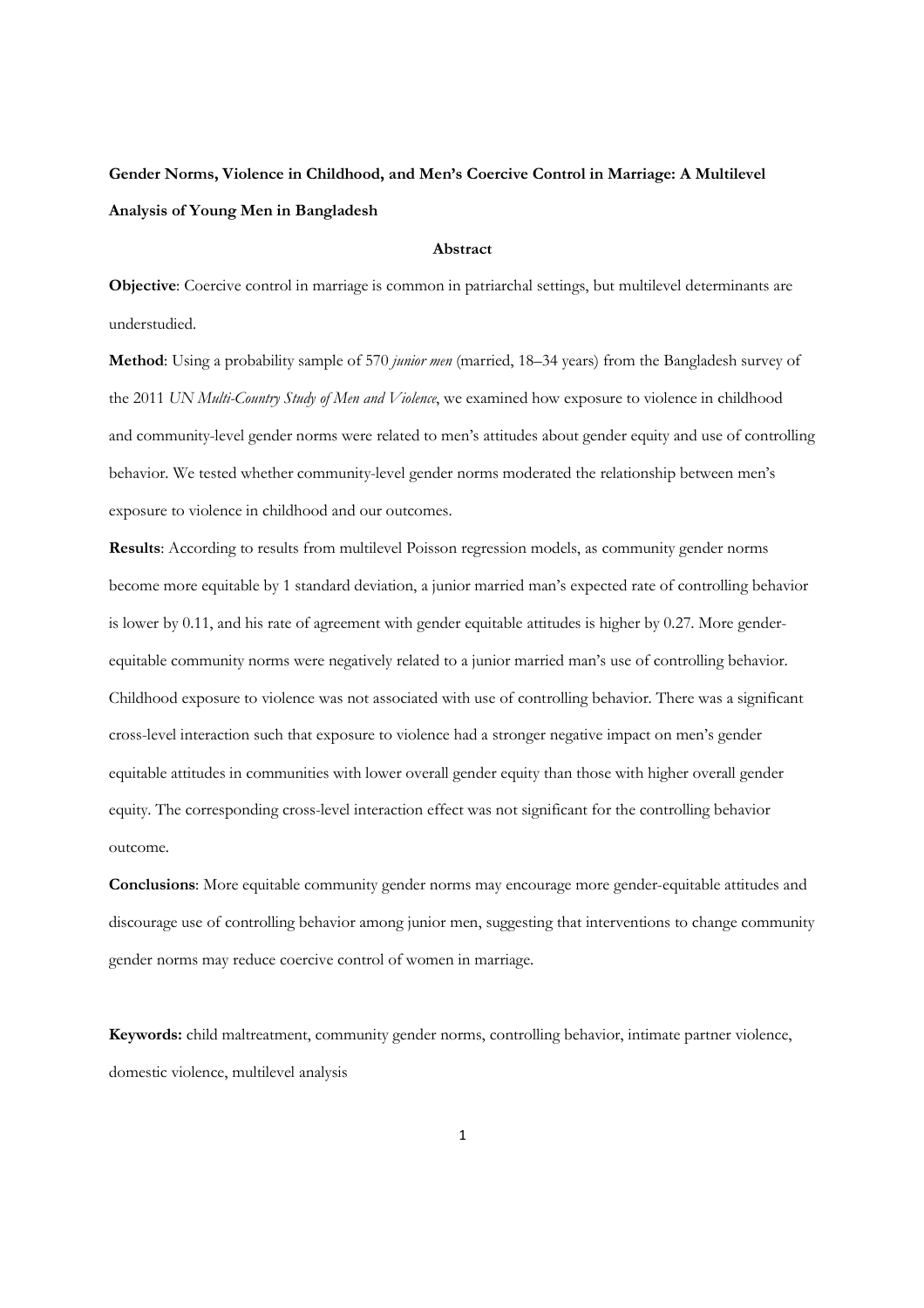The movement against intimate partner violence (IPV) has focused on reducing men's desire to control their partners (Whitaker, 2015). Some scholars see controlling behavior as psychological IPV (Robertson & Murachver, 2011); whereas, others see it as a unique form of IPV (Kabir, Nasreen, & Edhborg, 2014). We define controlling behavior as effort by one partner in an intimate relationship to reduce the other partner's power to make decisions, participate in daily activities, as well as attempts to damage their partner's ego and self-image, and control or limit other relationships (Robertson & Murachver, 2011). It is welldocumented that controlling behavior is a correlate of physical and sexual IPV (Antai, 2011; Grose & Grabe, 2014; Yount, Miedema, Martin, Crandall, & Naved, 2016). Perpetrators who use controlling behavior in tandem with physical or sexual IPV are among the most violent, and their victims experience the most negative outcomes (Day & Bowen, 2015). Despite the impact of men's controlling behavior, studies to understand the multilevel associates of coercive control are lacking (Whitaker, 2015).

Leveraging data from men in Bangladesh, we use feminist theory at the community level (Schuler, Hashemi, & Badal, 1998; Yount, Miedema, et al., 2016) and social learning theory at the individual level (Bandura, 1971; Hearn, 1998) to examine how a man's exposure to community gender norms and violence in childhood may be associated with his attitudes about gender and his use of coercive control in marriage. According to feminist theory, the systemic devaluation of women vis-à-vis men provides a normative context in which men's control over women is condoned (Yllo, 2005). According to gendered social learning theory, boys who witness or experience violence in the home come to see violence and control as normal in interpersonal relationships (Cyr, Michel, & Dumais, 2013). We assess the association of each of these exposures separately, and include a cross-level interaction to assess whether more equitable community gender norms can mitigate the adverse influence of a man's exposure to violence in childhood on the outcomes.

Our findings offer insights about what intervention strategies increase men's endorsement of genderequitable attitudes, and reduce use of controlling behavior in Bangladesh and other South Asian contexts. We expect that addressing the developmental and contextual influences of men's use of controlling behavior will have cascading effects, reducing men's perpetration of physical and sexual IPV.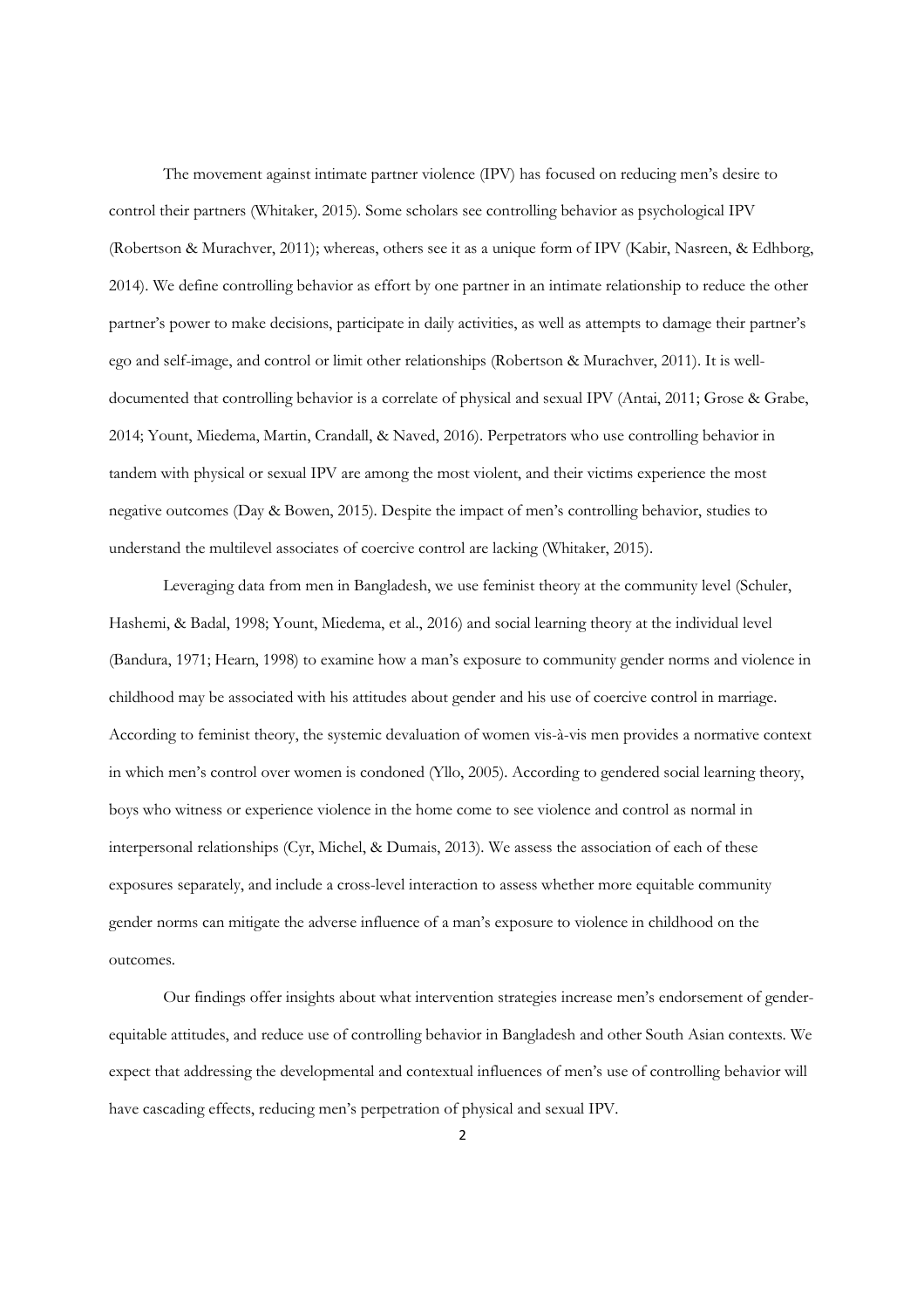#### **Background**

#### **Physical IPV and Coercive Control**

 Differentiating between forms of IPV is important in order to target interventions to reduce IPV (Kelly & Johnson, 2008). Antecedents to physical IPV have been studied, both in Bangladesh (Naved, 2013; Sambisa, Angeles, Lance, Naved, & Curtis, 2010; VanderEnde, Sibley, Cheong, Naved, & Yount, 2015; Islam, Tareque, Tiedt, & Hoque, 2014), and in other developing countries (Hindin, Kishor, & Ansara, 2008). Controlling behavior is usually studied as an antecedent to other forms of IPV (Antai, 2011; Mandal & Hindin, 2013). Consequently, there is a lack of research on the antecedents to controlling behavior. As controlling behavior is often a precursor to IPV (Antai, 2011; Graham-Kevan & Archer, 2008), knowledge about drivers of motivations to control would allow for the design of interventions to reduce controlling behavior before it escalates to physical IPV.

# **A Multilevel "Ecological" Model of Men's Use of Coercive Control**

Feminist theory and gendered social learning theory may offer a multilevel model for explaining men's use of coercive control in marriage. According to feminist theory, any act of IPV derives from patriarchal gender norms, which emphasize men's dominance over women (Schuler et al., 1998; Yount, James-Hawkins, Cheong, and Naved, 2016; Yount, Miedema, et al., 2016). Studies of physical and sexual IPV in Bangladesh have often employed this perspective in places that follow the tenets of classic patriarchy (Chowdhury, 2009; Kandiyoti, 1988). Certain elements of classic patriarchy persist, despite interventions to empower women and enhance gender equity (Joshi & Schultz, 2013; Yount, James-Hawkins, et al., 2016). For example, although women in Bangladesh may legally choose their spouse, in practice, the father or brothers often do so (Yount, Halim, Schuler, & Head, 2013; Yount, James-Hawkins, et al., 2016; Yount, Miedema, et al., 2016). A father is the legal guardian of his daughter, with legal guardianship passing to her husband (Yount, James-Hawkins, et al., 2016; Yount, Miedema, et al., 2016). Women exchange subservience for material support (Kandiyoti, 1988; Yount, James-Hawkins, et al., 2016; Yount, Miedema, et al., 2016), legitimizing and institutionalizing men's control over their wives (Yount, James-Hawkins, et al., 2016; Yount, Miedema, et al., 2016).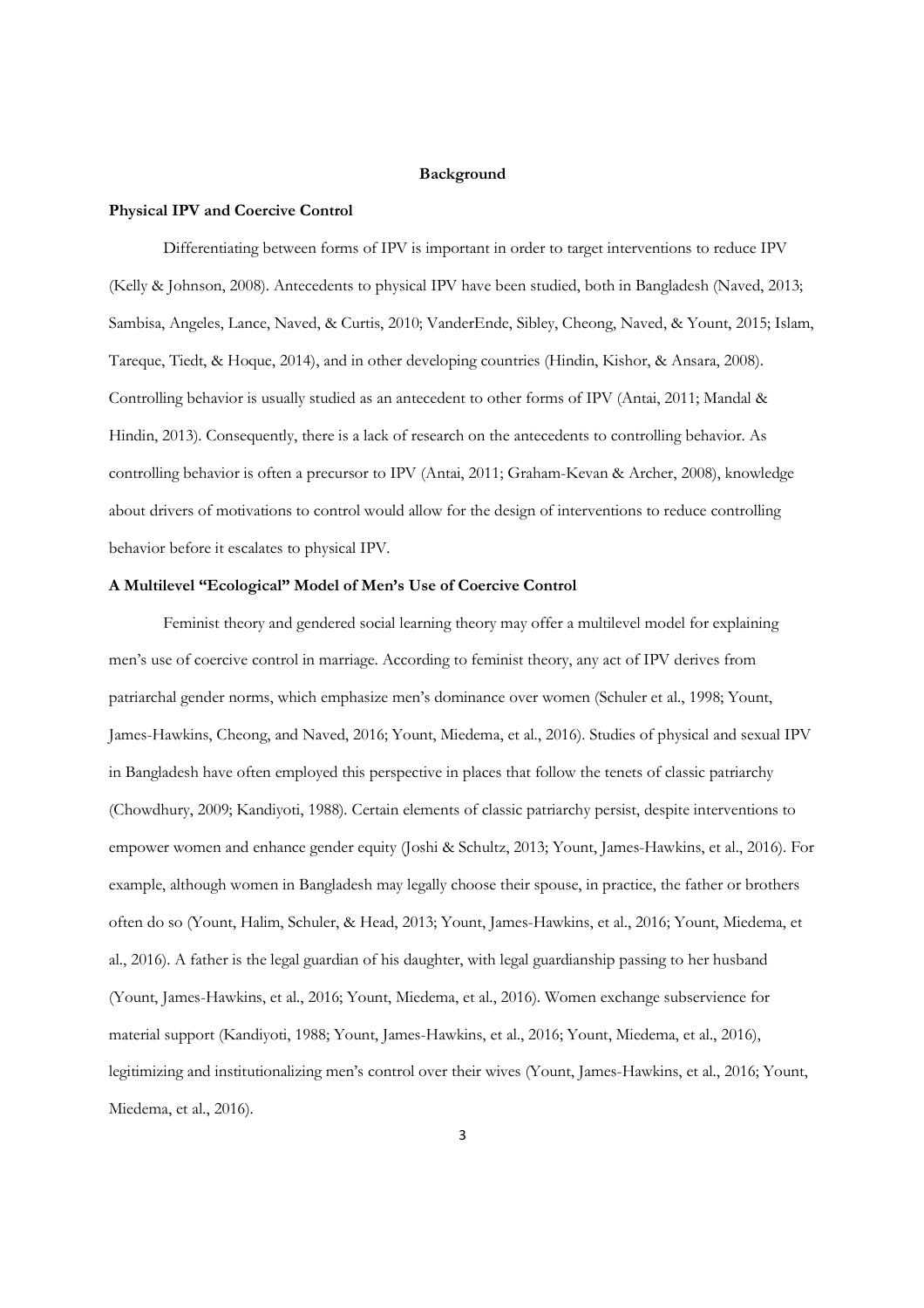Social norms about gender under classic patriarchy, are passed from older, married men to younger, married men, influencing their attitudes and their behavior (Ball & Wahedi, 2010; Yount, James-Hawkins, et al., 2016). In Bangladesh control over women is tied to men's honor, and women's modesty and respectability (Mandelbaum, 1993). Men's desire to protect their family's honor motivates use of coercive control, and the norms that privilege men and subordinate women contribute to the view that women belong to men, justifying use of control and violence (Yount, Miedema, et al., 2016). It follows that norms among senior men in a community are largely representative of broader community norms as passed down from one generation to the next. In addition, younger men are establishing patterns of behavior in their marriages, and their beliefs and actions may be more easily influenced and more easily changed (Johnson & Das, 2008; Yount, James-Hawkins, et al., 2016).

Social Learning Theory (SLT) has been used to explain men's perpetration of IPV. SLT states that children learn about normal behavior by observing the behavior of adult role models (Bandura, 1971). Boys who witness violence against their mothers may come to see violence as normal (Cyr et al., 2013). Further, boys understanding of male dominance and violence may be learned in gendered ways (Hearn, 1998; Yount, James-Hawkins, et al., 2016; Yount, Miedema, et al., 2016). Boys who witness men's violence toward themselves or members of their family (Holt, Buckley, & Whelan, 2008; Martin et al., 2002; Schwartz, Hage, Bush, & Burns, 2006; Yount, James-Hawkins, et al., 2016), may come to see violence as a legitimate way to control their future wives (Hearn, 1998; Yount et al., 2015; Yount, James-Hawkins, et al., 2016). Men exposed to violence in youth, either witnessed or experienced, may also learn that masculine superiority and dominance should be expressed through violence and control of others (Nicholls, 2006). Thus, according to gendered models of social learning, a man's exposure to violence in childhood, even if witnessed and not experienced, will influence his personal views about using power and control in intimate relationships.

**Hypotheses:** Based on feminist theory and social learning theory we expect that both gender norms within a community (as defined by senior men 35-44 years old), and exposure to violence in childhood will influence a junior man's (18-34 years) gender equitable attitudes and engagement in controlling behavior. Specifically, we expect that married junior men in more equitable communities will have more equitable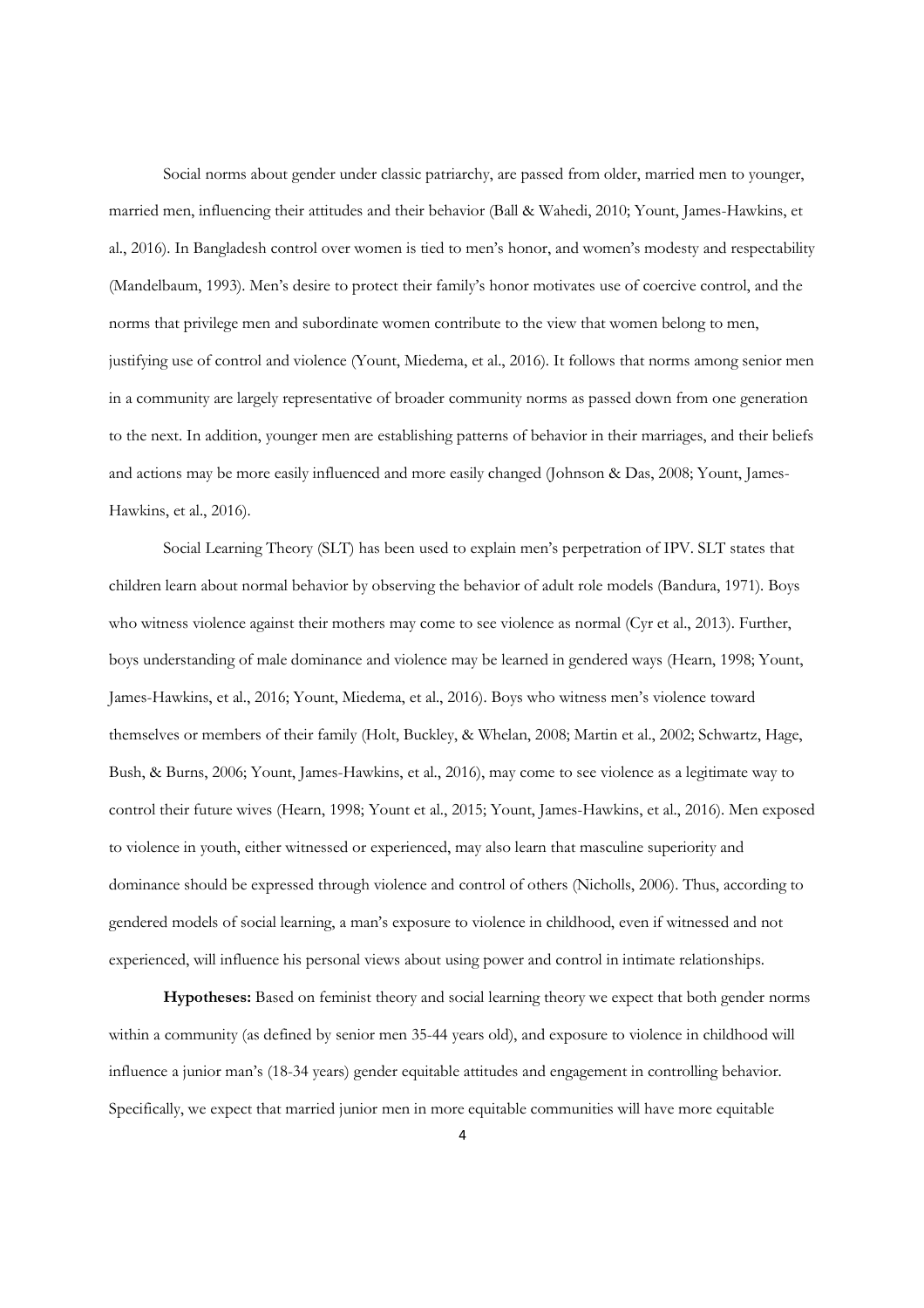gender attitudes than junior men in less gender-equitable communities (Hypothesis  $1a - H_{1a}$ ) and engagement in controlling behavior (Hypothesis  $2a - H_{2a}$ ). We also expect junior men's exposure to violence in childhood to influence their gender equitable attitudes such that junior men who experienced more exposure to violence in childhood will exhibit less gender-equitable attitudes (Hypothesis  $1b - H_{1b}$ ), and engage in more controlling behavior (Hypothesis  $2b - H_{2b}$ ) than men who experienced less exposure to violence in childhood. Further, we expect that high gender-equity in an individual junior man's community will attenuate the association between his exposure to violence in childhood and his gender-equitable attitudes (Hypothesis  $1c - H_{1c}$ , and engagement in controlling behavior (Hypothesis  $2c - H_{2c}$ ).

# [Figure 1]

# **Methods**

# **Sample and Data**

**Study Site.** This secondary analysis was based on data collected in one urban and one rural site in Bangladesh as part of the *UN Multi-Country Study of Men and Violence*. The International Centre for Diarrhoeal Disease Research, Bangladesh (icddr,b) conducted the original data collection. The urban site was Dhaka metropolitan city, the capital and commercial center of Bangladesh with a population of 6.9 million (BBS, 2014). About 95% of the residents of Dhaka are Muslims (BBS, 2014) and the male out-migration rate is 30 per 1000 (BBS, 2014). The rural site covered icddr,b's Health and Demographic Surveillance (HDS) area in Matlab, which is about 55km southeast of Dhaka with a population of about 225,038. Matlab is about 88% Muslim (icddr, b, 2012a), and out-migration by men is common, at 60 per 1000 men in 2010 (icddr, b, 2012b).

**Study Sample.** Data were collected from January to June 2011 and the survey used a stratified, multi-stage, cluster sample design. Eligible men were ages 18 – 49 years living in 65 rural villages and 50 *moholla* (the smallest urban administrative unit). Two communities were excluded from all analyses because there were no married junior men in the sample collected. Using 2008 data from icddr, b's HDS (icddr, b, 2012b), 50 villages were considered adequate for attaining the desired sample number (1000-1200). Villages (the primary sampling unit) were stratified according to large, medium, and small population size, and were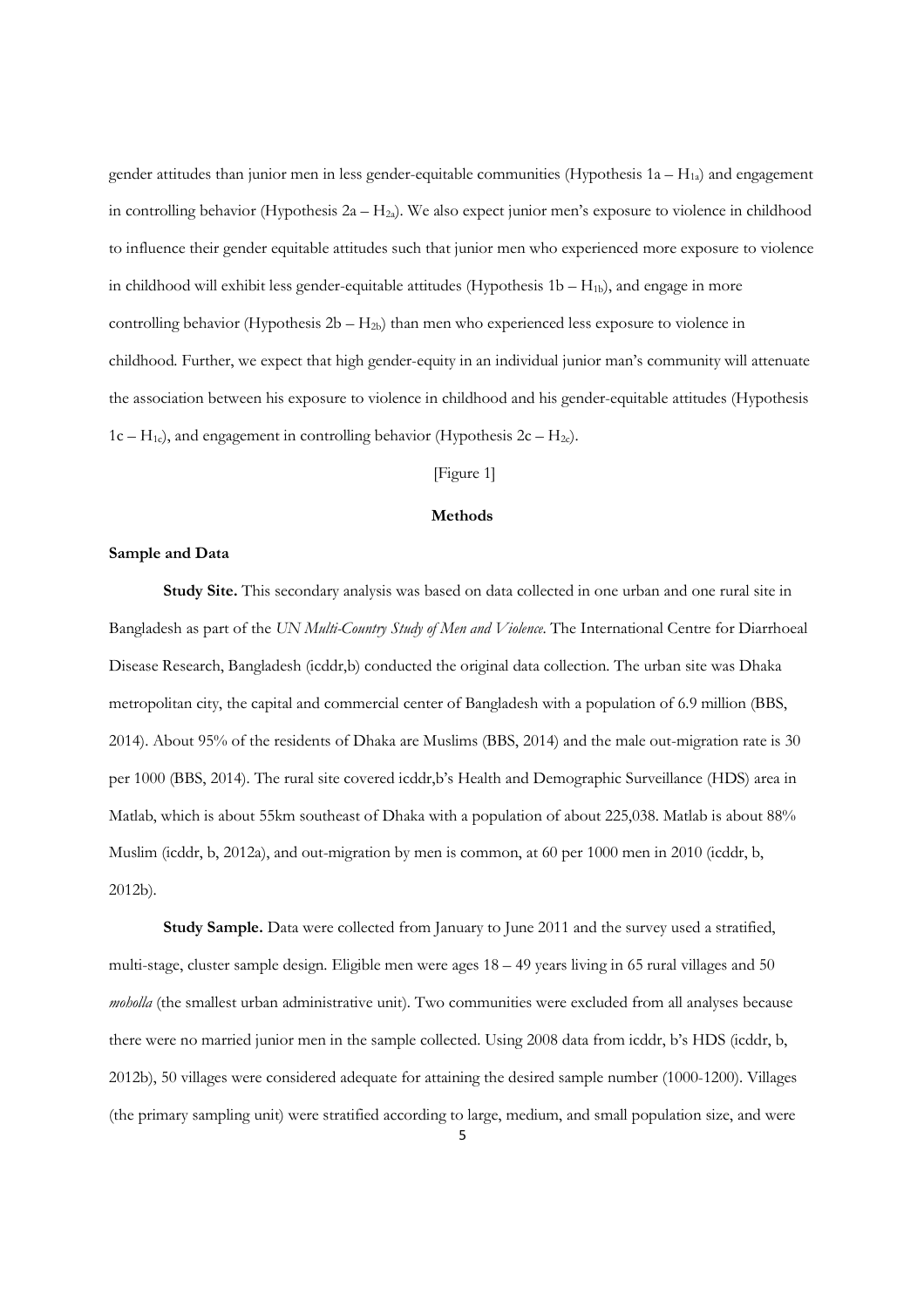selected with probability proportional to size sampling. A fixed number of 30 interviews were planned in each cluster. Field experience showed that none of the selected clusters had 30 households with eligible males aged 18-49 in the year 2011, and an additional 15 clusters were added to achieve the desired sample size. All households in each cluster were approached for an interview. Urban mohollas were stratified by population size using 2011 Census data collected by the Bangladesh Bureau of Statistics (icddr, b, 2012a), and one enumeration area (with an average 120 households) was selected from each moholla, using simple random sampling. Twenty households then were randomly selected from each enumeration area. Regardless of site, households were sampled to account for men's lesser availability and higher refusal rate compared to women (NIPORT, 2009). One eligible man was interviewed per household. Overall 2,400 men completed the interview. Cases with missing data on both marital status and age were dropped  $(N=18)$ . Individual response rates were 73% in Dhaka and 93% in Matlab (Yount, James-Hawkins, et al., 2016). Of the 2,400 men who completed interviews, 1,497 were married and thus were included in our analysis. Of the 1,497 married men, 927, ages 35-49, were classified as "senior men" and used to generate the community norms measures used in the analysis (see below). The remaining 570 "junior men," ages 18 to 34, comprised our final analytic sample (Figure 2).

#### [Figure 2]

**Data collected.** Details regarding ethical permissions for the original study were reported elsewhere (Naved, Huque, Farah, & Shuvra, 2011). The questionnaire had eight modules on: demographics and employment, childhood experiences, attitudes about gender relations, health and well-being, intimate relations, fatherhood, policies, and illicit behavior. Male interviewers were trained on gender issues and gender-based violence, how to minimize distress among respondents, and the use of personal digital assistants (PDAs), which were used to collect sensitive data (Naved, et al., 2011). Interviews were conducted face-toface in men's homes.

**Level-1 Outcomes.** Married Men were split into junior men (ages 18-34) and senior men (ages 35- 49). Two outcomes were measured for junior men for this analysis. One outcome for a *junior man's more equitable attitudes about gender* was created from eight items. Each item was measured on a four-point Likert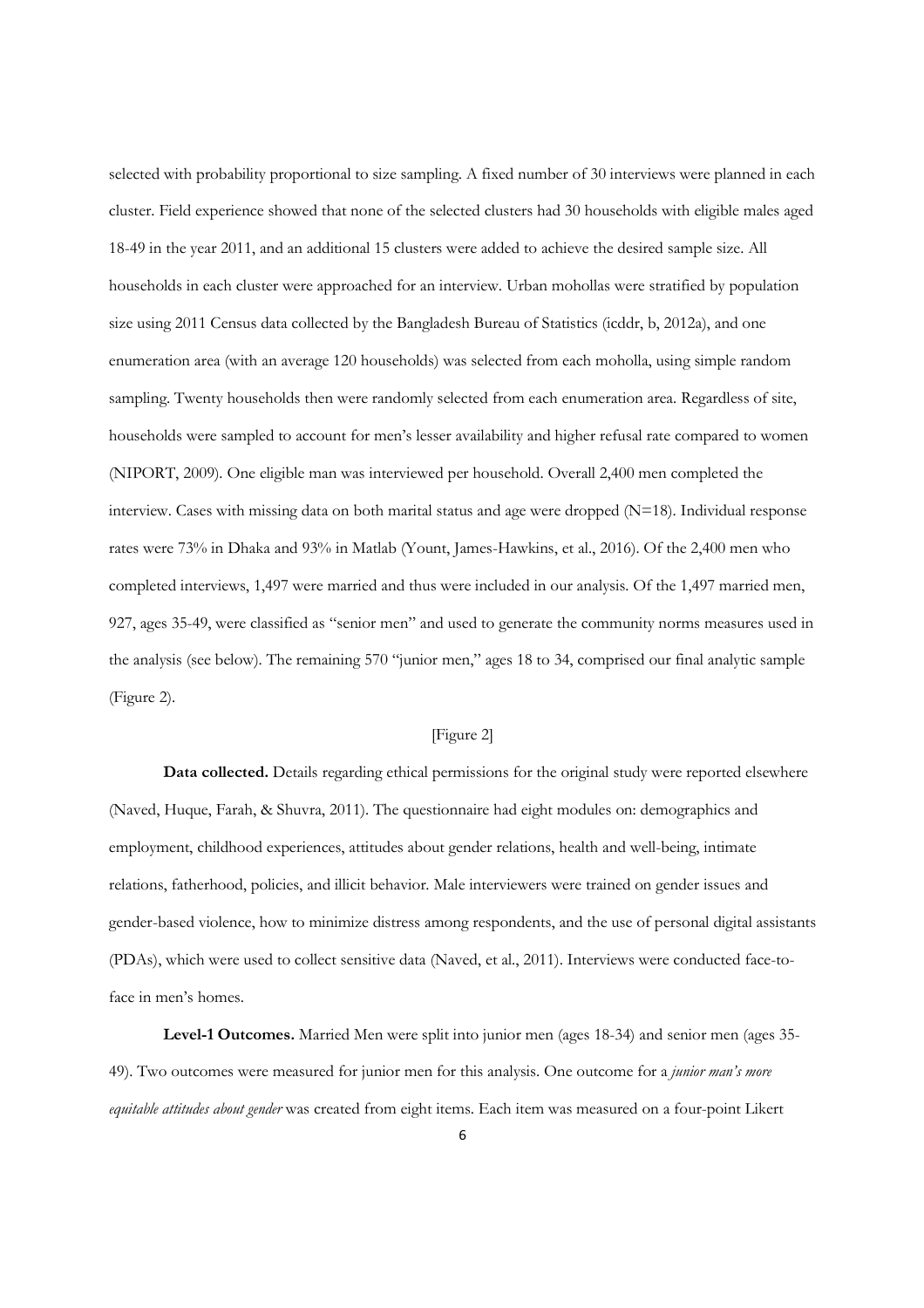scale capturing the level of agreement-disagreement with attitudes privileging men over women (1=strongly agree, 2=agree, 3=disagree, 4=strongly disagree). These items come from the Gender Equitable Men (GEM) scale, which has been validated previously with young men in Brazil (Pulerwitz & Barker, 2008), and a scale developed by the South African Research Council (Jewkes, Sikweyiya, Morrell, & Dunkle, 2011) to measure individual attitudes about gender. Alpha for the eight items was modest but acceptable at 0.71 (Nunnally & Bernstein, 1994; see Table 1 for items). The second outcome for a *junior married man's engagement in controlling behavior* was created from eight items each measured on a four-point Likert scale capturing the level of agreement-disagreement with their use of controlling behavior in their current marriage (4=strongly agree, 3=agree, 2=disagree, 1=strongly disagree) with higher scores indicating more use of controlling behavior. These items come from the Sexual Relationship Power Scale (SRPS) (Pulerwitz, Gortmaker, & DeJong, 2000), which has been validated previously with young men in South Africa (Dunkle et al., 2004). Alpha for the eight items was acceptable at 0.72.

For both outcomes, we dichotomized the response to agree/disagree because "strong" agreement or disagreement was rarely reported. We summed the dichotomized items because scholars advise against a straight sum of Likert-type items, given the unknown cognitive distance between options on an ordinal scale (Coste, Fermanian, & Venot, 1995). For the gender-equitable attitudes items, the 0-1 items were summed to create a count of the number with which each man disagreed, ranging from 0 (disagreeing with no items) to 8 (disagreeing with all items) and higher scores indicated more gender-equitable attitudes. For the use of controlling behavior outcome, 0-1 items were summed to create a count of the number of items a man agreed he had used in his current marriage, ranging from 0 (agreeing with no items) to 8 (agreeing with all items), and higher scores indicated more use of controlling behavior.

**Level-1 and Level-2 Exposure Variables.** The main exposure variables were community gender norms among senior men and a junior man's exposure to violence in childhood. The measure for *community gender norms among senior men* was created from the same eight items that were used to capture a junior married man's more gender-equitable attitudes. However, for the community-level measure we used data from 927 senior men in the sampled communities. This allowed us to construct our community-level variables from a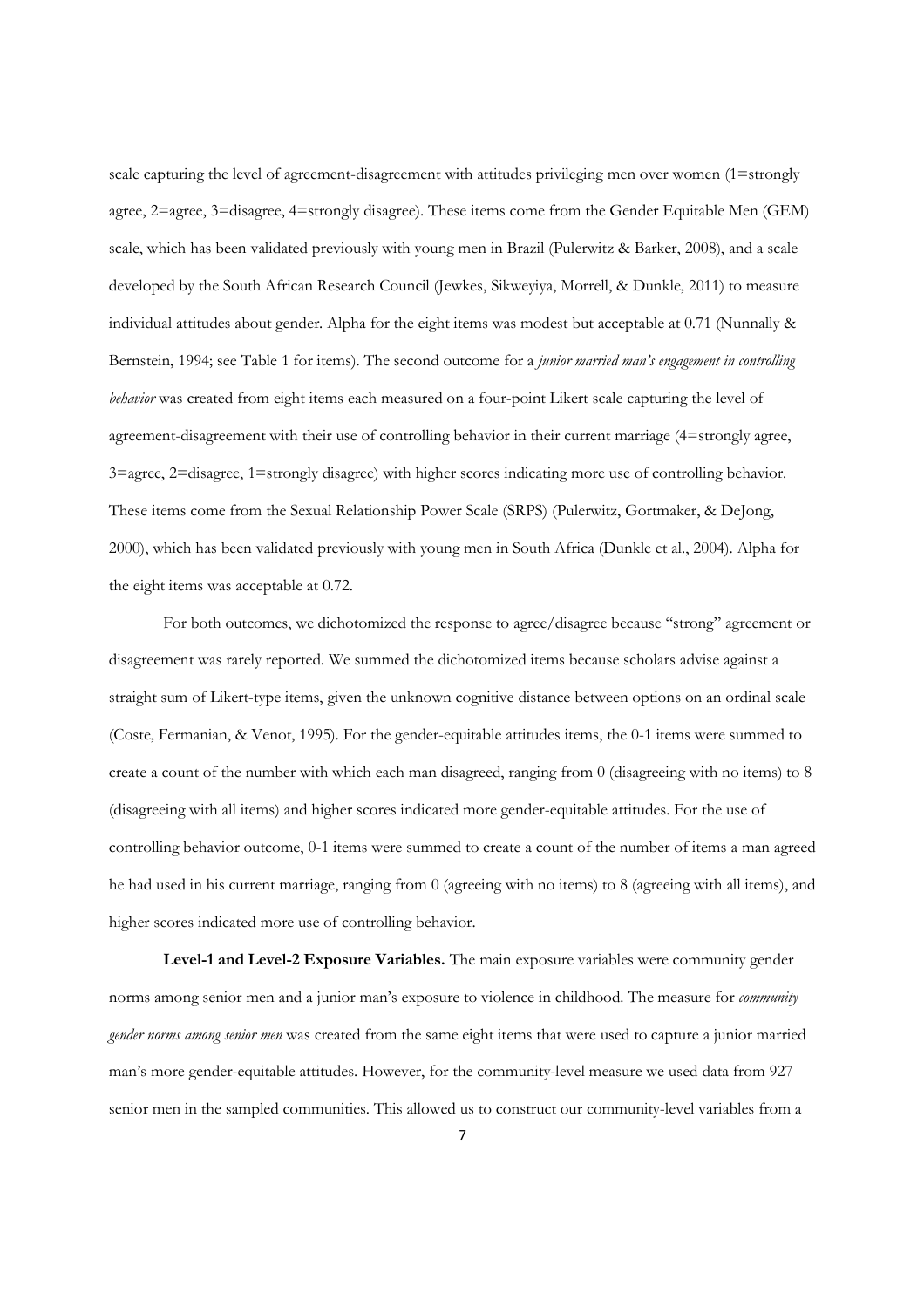sample that did not overlap with the sample for whom the outcome was observed, thus we argue that the community measures were exogenous to the outcome (Sampson & Groves, 1989). The median age for first marriage for men in Bangladesh is 24 years (NIPORT, 2013); in our analyses, married men between 35 and 49 years old represent senior men. By the age of 34 almost all men in Bangladesh are married, have children (Ball & Wahedi, 2010), and have been the head of household for many years. Results obtained from the sensitivity analyses using different age criteria to represent senior men were not significantly different from those presented here. Using the sample of senior men, aggregated to the community level, we conducted random split-half exploratory (EFA) and confirmatory (CFA) factor analyses. Factor loadings (0.38–0.70) and fit statistics (RMSEA =  $0.07$ ; CFI =  $0.93$ ; TLI =  $0.90$ ) for the full-sample CFA suggested that a uni-dimensional scale had an adequate fit to the data (Appendix A). The community-level measure was summed in the same manner as the level-1 measure of gender attitudes. Alpha was acceptable at 0.72.

The measure for a *junior married man's childhood exposure to violence* was dichotomized and summed from participant's responses to seven items about how often the man either witnessed or experienced violence before the age of 18 (1 = never, 2 = sometimes, 3 = often, 4 = very often; see Table 1 for included items). Items were adapted from the Childhood Trauma Questionnaire – Brief Screening Version to represent violence perpetrated in the home and by family members (Bernstein et al., 2003). The scale was validated using EFA and CFA factor analyses in random split-half samples. The full-sample CFA had high factor loadings  $(0.52 - 0.81)$  and acceptable fit statistics (RMSEA = 0.08; CFI = 0.95; TLI = 0.93), supporting a unidimensional scale (Appendix A). Once we confirmed the structure of the scale, the community-level measure of the 7 exposure to violence items were dichotomized (agree/disagree) and summed to represent community level exposure to violence among junior men. Alpha for the seven items was acceptable at 0.72. We also computed a cross-level interaction term between senior men's gender norms and junior men's exposure to violence to see if the level of gender equity in a community moderated the association of exposure to violence with each of our two outcomes.

**Covariates.** We considered control variables that, based on prior research and theory, were expected to be related to the outcomes and main explanatory variables. The final controls included at the individual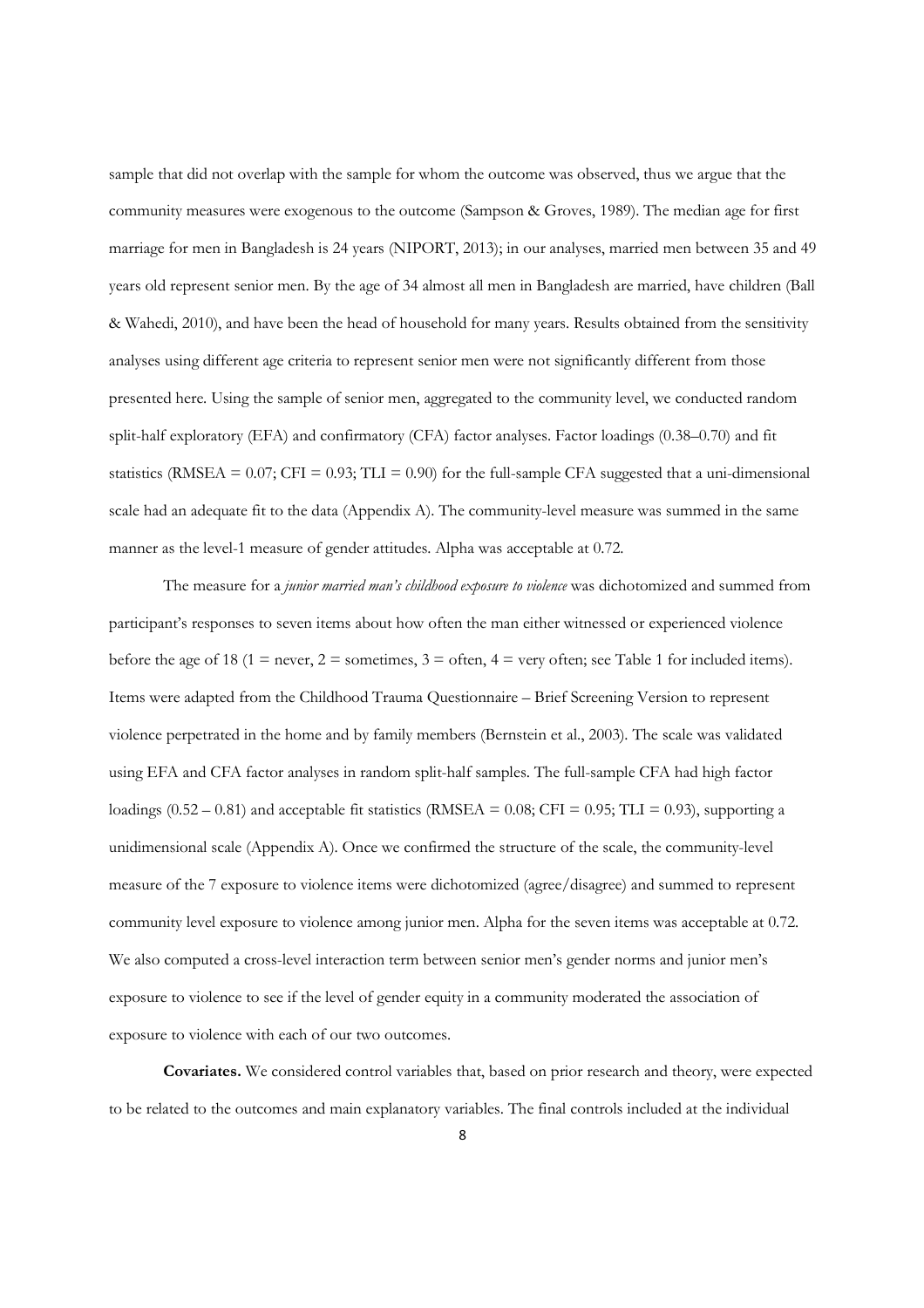level were a junior man's completed grades of schooling (Johnson & Das, 2008; Naved & Persson, 2005), entered as a continuous variable ranging from 0 to 22 grades, and whether his marriage involved a dowry (Naved & Persson, 2005; Naved & Persson, 2010), entered as a dichotomous variable (1 = yes,  $0 =$  no). To address potential correlation between use of controlling behavior and physical IPV, thus isolating the impact of our exposure variables on controlling behavior, we also included junior men's perpetration of physical IPV as a covariate.

The three community-level control variables included in the final model were the community aggregate mean count of junior men's exposure to violence in childhood to reintroduce the mean to the model, allowing us to appropriately estimate the variation in exposure to violence in childhood among junior men (Enders & Tofighi, 2007). We also added senior men's completed community mean grades of schooling (Johnson & Das, 2008), to control for a strong likely correlate of senior men's community gender norms (Jewkes, Levin, & Penn-Kekana, 2003). Finally, we controlled for mean community level engagement in physical IPV to control for norms about violence within the community, and to allow us to evaluate the impact of the two exposure variables on the use of coercive control net of physical IPV perpetration.

#### **Analysis Plan**

Descriptive exploratory analyses using statistical and visual methods assessed the location (e.g., mean, median), spread (e.g., variability across communities), distribution (e.g., normal, skew), and extent of missingness for each variable. Bivariate associations between our main variables also were examined. Multilevel models were used to test three hypotheses for each of our two outcomes. We used multilevel Poisson regression models, which are appropriate for models with exposure variables at both the individual and community levels and count outcomes (Goldstein, 2011; Raudenbush & Bryk, 2002). Our first set of models assessed the direct and interactive associations of senior men's community gender norms and a junior man's exposure to violence in childhood with his gender equitable attitudes (Table 4). The second set of models assessed the direct and interactive associations of senior men's community gender norms and a junior man's exposure to violence in childhood with his use of controlling behavior in marriage (Table 5). We used Stata 14.0 software for all analyses (STATACorp, 2015).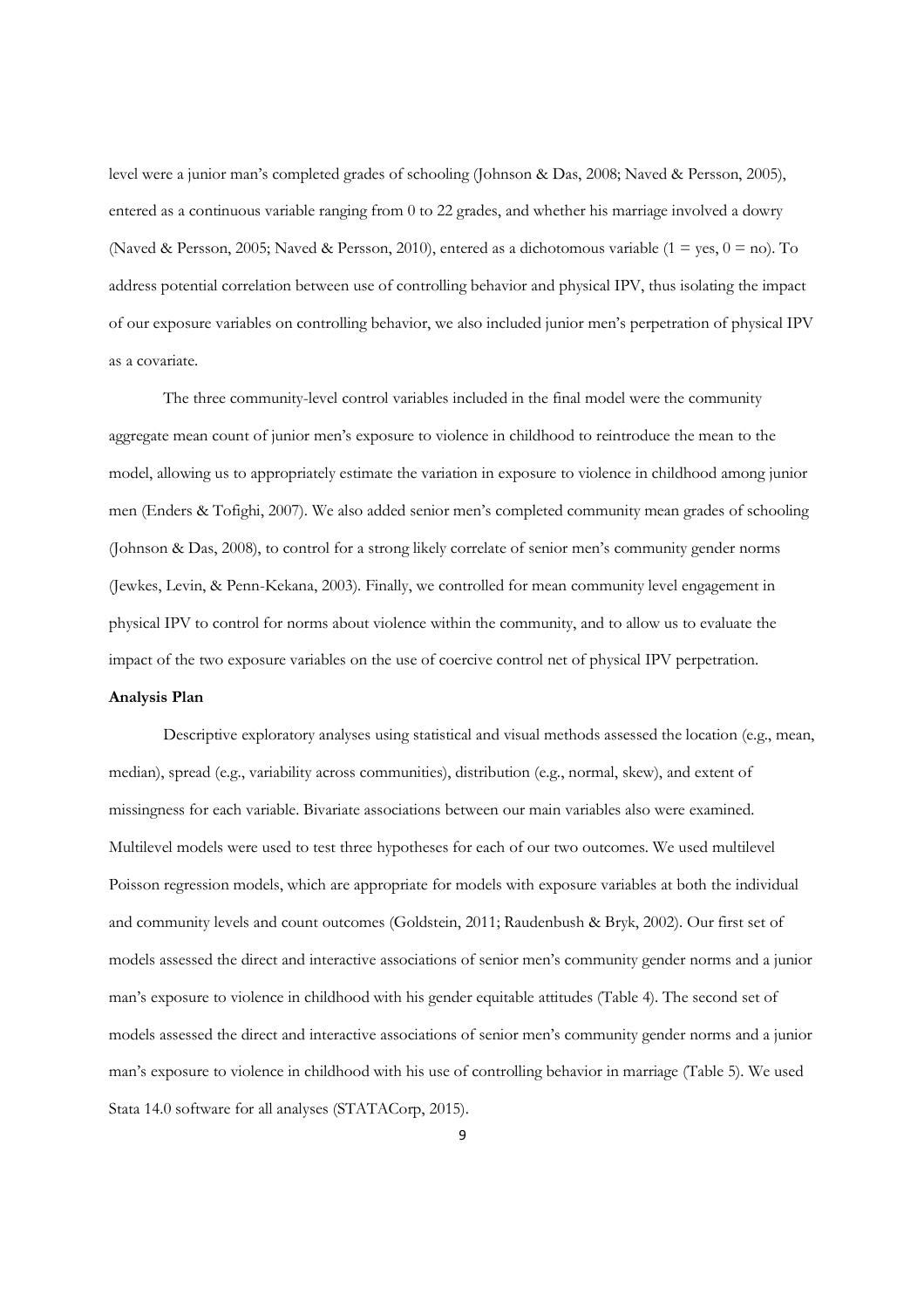Let  $\eta_{ik}$  denote the log rate of reporting more gender-equitable attitudes or controlling behavior by participant *j* in community *k.* The model for each of the two outcomes could be represented by:

$$
\eta_{jk} = \gamma_{00} + \gamma_{01}CommNorm_k + \gamma_{10}Expourse_{jk} + \gamma_{11}Expasure_{jk} * CommNorm_k + \sum_{q=2}^{4} \gamma_{0q}Lvl2cov_q + \sum_{p=2}^{4} \gamma_{p0}Lvl1cov_p + \nu_{0k}.
$$
\n(1)

where CommNorm*<sup>k</sup>* represents the gender norms among senior men in community *k*, Exposure*jk* denotes exposure to violence in childhood for junior men *j* in community *k*, and their interaction effects are captured by Exposure<sub>jk</sub>\*CommNorm<sub>k</sub>. Lvl2cov<sub>q</sub> is the *q*th level-2 covariate, where  $q = 2,...,4$ , Lv11cov<sub>p</sub> is the *p*th level-1 covariate, where *p* = 2,…,4, and ν*0k* is the error term for community *k.* The error term is assumed to be normally distributed with a mean of zero and variance τ. Three additional level-1 and level-2 covariates confounding at both levels. To assess  $H_{1a-c}$  &  $H_{2a-c}$ , we tested the statistical significance associated for the following coefficients: community-level gender norms ( $\gamma_{01}$ ); exposure to violence as a child ( $\gamma_{10}$ ); and the cross-level interaction  $(y_{11})$ .

Due to our limited number of participants and communities, we did not include all available controls at the individual and the community levels. A sensitivity analyses of our findings to the inclusion of these alternative covariates showed that the results were robust to inclusion of different controls (Appendices B & C). The other individual level controls that we considered were a younger man's use of alcohol, his religion, steady employment throughout the year, age, home ownership, and ownership of a TV, total number of children, spousal age, and the presence of an important male in their lives when they were children. The community-level controls considered were the proportion of senior men who owned their own home, and whether the community was urban or rural.

# **Results**

# **Junior Married Men**

**Use of controlling behavior.** Most junior men agreed that they used most of the controlling behavior items. The items most often reported were "when I want sex I expect my partner to agree" (85% agreed) and "I have more to say than she does about important decisions that affect us" (81% agreed). In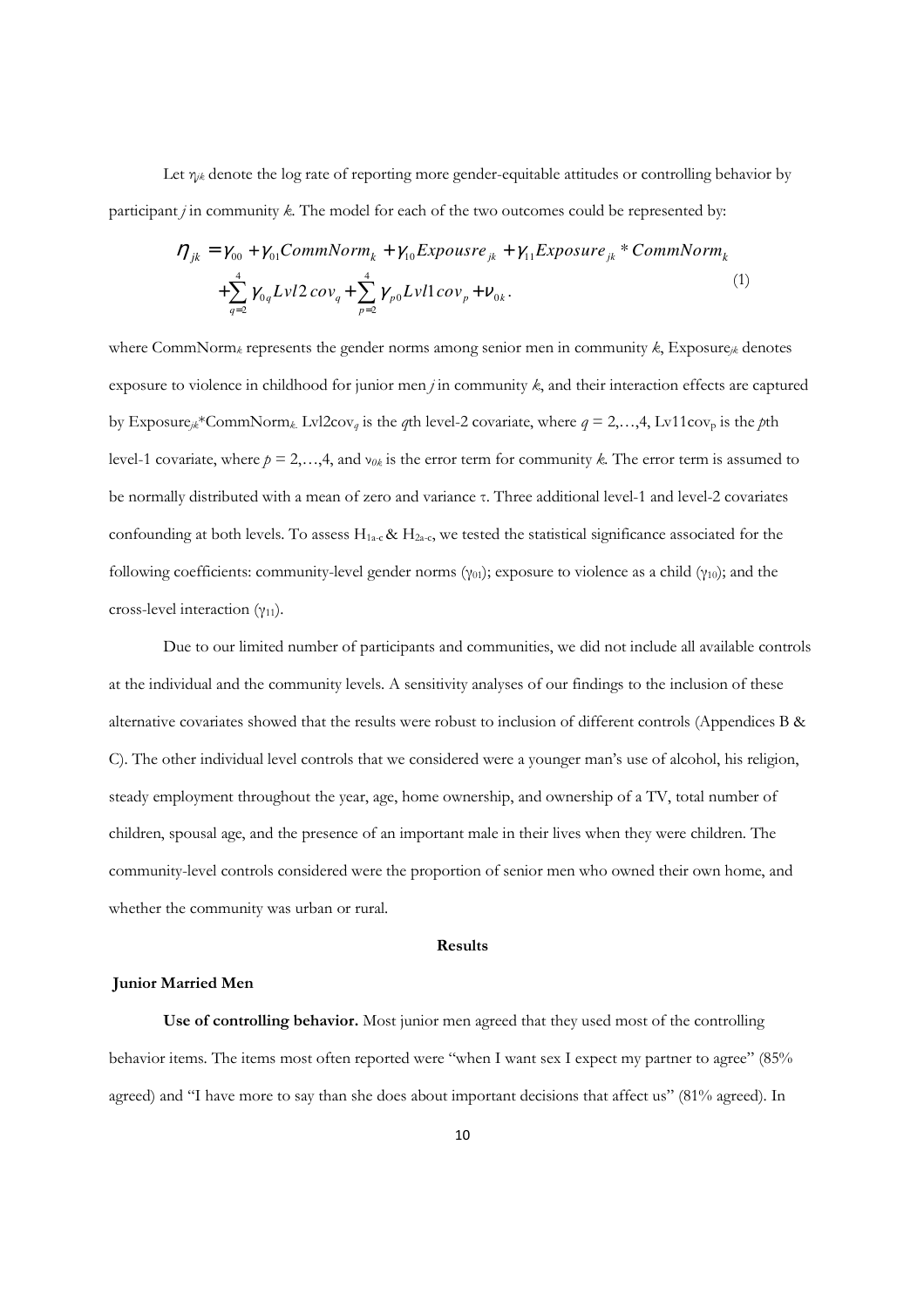contrast, junior men least often reported that they would get angry if their wife asked them to use a condom (15% agreed; Table 1). Across communities, junior men living in the bottom three quartiles of gender equitable communities (GEC) tended to report use of controlling behavior more often than their counterparts in the top quartile of GEC. For example, only 69% of junior men in the top quartile of GEC agreed that they "have more say" than their wives when it comes to important decisions that affect them both, while 86% of men in the bottom three quartiles of GEC agreed. When asked if they "always have to know where my partner is," 60% of junior men in the top quartile of GEC agreed, compared to 75% of junior men in the bottom three quartiles of GEC. Finally, junior men in in the top quartile of GEC agreed with fewer controlling behavior items, on average, then did junior men in the bottom three quartiles of GEC (Table 2).

## [Table 1]

**Attitudes about gender.** Overall, junior men agreed with an average of 5.7 of 8 items representing negative gender attitudes. Men most agreed that "a woman should obey her husband" (93% agreed) and that "a woman's most important role is to take care of and cook for her family" (87% agreed). Junior men least often agreed that it is a "woman's responsibility to prevent pregnancy" (49% agreed) (Table 1). Compared to junior men living in the bottom three quartiles of GEC, those living in the top quartile of GEC more often reported gender-equitable attitudes on all but one attitudinal item (Table 2).

# [Table 2]

**Exposure to violence in childhood.** Exposure to violence in childhood was common among junior men. The most common forms of violence reported by junior men living in all communities regardless of gender-equity, were being insulted or humiliated by family in front of others, and being told they were lazy, weak, or stupid as a child (Table 1). Overall, 74% reported either witnessing or experiencing some form of violence in childhood, and such exposure did not generally differ for junior men by the gender equity of the communities they lived in as adults. The only exceptions were "being beaten at home by a belt, stick, or hard object" and "being beaten so hard it left a mark or a bruise," for which junior men living in the top quartile of GEC reported lower rates than junior men living in the bottom three quartiles of GEC (Table 2).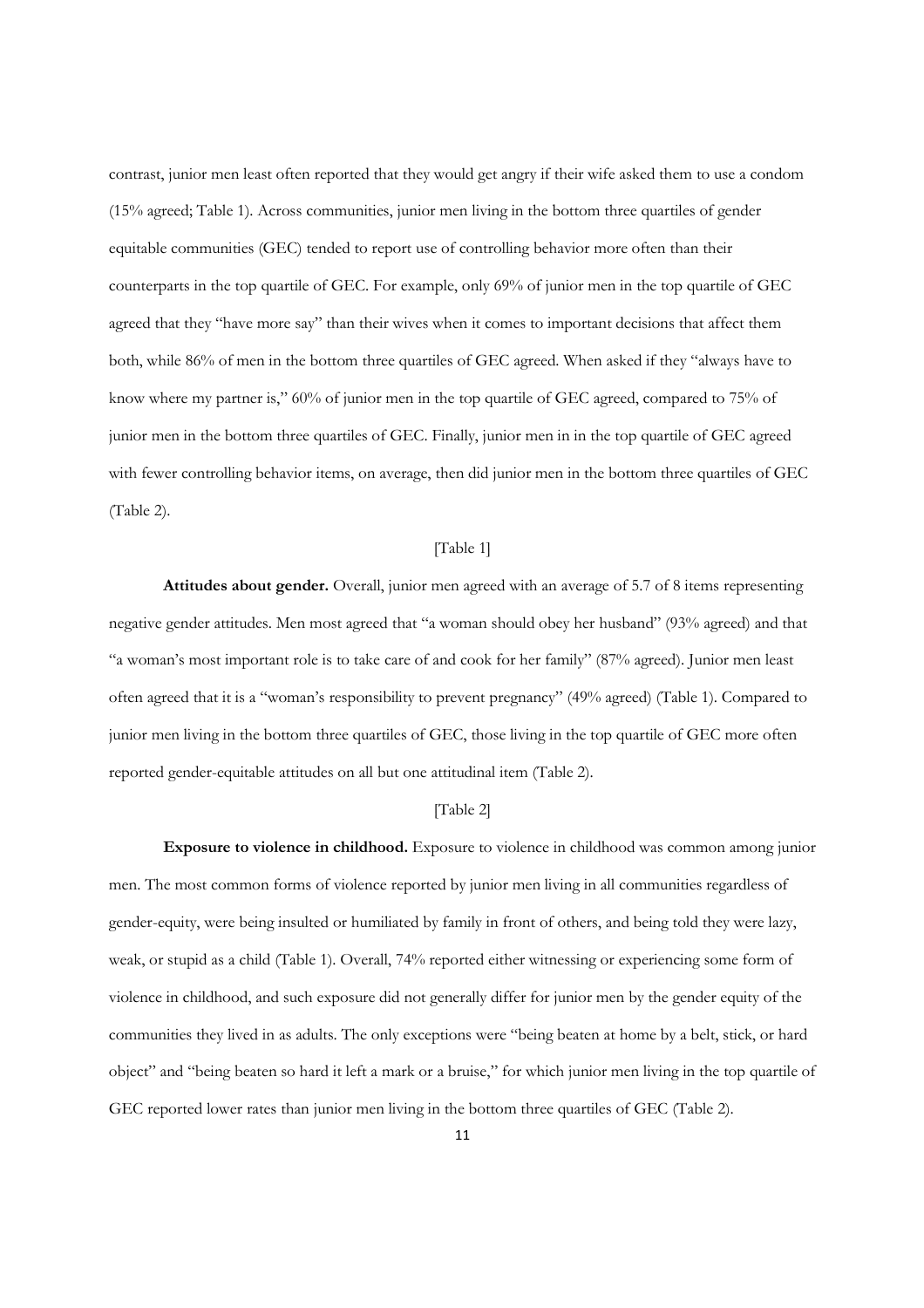**Demographic characteristics.** Overall, junior men had an average of 6.9 grades of schooling, were predominantly Muslim, and most reported steady work throughout the year. Alcohol consumption was low, with few junior men reporting any consumption at all. While a majority of junior men owned a television, fewer reported owning their own home. Less than a quarter of junior men reported that a dowry was involved in their marriage, and their mean number of living children was just over one. Finally, junior men were 28.6 years old, on average, and their wives were 22.9 years old, on average (Table 1). Junior men living in the top quartile of GEC, compared to those in the bottom three quartiles of GEC, had more schooling, and were more likely to have steady work throughout the year, to own a TV, and to consume alcohol. Junior men in the top quartile of GEC were less likely than their counterparts to own their own home and to have a marriage involving a dowry. Junior men in the top quartile of GEC had fewer children and older wives, on average, than did junior men living in the bottom three quartiles of GEC. There were no differences in the average age or religious affiliation of junior men across communities (Table 2).

#### **Characteristics of Communities**

On average, senior men made up 63% of the sample across communities. Across communities, senior men reported agreement with 4.3 of the 8 controlling behavior statements. Across communities, just over half of senior men owned their own home (mean proportion, 57%) and they had an average of 2.5 living children. The average mean count of agreement with gender equitable statements at the community level was 5.84 (out of 8 possible), and the average mean count of use of controlling behaviors in marriage at the community level was 4.25 (out of 8 possible; Table 3).

#### [Table 3]

#### **Multilevel Poisson Models of a Junior Man's More Equitable Attitudes about Gender**

The unconditional multilevel Poisson model with a random intercept showed some variation across communities in the log rate of reporting more gender-equitable attitudes (Table 4, Model 1). Under conditions of normality, we would expect 95% of the village log event rates to fall between 0.41 and 1.19. Junior men in communities with more gender-equitable norms among senior men had a higher log rate of reporting more gender-equitable attitudes  $(H_{1a}$ ; Table 4, Model 2). That is, the estimated rate of endorsing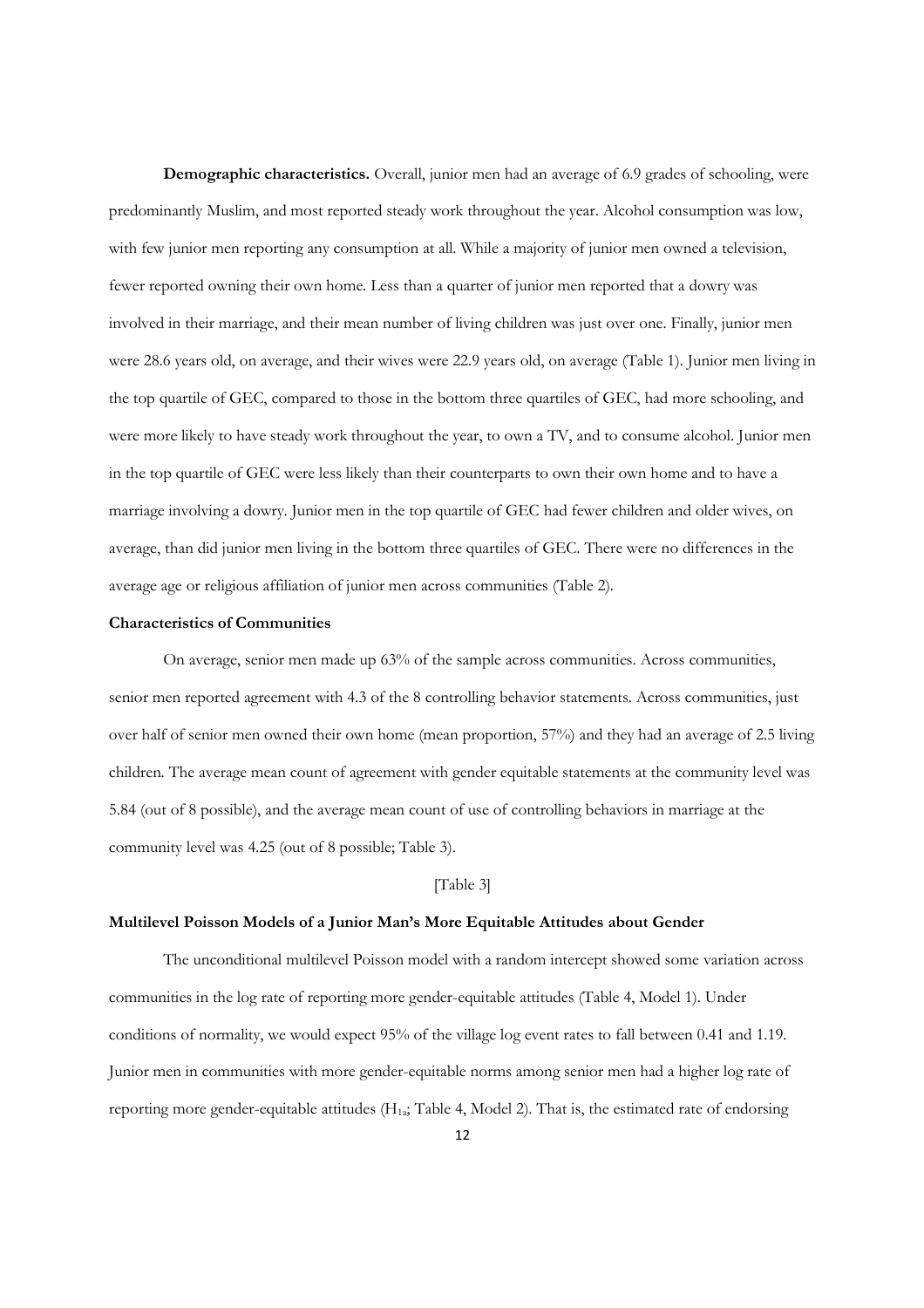gender-equitable attitudes was 27% higher (100\* (exp{0.24}-1)%) for each standard deviation increase in community level gender equity. Junior men in communities with less gender equitable norms reported more exposure to childhood violence  $(H_{1b}$ ; Table 4, Model 3). That is, the rate of endorsing gender-equitable attitudes was 5% lower ( $\exp\{-0.05\} = 0.95$ ) for each standard deviation increase in childhood exposure to violence. A significant cross-level interaction between community-level gender equitable norms and individual level childhood violence suggested exposure to violence had a stronger and significant negative association with men's gender equitable attitudes in communities with low gender equity as compared to communities with the mean or high gender equity  $(H_{1c}$ ; Table 4, Model 4). Specifically, the estimates of these relationships, or simple slopes, in log of expected counts was 0.032 in a community with a mean level of gender equitable norms ( $p = 0.242$ , n.s.), and 0.032 in a community with 1 standard deviation (SD) above the mean ( $p = 0.239$ , n.s.). The slope was  $-0.054$  in a community one SD below the mean ( $p = 0.048$ ). When community- and individual-level controls were added, the positive relationship between the log rate of gender-equitable attitudes and childhood exposure to violence was no longer significant, but the interaction effect, although slightly reduced, remained significant (H1a-1c net of controls; Table 4, Model 5).

#### [Table 3]

#### **Multilevel Poisson Models of a Junior Man's Engagement in Controlling Behavior**

The unconditional multilevel Poisson model with a random intercept showed little variation across communities in the log rate of agreement with attitude statements about controlling behavior (Table 5, Model 1). This lack of variation suggests that the relative contributions of the predictive effects of individual covariates are much larger than those at the community level. Under conditions of normality, we would expect 95% of the village log event rates to fall between 1.27 and 1.61. Junior men in communities in the top quartile of gender-equitable norms among senior men had a lower log rate of engagement in controlling behavior (H2a; Table 5, Model 2). That is, one would expect the rate of engagement in controlling behavior in more gender-equitable communities to be lower by  $11\%$  ( $100*(\exp{\{-0.12\}}-1)$ ) compared to the rate of engagement in controlling behavior in less gender-equitable communities. However, exposure to violence in childhood at the individual level was only marginally related to the log rate of engagement in controlling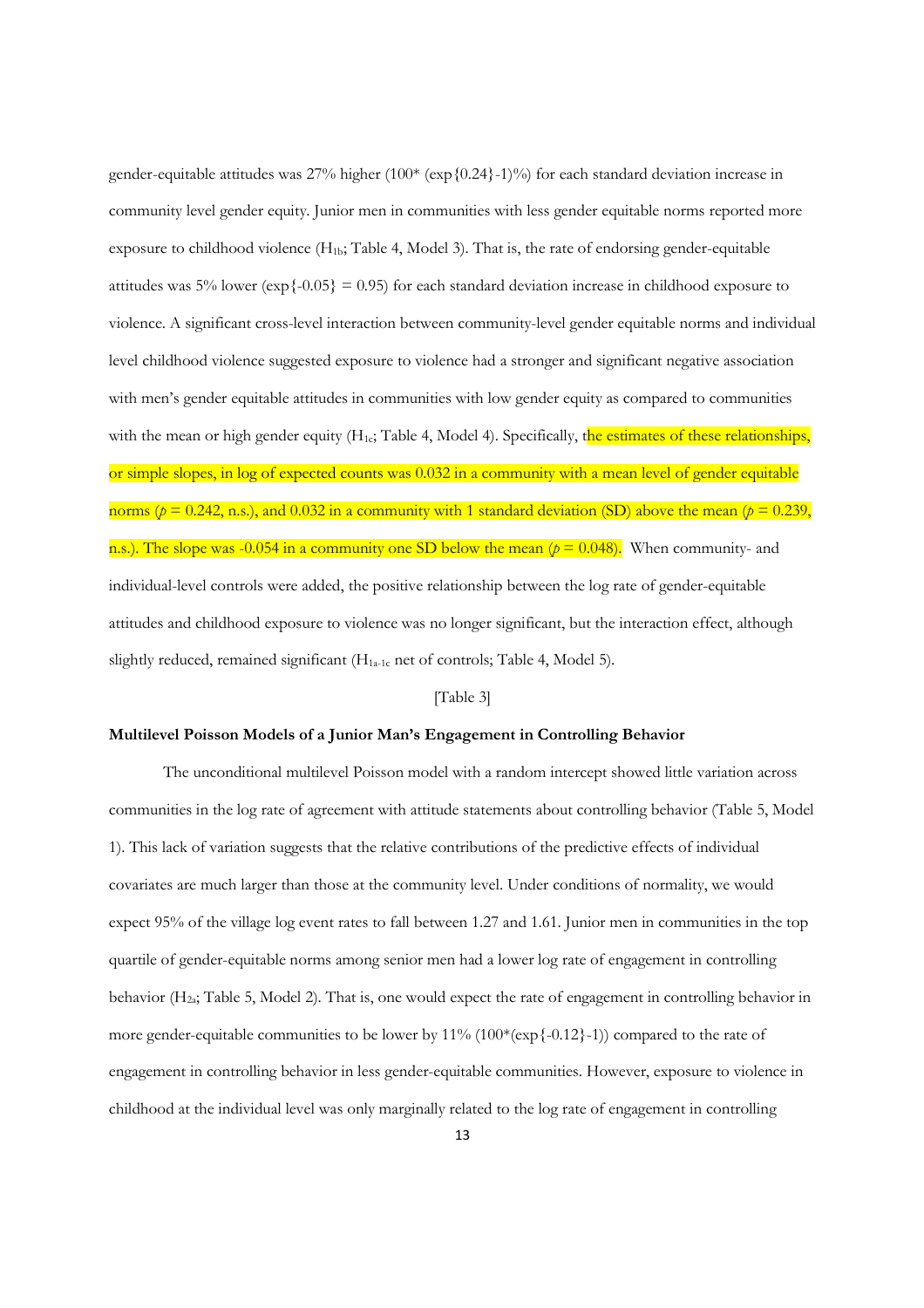behavior (H<sub>2b</sub>; Table 5, Model 3). The cross-level interaction effect was not significant (H<sub>2c</sub>; Table 5, Model 4). The estimates were essentially unchanged by the addition of controls at the community and individual levels (H2a-2c net of controls; Table 5, Model 5).

# [Table 4]

# **Discussion**

This paper used data from men in Bangladesh to investigate the relationships between community gender norms and a man's exposure to violence in childhood with his gender attitudes and his use of controlling behavior in marriage. Our results partially supported our hypotheses. First, we found that more gender-equitable community norms among senior men both predicted a junior man's more gender-equitable attitudes  $(H_{1a})$ , and his engagement in controlling behavior  $(H_{2a})$ , and the relationship held when controls were added to the models. Importantly, community level gender norms were associated with increases in controlling behavior (H<sub>2a</sub>) even when both senior men's norms of physical IPV and junior men's actual engagement in physical IPV were accounted for. Given this, we conclude that community-level gender norms are correlated with controlling behavior in ways that go above and beyond their known association with physical IPV (Yount, James-Hawkins, et al., 2016). These results suggest the importance of community gender norms in shaping attitudes about both gender and engagement in controlling behavior for junior men.

Contrary to expectation, net of controls a man's exposure to violence in childhood was not associated with either his gender attitudes  $(H_{1b})$  or his engagement in controlling behavior  $(H_{2b})$ . This finding suggests that, although a man's childhood exposure to violence has been related to his perpetration of physical and sexual IPV (Anderson & Kras, 2007; Cyr et al., 2013; Yount, Higgins, et al., 2016; Yount et al., 2014), this exposure may not be predictive of attitudes about gender or engagement in controlling behavior among young married men in Bangladesh. However, this also could be a result of the specific items used in the exposure to violence scale in this survey. While one item has clear gender implications and is likely related to our gendered outcomes, the other items in the scale were related more directly to the boy's experience of violence and may have conveyed the more diffuse idea that parents have control over their children, or the generalized idea of violence as a way to control those who are subordinate to you within the social structure,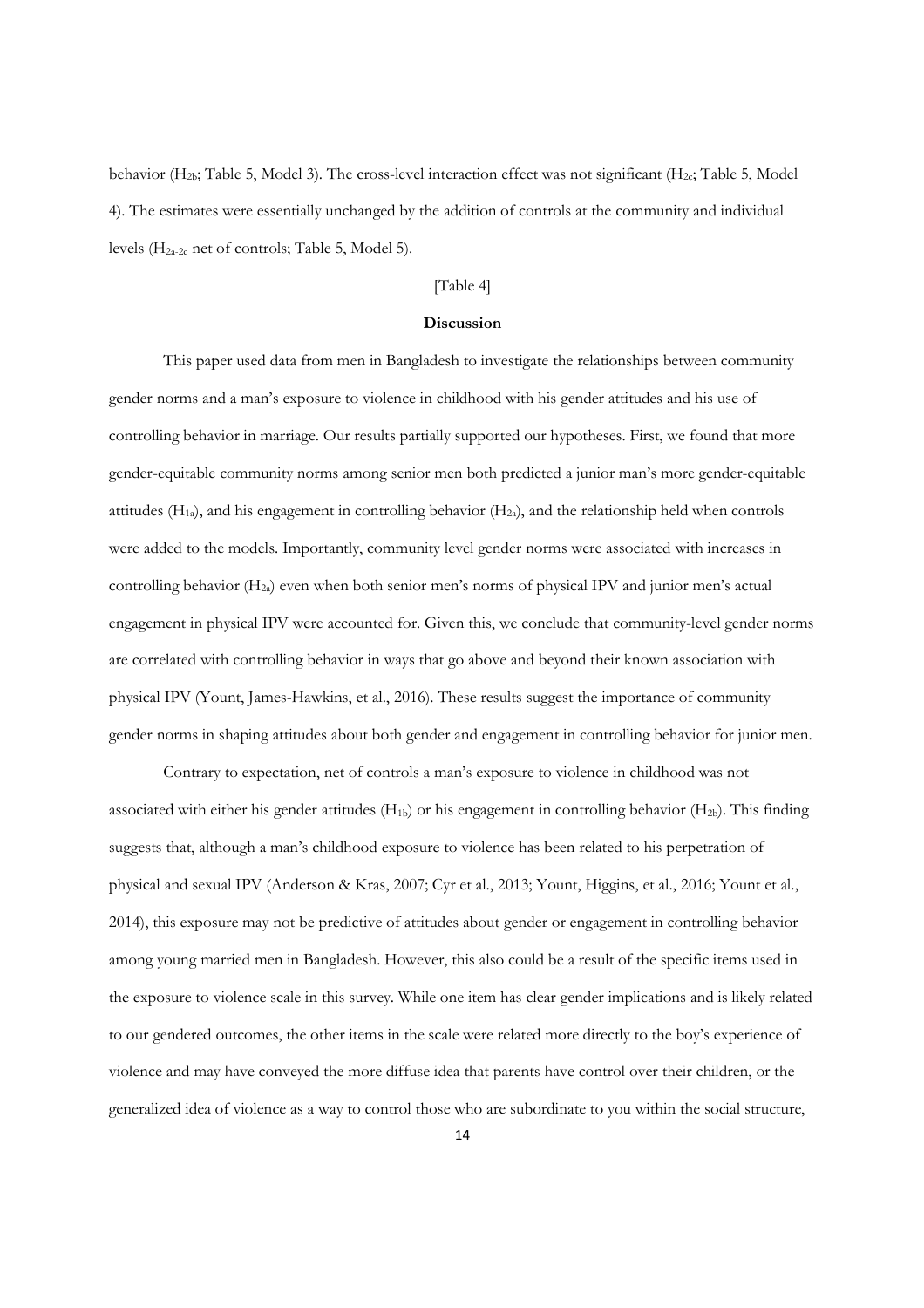rather than specifically working to form attitudes about gender and male use of control over women. Nonetheless, our findings suggest that violence in childhood operates more strongly as a social norm in communities than as an individual-level exposure on these specific outcomes. Hypothesis  $1<sub>c</sub>$  was supported while hypothesis  $2<sub>c</sub>$  was not. While more equitable community gender norms did mitigate the effect of childhood exposure to violence on gender attitudes (H1c), it did not do so for his engagement in controlling behavior  $(H_{2c})$ . This suggests that while women's status and roles within customarily patriarchal societies may be undergoing a change in the direction of gender equality, violence as a way to exert control over those subordinate to you is still highly normalized and likely internalized by men, thus functioning similarly both in men who have a high exposure to violence in childhood, and men who have a low exposure to violence in childhood.

Our research fills important gaps that exist in the literature on controlling behavior, despite a known connection between controlling behavior and physical and sexual IPV (Day & Bowen, 2015; Naved, 2013; Robertson & Murachver, 2011). Previous research has shown that women who experience coercive control and other forms of psychological violence have worse outcomes than women never exposed to violence, even without the occurrence of physical or sexual IPV (Ellsberg, Jansen, Heise, Watts, & Garcia-Moreno, 2008), confirming the need to examine the impact of coercive control above and beyond that of other forms of IPV. Moreover, global research on controlling behavior and IPV has focused on women's exposure, not men's perpetration. Thus, studies of community norms in multilevel analyses of IPV using data from South Asia generally aggregate women's rather than *men's* responses to measure community norms (Naved & Persson, 2005; VanderEnde, Yount, Dynes, & Sibley, 2012). In fact, almost no research has systematically explored the measurement of community gender norms using data from men rather than from women (VanderEnde et al., 2012; VanderEnde, Amin & Naved, 2014), despite the known influence that senior men have within South Asian communities, and a need to engage men in efforts to reduce violent and controlling behavior toward women. An exception to this gap is recent research on men's perpetration of physical IPV in Bangladesh, in which a community norms measure was constructed using data from senior men (Yount, James-Hawkins, et al., 2016).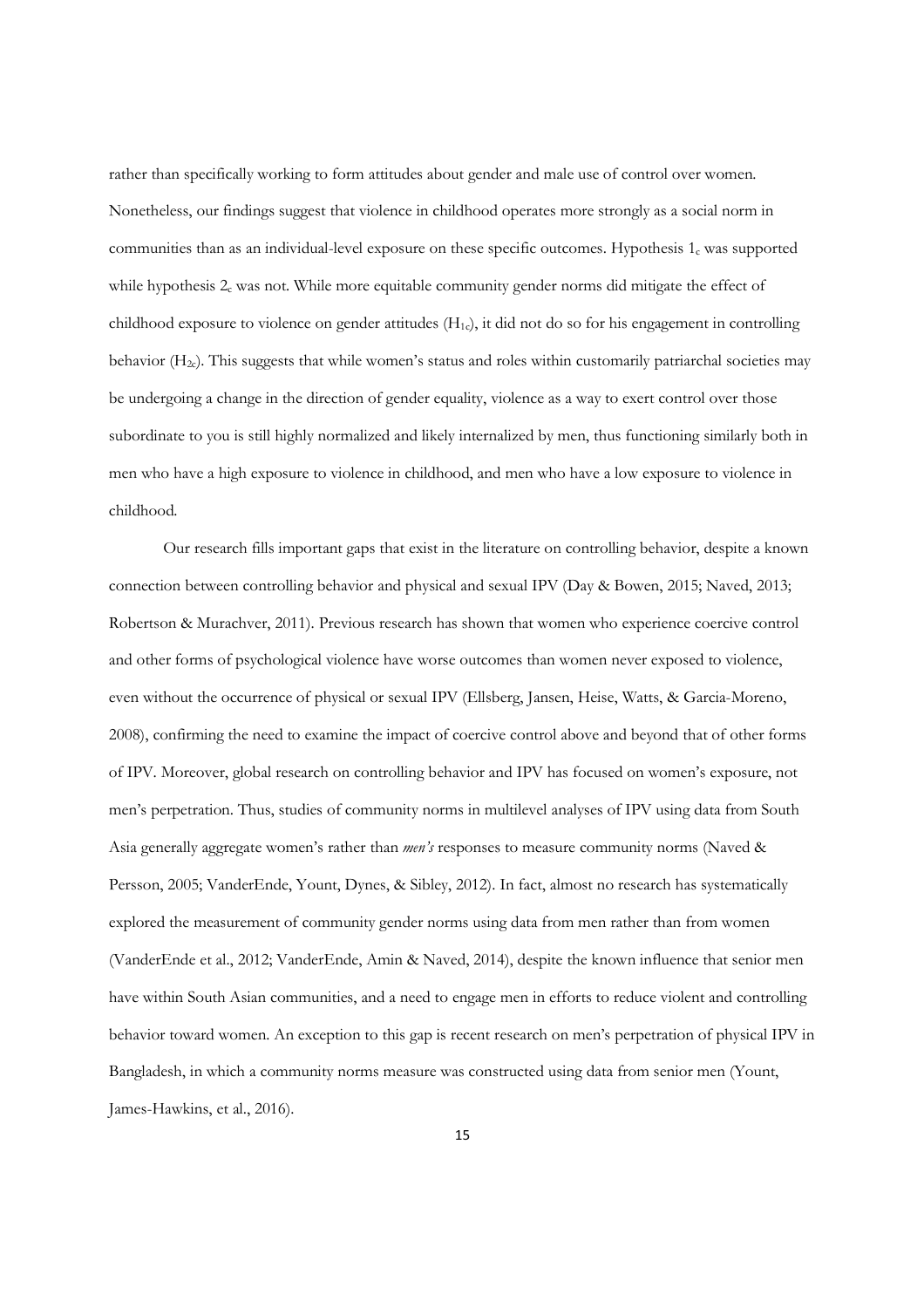#### **Limitations**

Some limitations of this analysis are notable. First, given the cross-sectional and observational nature of our data, we were unable to test the pathways by which community norms influence engagement in controlling behavior. One pathway may be through inequitable attitudes about gender. To begin to explore this possibility, we estimated two models, one showing the influence of norms on gender attitudes and one showing the influence of norms on use of controlling behavior. Our results suggest that this pathway warrants further study with longitudinal data. Second, we were limited by a small sample size of junior men, which required judicious use of control variables. Thus, the possibility of uncontrolled confounding remains, and limits the conclusions we can draw from our analyses. Replicating our analysis in larger samples would allow for the concurrent inclusion of other control variables. However, we estimated sensitivity models with a wide range of controls and found that our results were robust to controls included. Third, the survey relied on self-report, and as such, men's responses were subject to social desirability bias and to recall bias, especially for the more sensitive behaviors. However, the fact that men do not usually report lower levels of physical IPV than women (Hindin et al., 2008; NIPORT, 2009) suggests that such bias was probably not greater than in studies of women. Fourth, while the norms held by adult women may also have some associations with junior men's norms, we were unable to include them in our analyses, as the survey focused on men exclusively. However, work with women in Bangladesh has shown that women are more likely than men, especially in low-income contexts, to justify IPV as appropriate due to the idea of latent power, which suggests that older women in a community may be more likely to uphold the status quo out of fear of retribution should they voice an opinion different from that of men in the community at large (Yount, et al., 2013; Komter, 1989). Based on this work, we suggest that it is possible that our measure of community gender norms may be more favorable to women than would a survey fielded with both men and women in Bangladesh. Lastly, it may also be that there is some reciprocity between older and younger men's gender beliefs with younger men's beliefs working to change how older men behave. We believe that this may be a fruitful direction for future research in this area.

#### **Research Implications**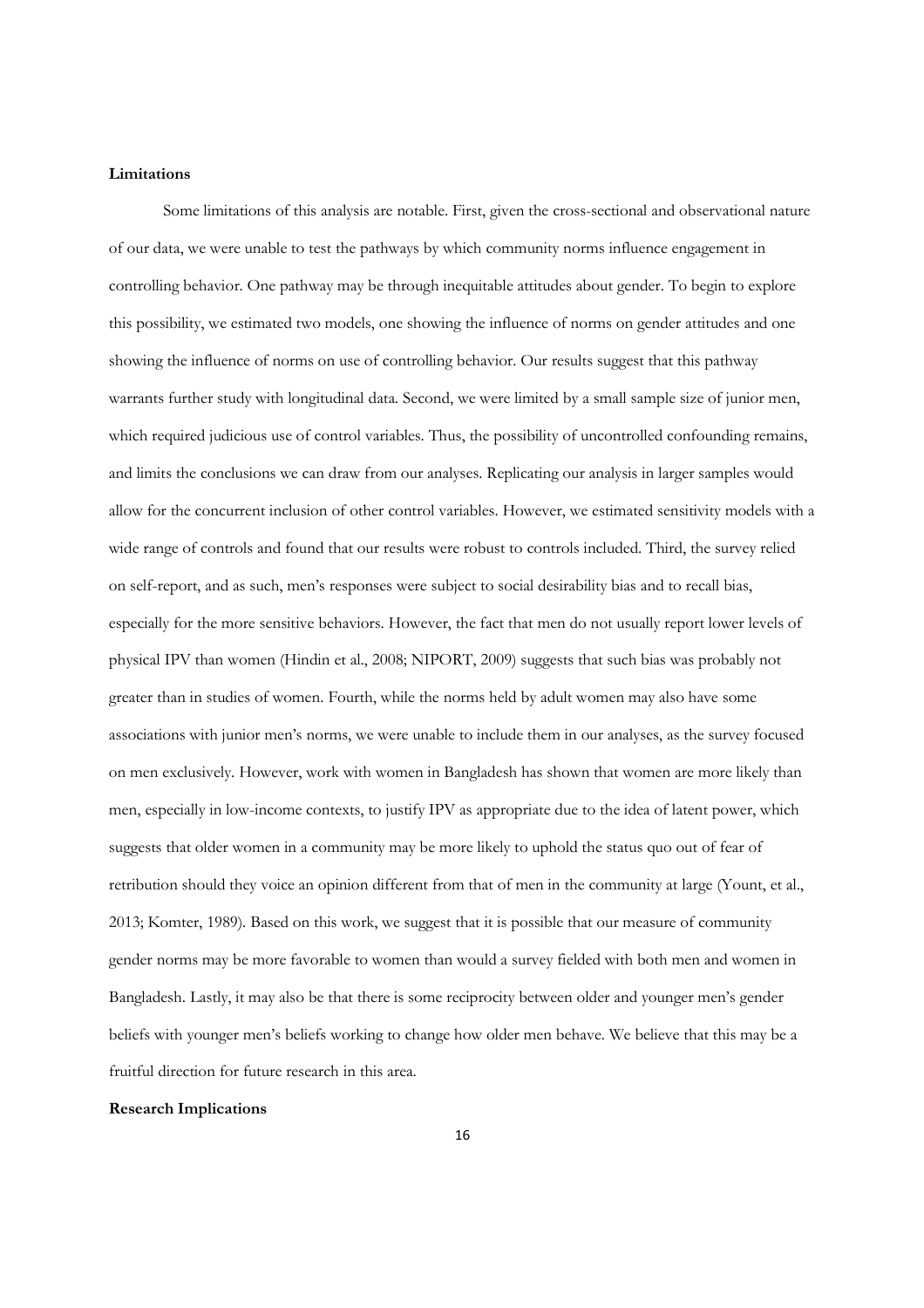Our findings provide the foundation for other important studies. In the gender-attitudes model, individual-level schooling was significant net of controls, suggesting that more completed grades of schooling may contribute to more gender-equitable attitudes, although the reverse relationship may also be true. The average completed grades of schooling at the community level also was marginally significant in the same direction, suggesting that this relationship holds at the community level, although it is perhaps less strong. The significance of individual level schooling also supports previous findings that completed grades of schooling and gender equity are related to one another at the individual level (McDonald, 2013). Our results support previous findings that higher schooling attainment may be an effective way to favorably influence a junior man's attitudes about gender equity (Pulerwitz & Barker, 2008). While the reciprocal relationship may also exist at the community level – with communities with more gender equity also valuing and supporting more schooling among the residents - either direction supports the increase of gender equity within communities as a strategy to reduce rates of coercive control in marriage. The fact that the association of a junior man's exposure to violence in childhood with his engagement in controlling behavior in this sample was only marginally significant suggests that controlling behavior may, in fact, be conceptually distinct from other forms of IPV, as has been suggested by some researchers (Próspero, 2008). Our results also suggest that men's engagement in coercive control in marriage is so pervasive that violence in childhood does not distinguish men's use of controlling behavior. Thus, changing norms at the community level will be needed to change men's engagement in controlling behavior (Yount et al., 2015; Yount, Miedema, et al., 2016; Yount et al., 2014).

#### **Clinical and Policy Implications**

In line with previous findings for men's physical IPV perpetration in Bangladesh (Yount, James-Hawkins, et al., 2016), community norms among senior men appear to be related to a junior man's attitudes about gender and engagement in controlling behavior in marriage. These results suggest that more equitable gender norms among senior men may influence junior men's engagement in controlling behavior and potentially his perpetration of IPV as well, either directly by social enforcement or through social sanctions (Counts, Brown, & Campbell, 1999). However, while interventions to mitigate the effects of exposure to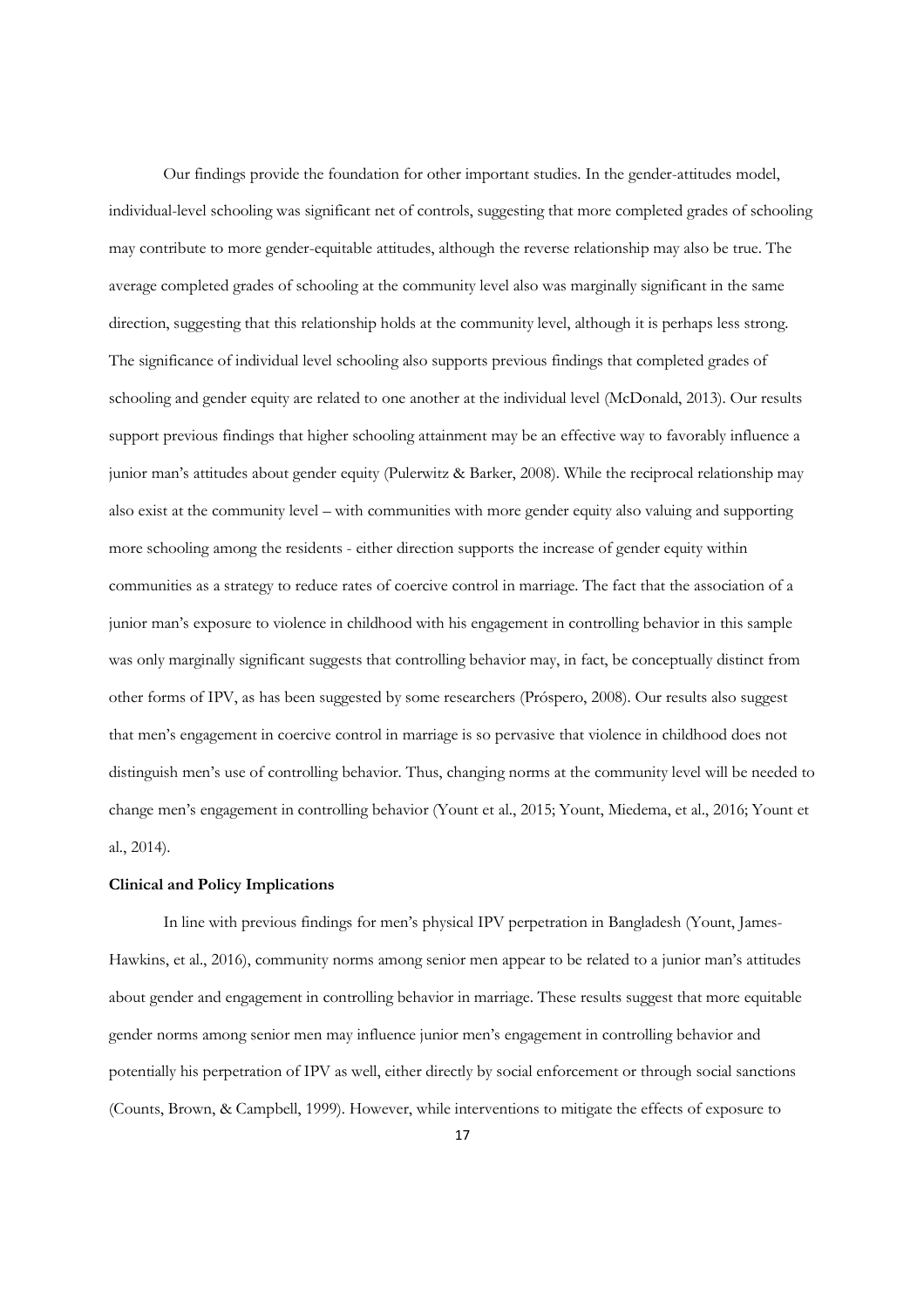violence in childhood may be successful on reducing physical and sexual IPV (Antai, 2011), it is less clear how such interventions will affect the use of coercive control in a context where men's privilege and control in marriage are deeply rooted and widespread (Kandiyoti, 1988). We also note that gender equity and urbanicity may be entwined, as it has been found that gender inequitable issues such as child marriage (Crandall, et al., 2016), and male involvement in women's reproductive health issues such as contraceptive use (Haryanto, 2015), are more endemic in rural areas. Thus, future research should work toward disentangling the concept of gender equity from that of urbanicity in order to facilitate appropriate policies and programs in different areas of Bangladesh.

Given our findings, a renewed effort at community level interventions directed toward gender equality in these commmunities likely will work to reduce men's use of controlling behavior in marriage, with addressing the fundamental gender inequality in Bangladesh likely to be the best pathway toward this goal.. Although women's economic empowerment in combination with gender sensitization through group sessions has shown promising results in reducing IPV among group members (Gupta et al., 2013; Pronyk et al., 2006) evidence on effective interventions for changing social norms is limited. However, community mobilization aimed at addressing ideals and practices linked to masculinity endorsing power and control seem to be effective in changing social norms (Abramsky et al., 2014; Wagman et al., 2015). Similar interventions need to be designed and tested for addressing gender inequitable and violence condoning social norms nurturing male use of controlling behavior in Bangladesh. If such intervention turns out to be effective, priorities may be set based on the level of gender inequitable attitudes in certain geographic areas using the periodic National Violence against Women Survey data.

Evidence to date shows that it is easier to change attitudes of young men and boys than those of older men (Verma et al., 2006). Researchers have shown that patriarchal and hegemonic masculine ideals are entrenched among older adolescents in Bangladesh (Naved, et al., 2017). Therefore, we argue that even if community mobilization does not effectively change attitudes of the senior men, change among younger adolescent men and boys would be a beneficial investment for the future generations. Thus, it is important to work with younger children to have a community-wide impact on social norm change in the future.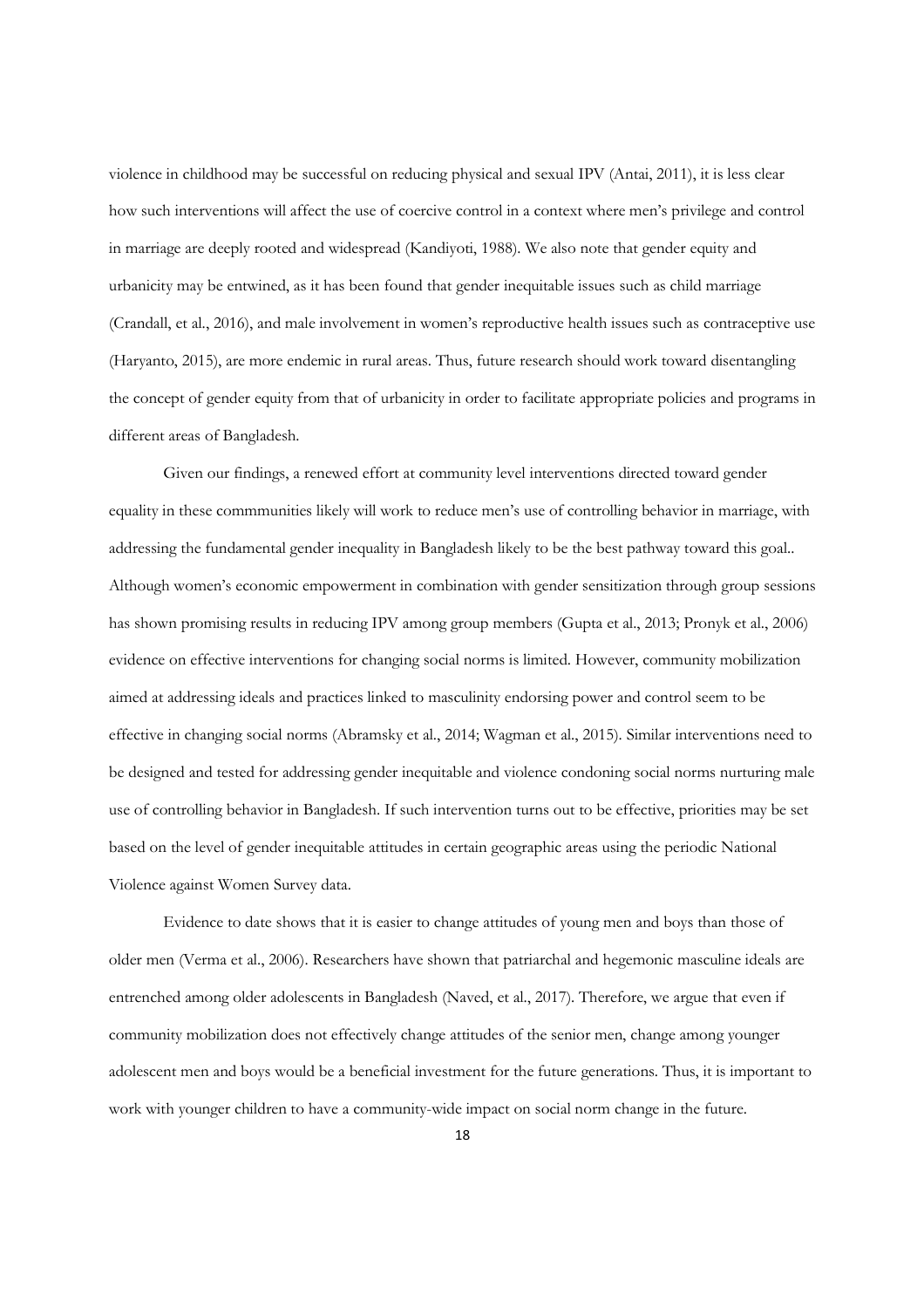Controlling behavior in marriage is common in Bangladesh, but there is a dearth of research on its associates, and there is little research using a multilevel framework that focuses on use of controlling behavior as the *outcome*. Given the strong correlation between use of controlling behavior and physical and sexual IPV in Bangladesh and elsewhere, it is critical to examine what influences controlling behavior itself (García-Moreno, Jansen, Ellsberg, Heise, & Watts, 2005). Our results suggest that interventions that work to decrease the use of coercive control in marriage are important to efforts working to increase gender equity and reduce physical and sexual IPV in Bangladesh.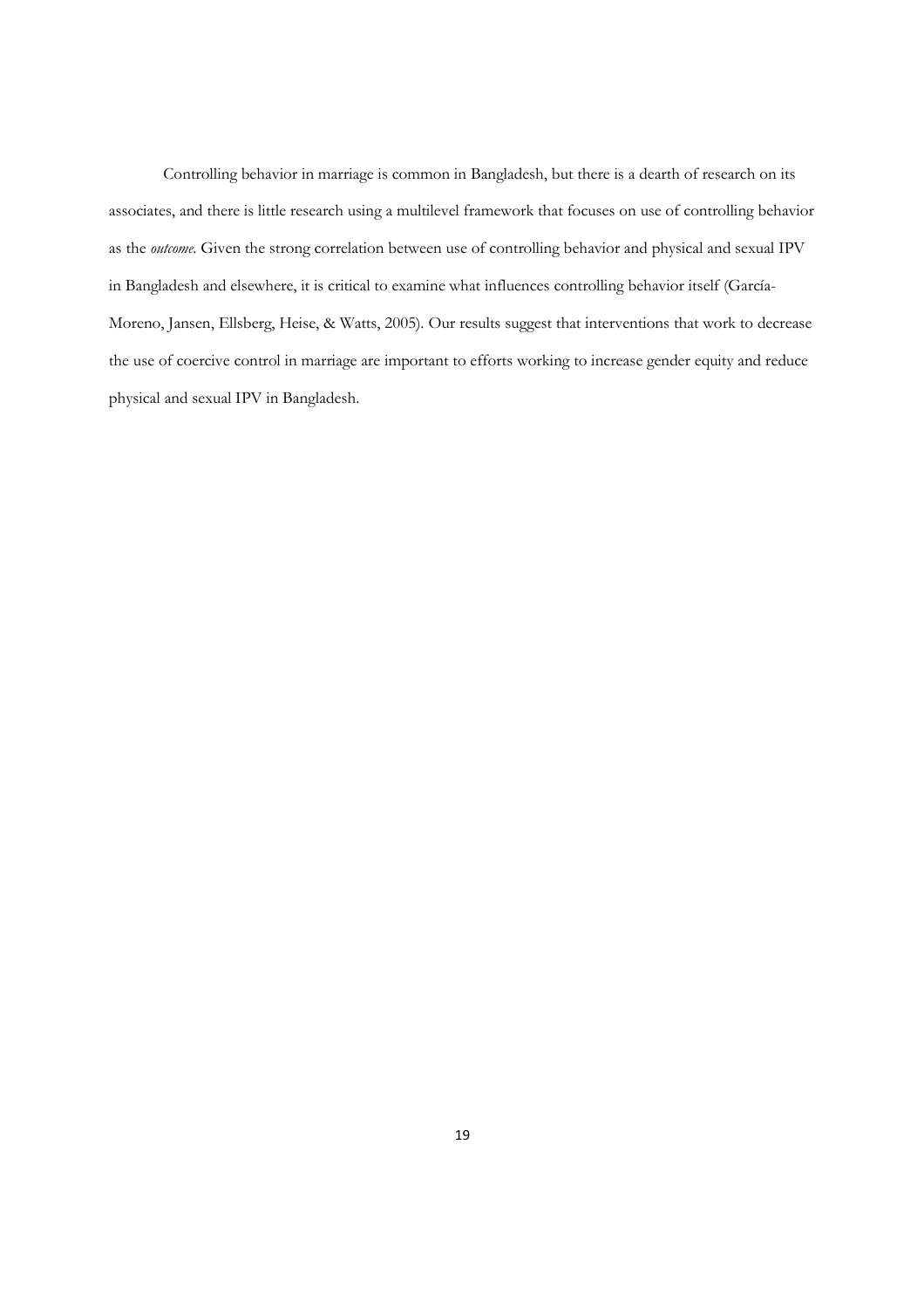# **References**

- Abramsky, T., Devries, K., Kiss, L., Nakuti, J., Kyegombe, N., Starmann, E., Cundill, B., Francisco, L. Kaye, D., Musuya, T., Michau, L., and Watts, C. (2014). Findings from the SASA! Study: a cluster randomized controlled trial to assess the impact of a community mobilization intervention to prevent violence against women and reduce HIV risk in Kampala, Uganda. *BMC Medicine, 12*, 122-138.
- Anderson, J. F., & Kras, K. (2007). Revisiting Albert Bandura's social learning theory to better understand and assist victims of intimate personal violence. *Women & Criminal Justice, 17*, 99-124.
- Antai, D. (2011). Controlling behavior, power relations within intimate relationships and intimate partner physical and sexual violence against women in Nigeria. *BMC Public Health, 11*, 511-522.
- Ball, J., & Wahedi, M. O. K. (2010). Exploring fatherhood in Bangladesh. *Childhood Education, 86*, 366-370.
- Bandura, A., (1971). *Social Learning Theory*. New York: General Learning Press.
- Bangladesh Bureau of Statistics (BBS) (2014). *Bangladesh Population and Housing Census 2011*. Dahka, Bangladesh
- Bernstein, D. P., Stein, J. A., Newcomb, M. D., Walker, E., Pogge, D., Ahluvalia, T., Handelsman, L., Medrano, M., Desmond, D., and Zule, W. (2003). Development and validation of a brief screening version of the Childhood Trauma Questionnaire. *Child Abuse & Neglect, 27*, 169-190.
- Chowdhury, F. D. (2009). Theorising patriarchy: the Bangladesh context. *Asian Journal of Social Science, 37*, 599-622.
- Coste, J., Fermanian, J., & Venot, A. (1995). Methodological and statistical problems in the construction of composite measurement scales: a survey of six medical and epidemiological journals. *Statistics in Medicine, 14*, 331-345.
- Counts, D., Brown, J. K., & Campbell, J. C. (1999). *To have and to hit*: Chicago, Illinois: University of Chicago Press.
- Crandall, A., VanderEnde, K., Cheong, Y. F., Dodell, S., & Yount, K. M. (2016). Women's age at first marriage and postmarital agency in Egypt. *Social Science Research, 57*, 148-160.
- Cyr, C., Michel, G., & Dumais, M. (2013). Child maltreatment as a global phenomenon: From trauma to prevention. *International Journal of Psychology, 48*), 141-148.
- Day, A., & Bowen, E. (2015). Offending competency and coercive control in intimate partner violence. *Aggression and Violent Behavior, 20*, 62-71.
- Dunkle, K. L., Jewkes, R. K., Brown, H. C., Gray, G. E., McIntryre, J. A., & Harlow, S. D. (2004). Transactional sex among women in Soweto, South Africa: prevalence, risk factors and association with HIV infection. *Social Science & Medicine, 59*, 1581-1592.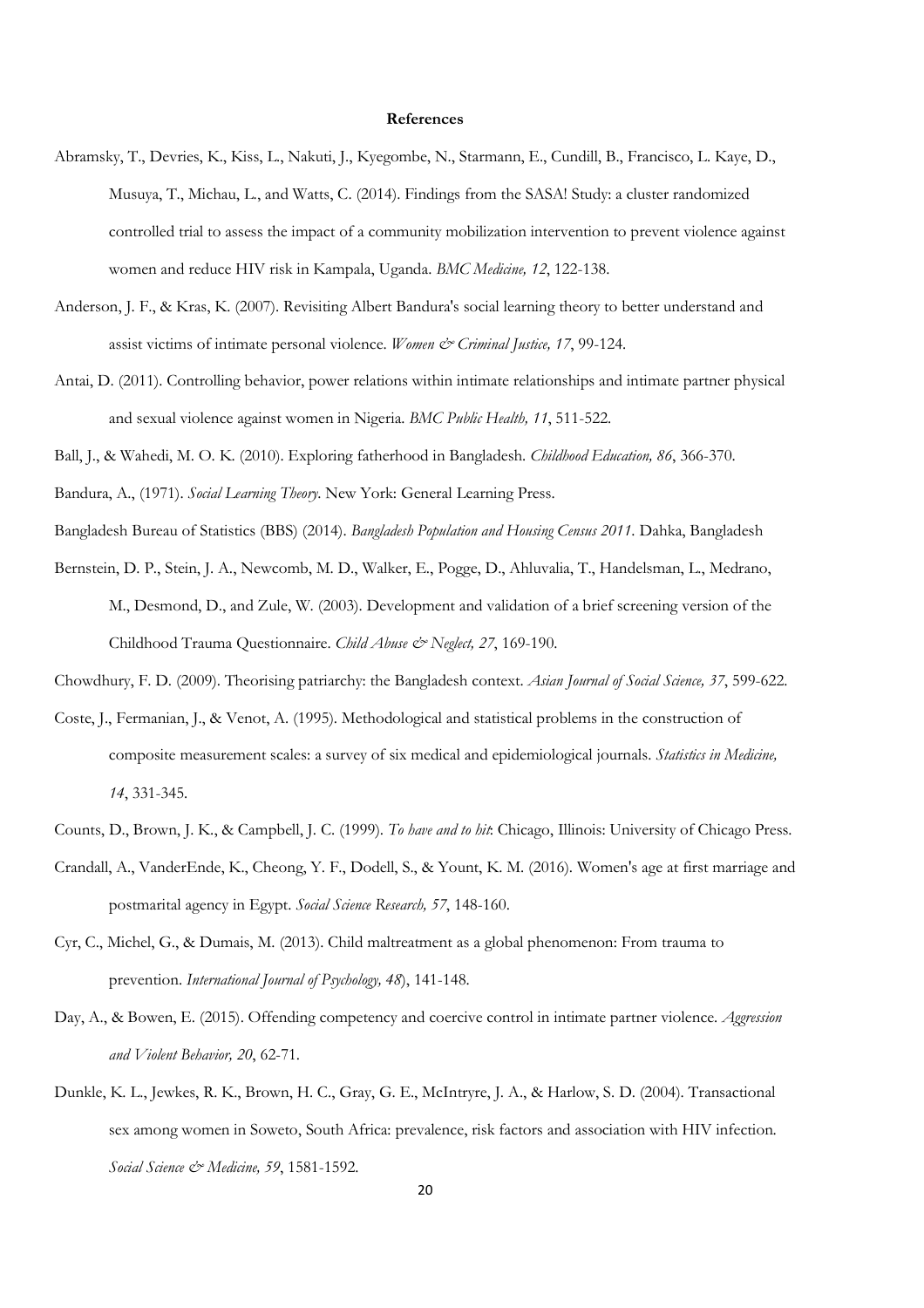- Ellsberg, M., Jansen, H. A. F. M., Heise, L., Watts, C. H., & Garcia-Moreno, C. (2008). Intimate partner violence and women's physical and mental health in the WHO multi-country study on women's health and domestic violence: an observational study. *The Lancet, 371*, 1165-1172.
- Enders, C. K., & Tofighi, D. (2007). Centering predictor variables in cross-sectional multilevel models: a new look at an old issue. *Psychological Methods, 12*, 121-138.
- García-Moreno, C., Jansen, H., Ellsberg, M., Heise, L., & Watts, C. (2005). WHO Multicountry Study on Women's Health and Domestic Violence against Women: summary report of initial results on prevalence, health outcomes and women's responses. Geneva: World Health Organization*.*

Goldstein, H. (2011). *Multilevel Statistical Models* (Vol. 922): John Wiley & Sons.

- Graham-Kevan, N., & Archer, J. (2008). Does controlling behavior predict physical aggression and violence to partners? *Journal of Family Violence, 23*, 539.
- Grose, R. G., & Grabe, S. (2014). The Explanatory Role of Relationship Power and Control in Domestic Violence Against Women in Nicaragua A Feminist Psychology Analysis. *Violence Against Women, 20*, 972-993.
- Gupta, J., Falb, K. L., Lehmann, H., Kpebo, D., Xuan, Z., Hossain, M., Zimmerman, C., Watts, C., Annan, J. (2013). Gender norms and economic empowerment intervention to reduce intimate partner violence against women in rural Côte d'Ivoire: a randomized controlled pilot study. *BMC International Health and Human Rights, 13*, 46.
- Haryanto, S. (2015). Men's Engagement in Reproductive Health and Prevention of Gender-Based Violence. *Research on Humanities and Social Sciences, 5*, 117-128.

Hearn, J. (1998). *The violences of men: How men talk about and how agencies respond to men's violence to women.* Sage.

- Hindin, M. J., Kishor, S., & Ansara, D. L. (2008). Intimate partner violence among couples in 10 DHS countries: predictors and health outcomes. Accessed at: http://www.popline.org/node/204198.
- Holt, S., Buckley, H., & Whelan, S. (2008). The impact of exposure to domestic violence on children and young people: A review of the literature. *Child Abuse & Neglect, 32*, 797-810.
- icddr, b. (2012a). Health and Demographic Surveillance System—Matlab, vol. 44. Registration of health and demographic events 2010, Scientific Report 117. Dhaka, Bangladesh: icddr, b.
- icddr, b. (2012b). *Health and Demographic Surveillance System Volume 45. Registration of Health and Demographic Events 2011*. Dhaka, Bangladesh: icddr, b.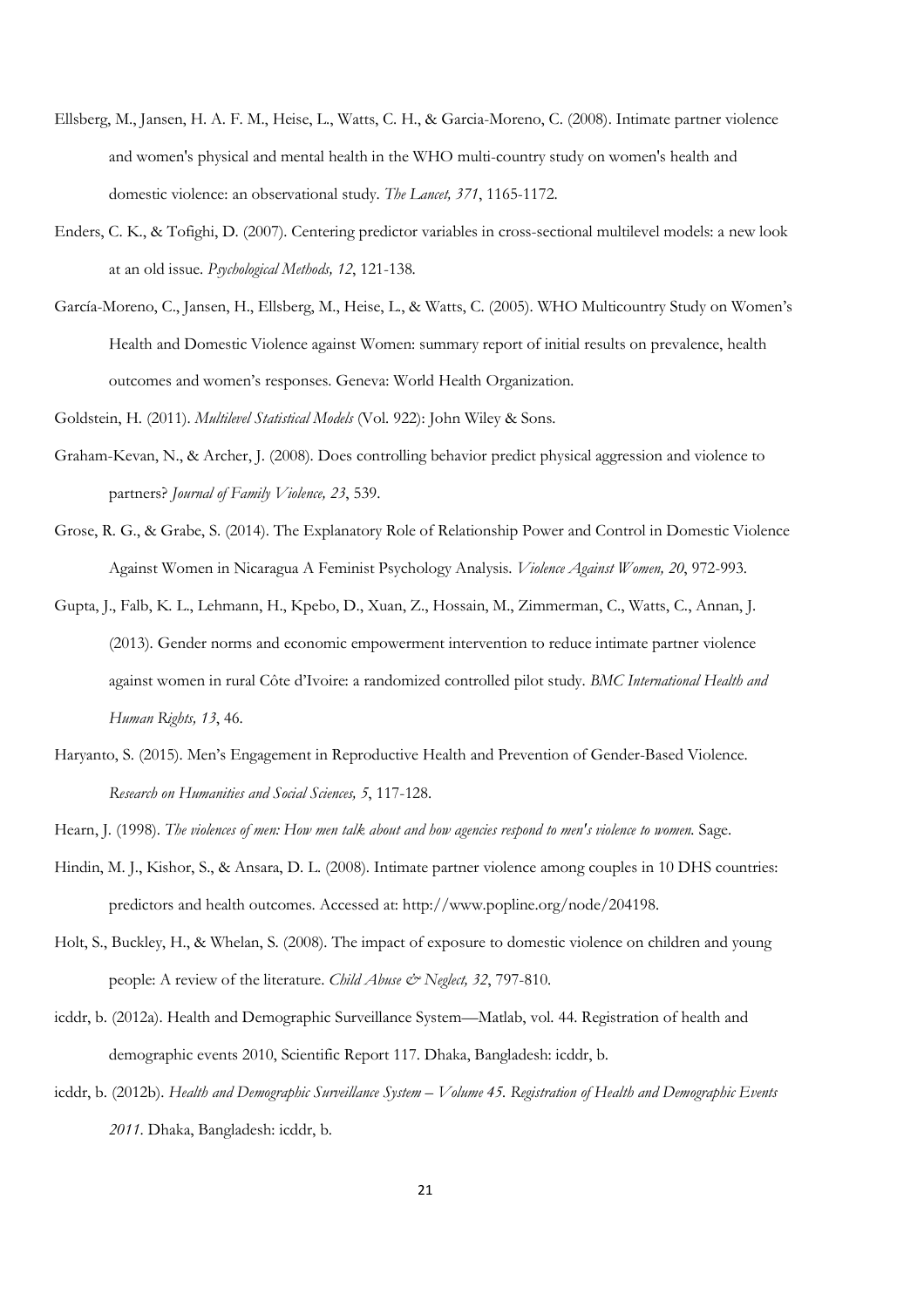- Islam, T. M., Tareque, M. I., Tiedt, A. D., & Hoque, N. (2014). The intergenerational transmission of intimate partner violence in Bangladesh. *Global health action, 7*.
- Jewkes, R., Sikweyiya, Y., Morrell, R., & Dunkle, K. (2011). Gender inequitable masculinity and sexual entitlement in rape perpetration South Africa: findings of a cross-sectional study. *PloS One, 6*, 1-11.
- Jewkes, R. K., Levin, J. B., & Penn-Kekana, L. A. (2003). Gender inequalities, intimate partner violence and HIV preventive practices: findings of a South African cross-sectional study. *Social Science & Medicine, 56*, 125- 134.
- Johnson, K. B., & Das, M. B. (2008). Spousal violence in Bangladesh as reported by men: prevalence and risk factors. *Journal of Interpersonal Violence, 24,* 977-995.
- Joshi, S., & Schultz, T. P. (2013). Family planning and women's and children's health: Long-term consequences of an outreach program in Matlab, Bangladesh. *Demography, 50*, 149-180.
- Kabir, Z. N., Nasreen, H.-E., & Edhborg, M. (2014). Intimate partner violence and its association with maternal depressive symptoms 6–8 months after childbirth in rural Bangladesh. *Global health action, 7*.

Kandiyoti, D. (1988). Bargaining with Patriarchy. *Gender & Society*, 2, 274-290.

- Kelly, J. B., & Johnson, M. P. (2008). Differentiation among types of intimate partner violence: Research update and implications for interventions. *Family Court Review, 46*, 476-499.
- Komter, A. (1989). Hidden power in marriage. *Gender & Society*, 3, 187-216.
- Mandal, M., & Hindin, M. J. (2013). Men's controlling behaviors and women's experiences of physical violence in Malawi. *Maternal and Child Health Journal, 17*, 1332-1338.
- Mandelbaum, D. G. (1993). *Women's seclusion and men's honor: Sex roles in North India, Bangladesh, and Pakistan*. University of Arizona Press.
- Martin, S. L., Moracco, K. E., Garro, J., Tsui, A. O., Kupper, L. L., Chase, J. L., & Campbell, J. C. (2002). Domestic violence across generations: findings from northern India. *International Journal of Epidemiology, 31*, 560-572.
- McDonald, P. (2013). Societal foundations for explaining fertility: Gender equity. *Demographic Research, 28*, 981-994.
- Naved, R. T. (2013). Sexual violence towards married women in Bangladesh. *Archives of Sexual Behavior, 42*, 595-602. doi: 10.1007/s10508-012-0045-1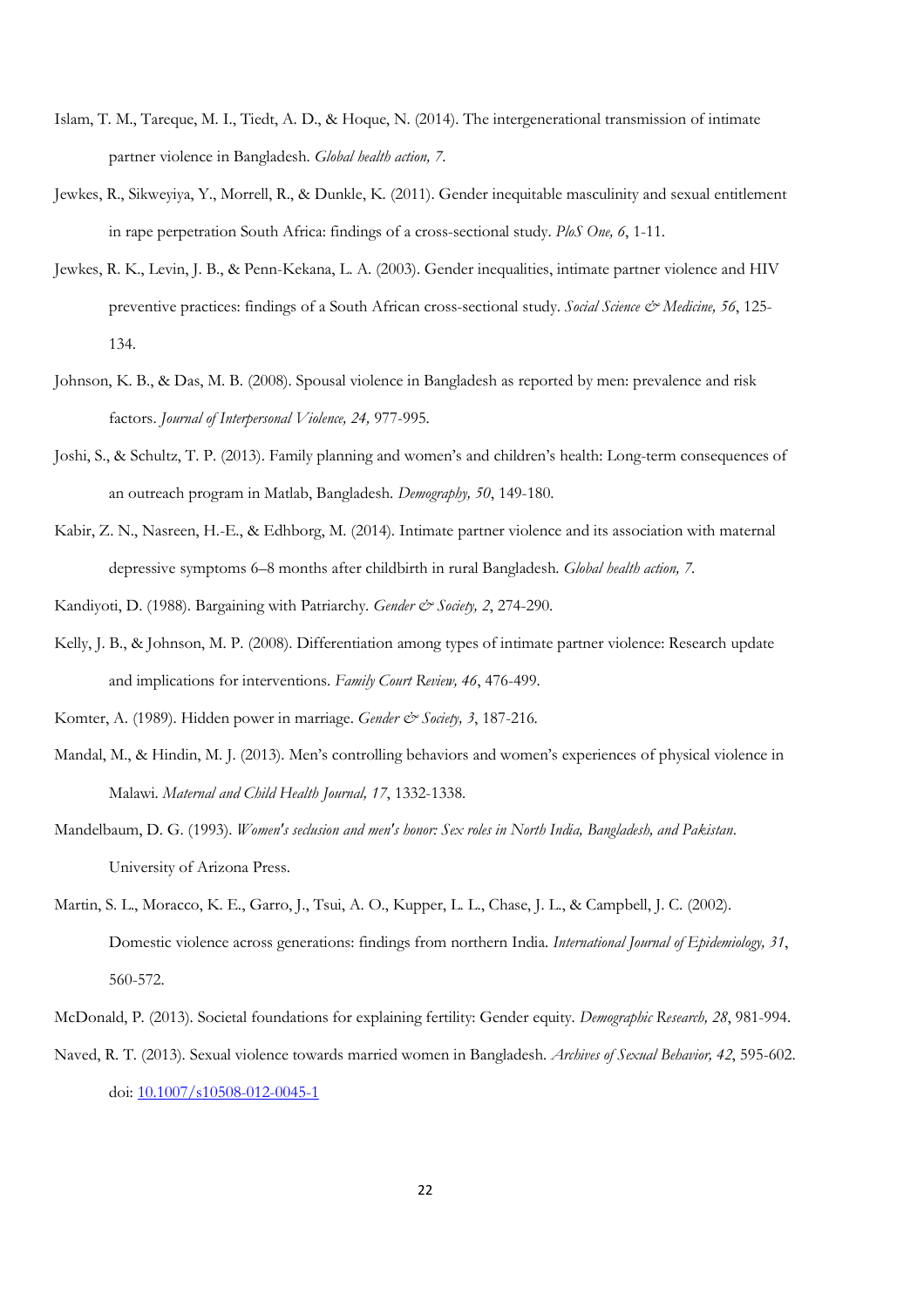- Naved, R. T., Huque, H., Farah, S., & Shuvra, M. M. R. (2011). Men's Attitude and Practices regarding Gender and Violence against Women in Bangladesh, Preliminary Findings (Vol. Special Publication No. 135, pp. 1-50): icddr,b.
- Naved, R. T., & Persson, L. A. (2010). Dowry and spousal physical violence against women in Bangladesh. *Journal of Family Issues, 31*, 830-856. doi: 10.1177/0192513x09357554
- Naved, R. T., & Persson, L. Å. (2005). Factors associated with spousal physical violence against women in Bangladesh. *Studies in Family Planning, 36*, 289-300. doi: 10.1111/j.1728-4465.2005.00071.x
- Naved, R.T., Samuels, F., Gupta,T., Talukder, A., Masson,V. L. & Yount. K. M. (2017). Understanding intimate partner violence in rural Bangladesh Prevention and response. London: Overseas Development Institute.
- Nicholls, T. L. (2006). *Family interventions in domestic violence: A handbook of gender-inclusive theory and treatment*. Springer Publishing Company.
- NIPORT. (2009). *Bangladesh Demographic and Health Survey 2007*. Dhaka, Bangladesh.
- NIPORT. (2013). *Bangladesh Demographic and Health Survey 2011*. Dhaka, Bangladesh.
- Nunnally, J., & Bernstein , I. H. (1994). *Psychometric Theory* (3rd ed.). New York, NY: McGraw-Hill, Inc.
- Pronyk, P. M., Hargreaves, J. R., Kim, J. C., Morison, L. A., Phetla, G., Watts, C., Busza, J, and Porter, J. D. (2006). Effect of a structural intervention for the prevention of intimate-partner violence and HIV in rural South Africa: a cluster randomised trial. *The Lancet, 368*, 1973-1983.
- Próspero, M. (2008). Effects of masculinity, sex, and control on different types of intimate partner violence perpetration. *Journal of Family Violence, 23*, 639-645.
- Pulerwitz, J., & Barker, G. (2008). Measuring attitudes toward gender norms among young men in Brazil development and psychometric evaluation of the GEM scale. *Men and Masculinities, 10*, 322-338.
- Pulerwitz, J., Gortmaker, S., & DeJong, W. (2000). Measuring sexual relationship power in HIV/STD research. *Sex Roles, 42*, 637-660.
- Raudenbush, S. W., & Bryk, A. S. (2002). *Hierarchical linear models: Applications and data analysis methods* (Vol. 1). Sage.
- Robertson, K., & Murachver, T. (2011). Women and men's use of coercive control in intimate partner violence. *Violence and Victims, 26*, 208-217.
- Sambisa, W., Angeles, G., Lance, P. M., Naved, R. T., & Curtis, S. L. (2010). Physical and sexual abuse of wives in urban Bangladesh: husbands' reports. *Studies in family planning*, *41*(3), 165-178.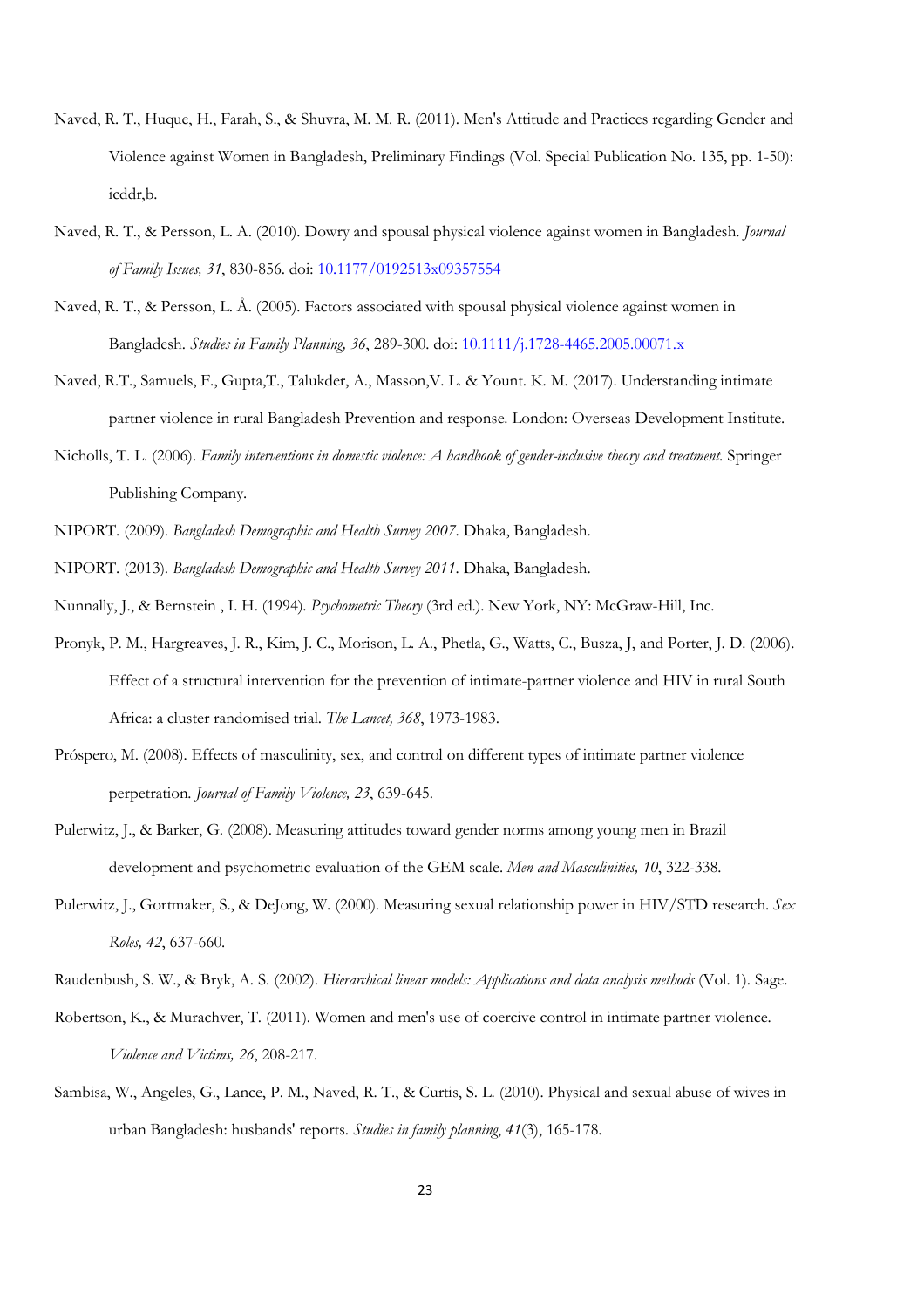- Sampson, R. J., & Groves, W. B. (1989). Community structure and crime: Testing social-disorganization theory. *American Journal of Sociology, 94,* 774-802.
- Schuler, S. R., Hashemi, S. M., & Badal, S. H. (1998). Men's violence against women in rural Bangladesh: undermined or exacerbated by microcredit programmes? *Development in Practice, 8*, 148-157.
- Schwartz, J. P., Hage, S. M., Bush, I., & Burns, L. K. (2006). Unhealthy parenting and potential mediators as contributing factors to future intimate violence: A review of the literature. *Trauma, Violence, & Abuse*, 7, 206-221.
- STATACorp. (2015). Stata Statistical Software: Release 14. College Station, TX: StataCorp LP.
- VanderEnde, K., Amin, S., & Naved, R.T. (2014). Community-level correlates of physical violence against unmarried female adolescents in Bangladesh. *BMC Public Health, 14,*1027.
- VanderEnde, K., Sibley, L. M., Cheong, Y. F., Naved, R. T., & Yount, K. M. (2015). Community economic status and physical and sexual partner violence against women in Bangladesh: Compositional or contextual effects? *Violence Against Women, 21*, 679-699. doi: 10.1177/1077801215576938
- VanderEnde, K. E., Yount, K. M., Dynes, M. M., & Sibley, L. M. (2012). Community-level correlates of intimate partner violence against women globally: A systematic review. *Social Science & Medicine, 75*, 1143-1155. doi: 10.1016/j.socscimed.2012.05.027
- Verma, R. K., Pulerwitz, J., Mahendra, V., Khandekar, S., Barker, G., Fulpagare, P., & Singh, S. K. (2006). Challenging and changing gender attitudes among young men in Mumbai, India. *Reproductive Health Matters, 14*, 135-143.
- Wagman, J. A., Gray, R. H., Campbell, J. C., Thoma, M., Ndyanabo, A., Ssekasanvu, J., . . . Serwadda, D. (2015). Effectiveness of an integrated intimate partner violence and HIV prevention intervention in Rakai, Uganda: analysis of an intervention in an existing cluster randomised cohort. *The Lancet Global Health, 3*, e23-e33.
- Whitaker, M. P. (2015). Community context and men's control-seeking in intimate relationships. *Violence and Victims, 30*, 884-901.
- Yllo, K. (2005). Through a feminist lens. In D. R. Loseke, R. J. Gelles, and M. M. Cavanaugh (Eds.), *Current controversies in family violence* (pp. 19-34). Thousand Oaks, CA: Sage Publishing.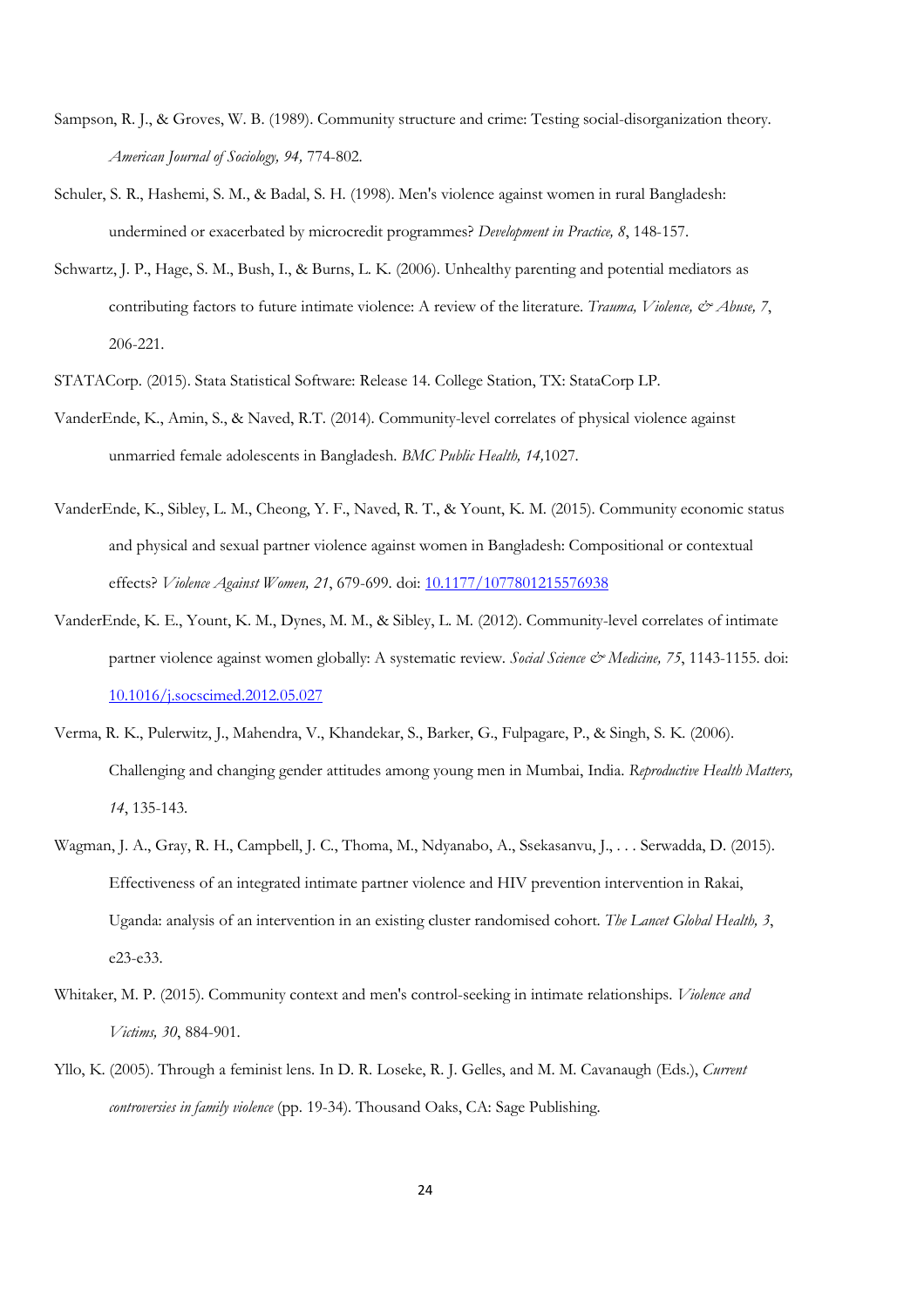- Yount, K. M., Halim, N., Schuler, S. R., & Head, S. (2013). A survey experiment of women's attitudes about intimate partner violence against women in rural Bangladesh. *Demography, 50*, 333-357. doi: 10.1007/s13524-012-0143-7
- Yount, K. M., Higgins, E., VanderEnde, K. E., Krause, K. H., Minh, T. H., Schuler, S. R., ., & Anh, H. T. (2016). Men's Perpetration of Intimate Partner Violence in Vietnam: Gendered Social Learning in Boyhood and the Challenges of Masculinity. *Men and Masculinities, 19*, 64-84. doi: 10.1177/1097184x15572896
- Yount, K. M., Higgins, E. M., VanderEnde, K. E., Krause, K. H., Minh, T. H., Schuler, S. R., & Anh, H. T. (2015). Men's Perpetration of Intimate Partner Violence in Vietnam Gendered Social Learning and the Challenges of Masculinity. *Men and Masculinities*, *19,* doi: 10.1177/1097184x15572896
- Yount, K. M., James-Hawkins, L., Cheong, Y. F., & Naved, R. T. (2016). Men's Perpetration of Partner Violence in Bangladesh: A multilevel analysis. *Psychology of Men and Masculinities*.
- Yount, K. M., Miedema, S. S., Martin, C. C., Crandall, A., & Naved, R. T. (2016). Men's Coercive Control, Partner Violence Perpetration, and Life Satisfaction in Bangladesh. *Sex Roles*, *74,* 1-14. doi: 10.1007/s11199-016- 0584-3
- Yount, K. M., Pham, H. T., Minh, T. H., Krause, K. H., Schuler, S. R., Anh, H. T., VanderEnde, K., Kramer, M. R. (2014). Violence in childhood, attitudes about partner violence, and partner violence perpetration among men in Vietnam. *Annals of Epidemiology, 24*, 333-339. doi: 10.1016/j.annepidem.2014.02.004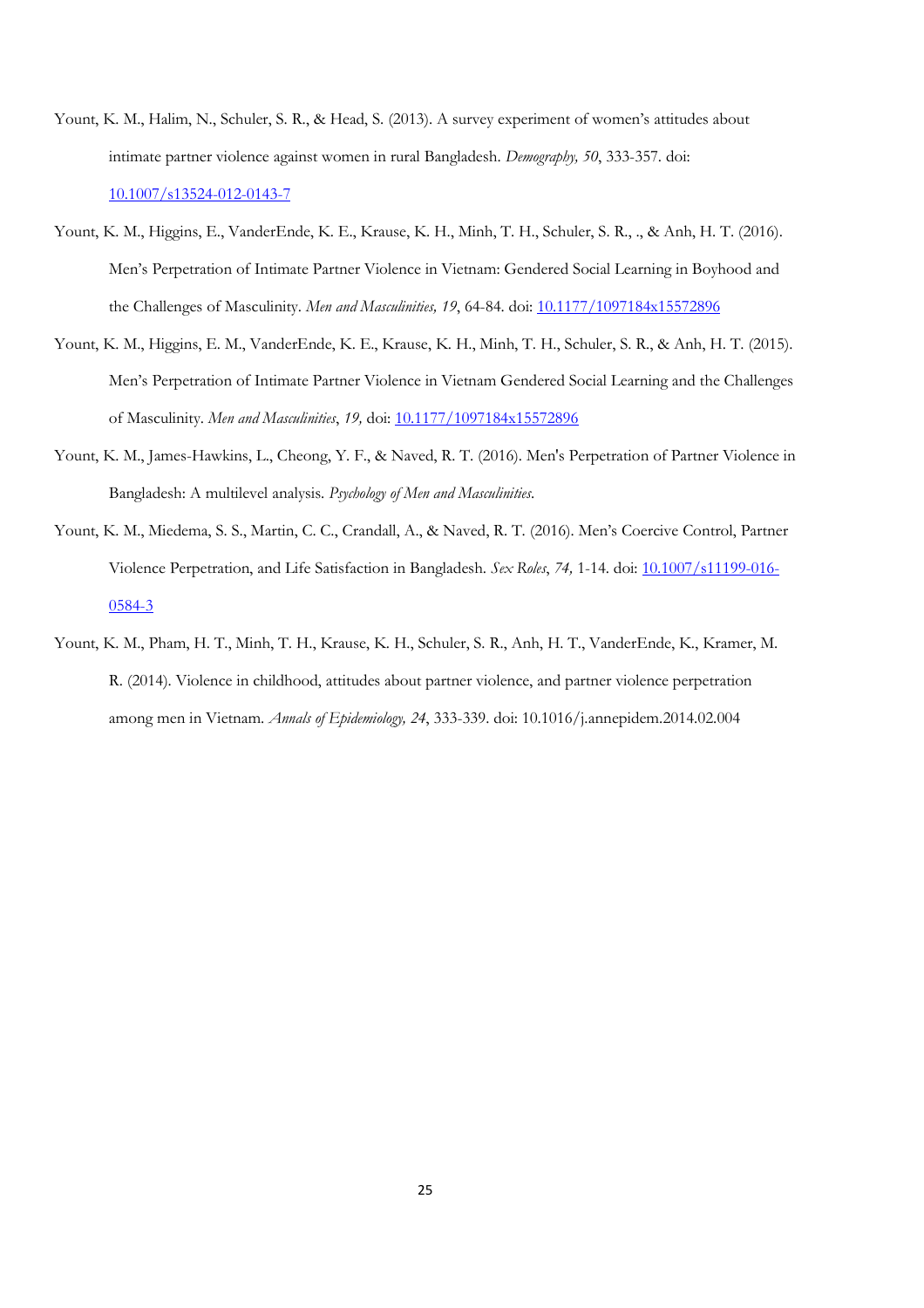Figure 1. Expected Influences of Community Gender Norms and Childhood Exposure to Violence on Men's Gender-Equitable Attitudes and Use of Controlling Behavior in Marriage.

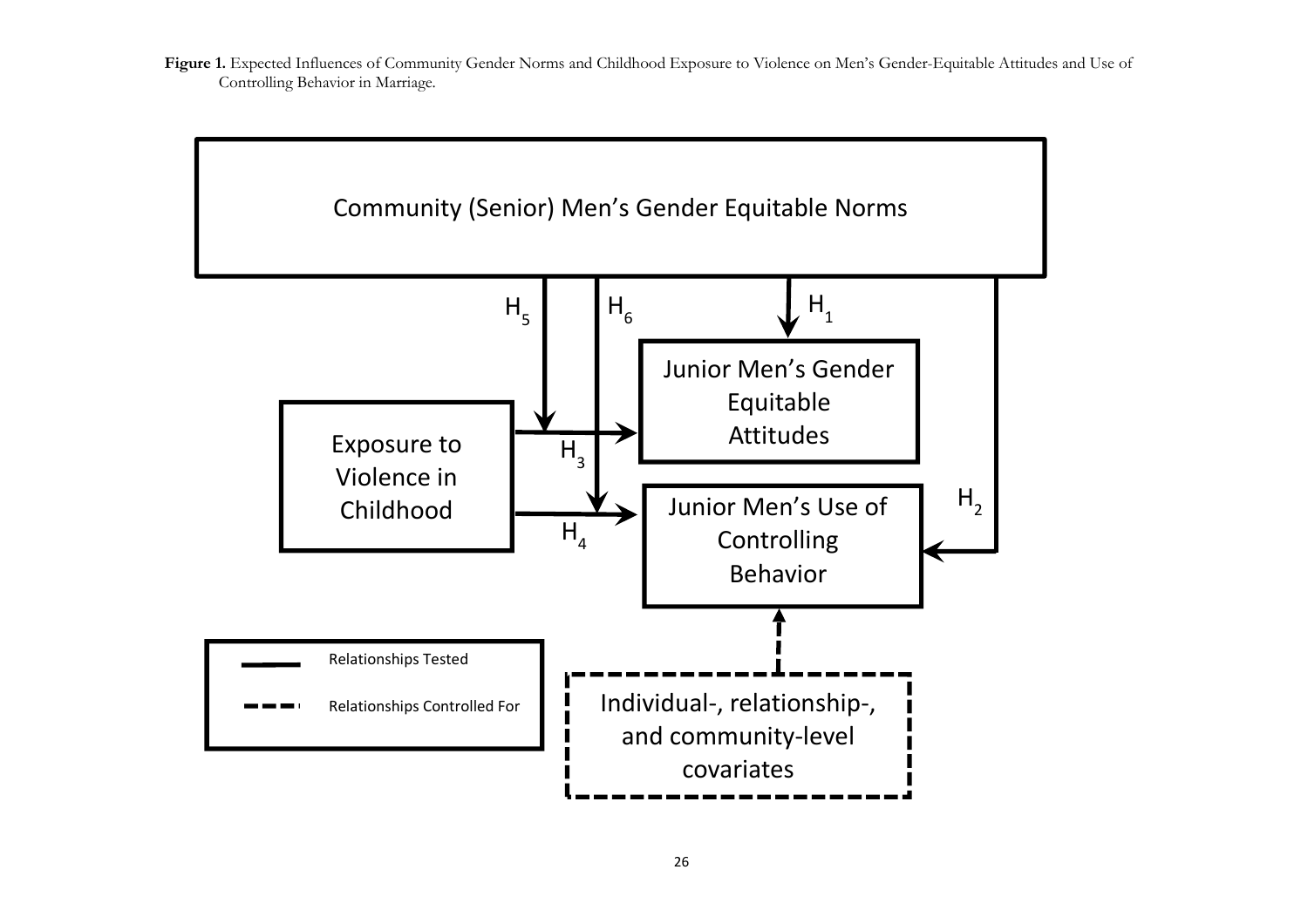

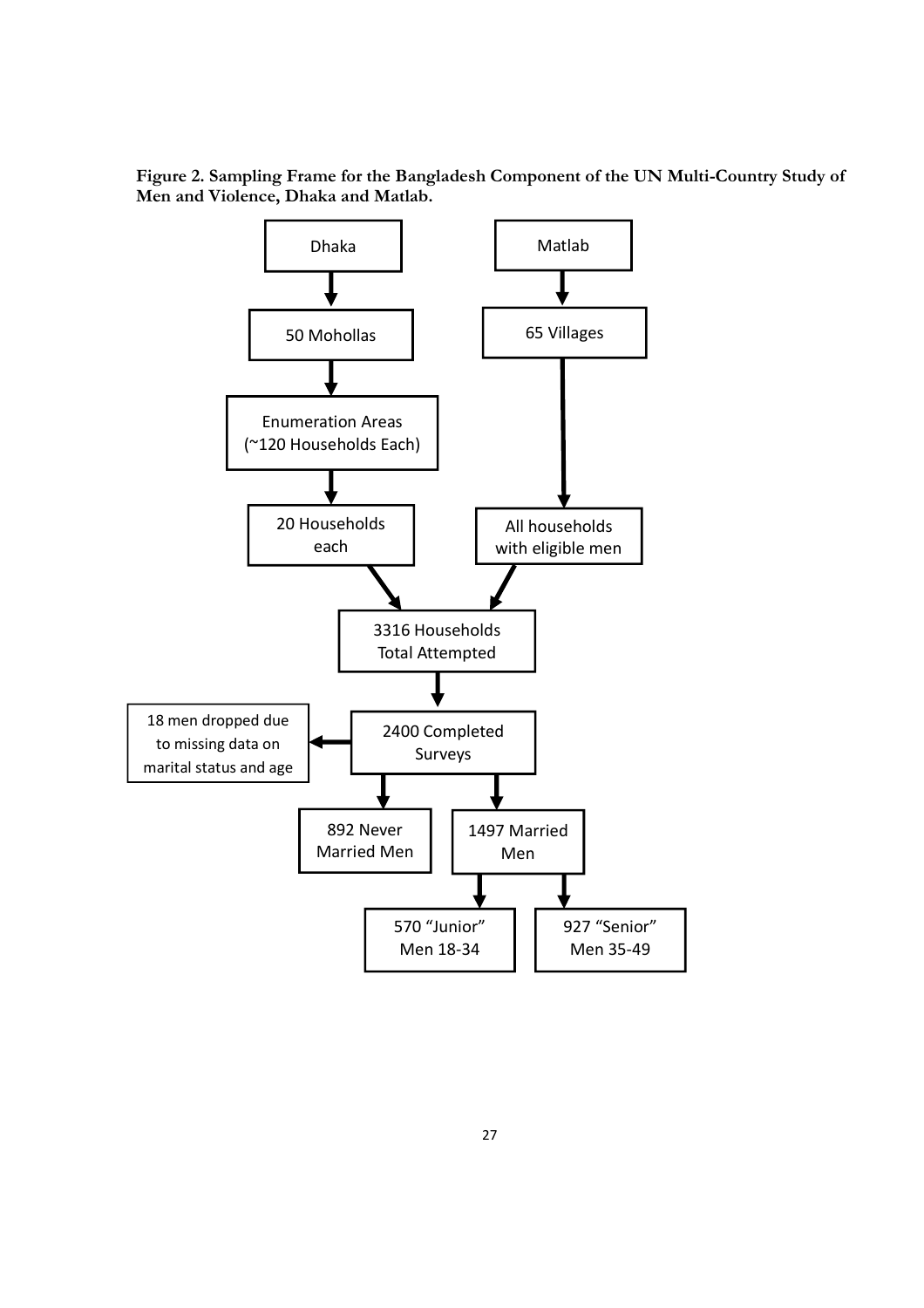Table 1. Married Junior Men (Ages 18 – 34 Years, N=570) and Senior Men (Ages 35 – 49 Years, N=927), Urban Dhaka and Rural Matlab, Bangladesh, 2011  $\overline{\phantom{0}}$ 

|                                                                                    |      | <b>JUNIOR MEN</b><br>$(N=570)$ |         | <b>SENIOR MEN</b> |                        |         |                |
|------------------------------------------------------------------------------------|------|--------------------------------|---------|-------------------|------------------------|---------|----------------|
|                                                                                    | Mean | SD                             | Range   | Mean              | $(N=927)$<br><b>SD</b> | Range   | p <sub>b</sub> |
| Controlling Behavior (agree=1, disagree=0)                                         |      |                                |         |                   |                        |         |                |
| When I want sex I expect my partner to<br>agree                                    | .85  | .36                            | $0 - 1$ | .84               | .36                    | $0 - 1$ |                |
| If my partner asked me to use a                                                    | .15  | .36                            | $0 - 1$ | .19               | .39                    | $0 - 1$ | $\dagger$      |
| condom, I would get angry<br>I won't let my partner wear certain                   | .71  | .45                            | $0 - 1$ | .69               | .46                    | $0 - 1$ |                |
| things<br>I have more to say than she does about                                   | .81  | .39                            | $0 - 1$ | .80               | .40                    | $0 - 1$ |                |
| important decisions that affect us<br>I tell my partner who she can spend          | .65  | .48                            | $0 - 1$ | .63               | $.48\,$                | $0 - 1$ |                |
| time with                                                                          |      |                                |         |                   |                        |         |                |
| When my partner wears things to make<br>her look beautiful I think she may be      | .19  | .39                            | $0 - 1$ | .17               | .37                    | $0 - 1$ |                |
| trying to attract other men<br>I always have to know where my partner              | .71  | .46                            | $0 - 1$ | .69               | .46                    | $0 - 1$ |                |
| is most of the time <sup>a</sup><br>I like to let her know she isn't the only      | .18  | .39                            | $0 - 1$ | .19               | .39                    | $0 - 1$ |                |
| partner I could have<br>Count of types of Controlling Behavior                     | 4.25 | 1.89                           | $0 - 8$ | 4.19              | 1.90                   | $0 - 8$ |                |
| agreed with                                                                        |      |                                |         |                   |                        |         |                |
| Gender-Inequitable Attitudes (agree=1, disagree=0)                                 |      |                                |         |                   |                        |         |                |
| Women's most important role take care<br>of/cook for family                        | .87  | .34                            | $0 - 1$ | .90               | .31                    | $0 - 1$ |                |
| Men need sex more than women do                                                    | .75  | .43                            | $0 - 1$ | .79               | .41                    | $0 - 1$ |                |
| There are times when woman deserves<br>to be beaten                                | .65  | .48                            | $0 - 1$ | .61               | .49                    | $0 - 1$ |                |
| It's a woman's responsibility to avoid<br>pregnancy                                | .49  | .50                            | $0 - 1$ | .54               | .50                    | $0 - 1$ | t              |
| A woman should tolerate violence to<br>keep family together                        | .60  | .49                            | $0 - 1$ | .65               | .48                    | $0 - 1$ | $\dagger$      |
| If someone insults you, you will defend<br>your reputation with force if necessary | .69  | .46                            | $0 - 1$ | .68               | .47                    | $0 - 1$ |                |
| You think that a woman should obey<br>her husband                                  | .93  | .25                            | $0 - 1$ | .93               | .26                    | $0 - 1$ |                |
| You think a man should have final say<br>in all family matters                     | .68  | .47                            | $0 - 1$ | .74               | .44                    | $0 - 1$ | $\ast$         |
| Count of Gender-Inequitable items<br>agreed with                                   | 5.66 | <i>2.00</i>                    | $0-8$   | 5.84              | 1.95                   | $0 - 8$ |                |
| Childhood Exposure to Violence (yes=1, no=0)                                       |      |                                |         |                   |                        |         |                |
| Insulted or humiliated by family in front<br>of others                             | .41  | .49                            | $0 - 1$ | .37               | $.48\,$                | $0 - 1$ | $\dagger$      |
| Told lazy/weak/stupid by family as<br>child                                        | .39  | .49                            | $0 - 1$ | .34               | .47                    | $0 - 1$ | $\ast$         |
| One or both parents were too drunk to<br>care for you                              | .37  | .48                            | $0 - 1$ | .34               | .47                    | $0 - 1$ |                |
| Saw/heard mother being beaten                                                      | .32  | .47                            | $0 - 1$ | .27               | .44                    | $0 - 1$ | $\ast$         |
| Was touched/someone made you touch<br>buttocks/genitals                            | .30  | .46                            | $0 - 1$ | .24               | .43                    | $0 - 1$ | $\ast$         |
| Beaten at home by belt/stick/hard<br>object                                        | .15  | .35                            | $0 - 1$ | .34               | .13                    | $0 - 1$ |                |
| Beaten at home so hard left mark or<br>bruise                                      | .04  | .18                            | $0 - 1$ | .03               | .17                    | $0 - 1$ |                |
| No violence exposure in childhood                                                  | .29  | .45                            | $0 - 1$ | .31               | .46                    | $0 - 1$ |                |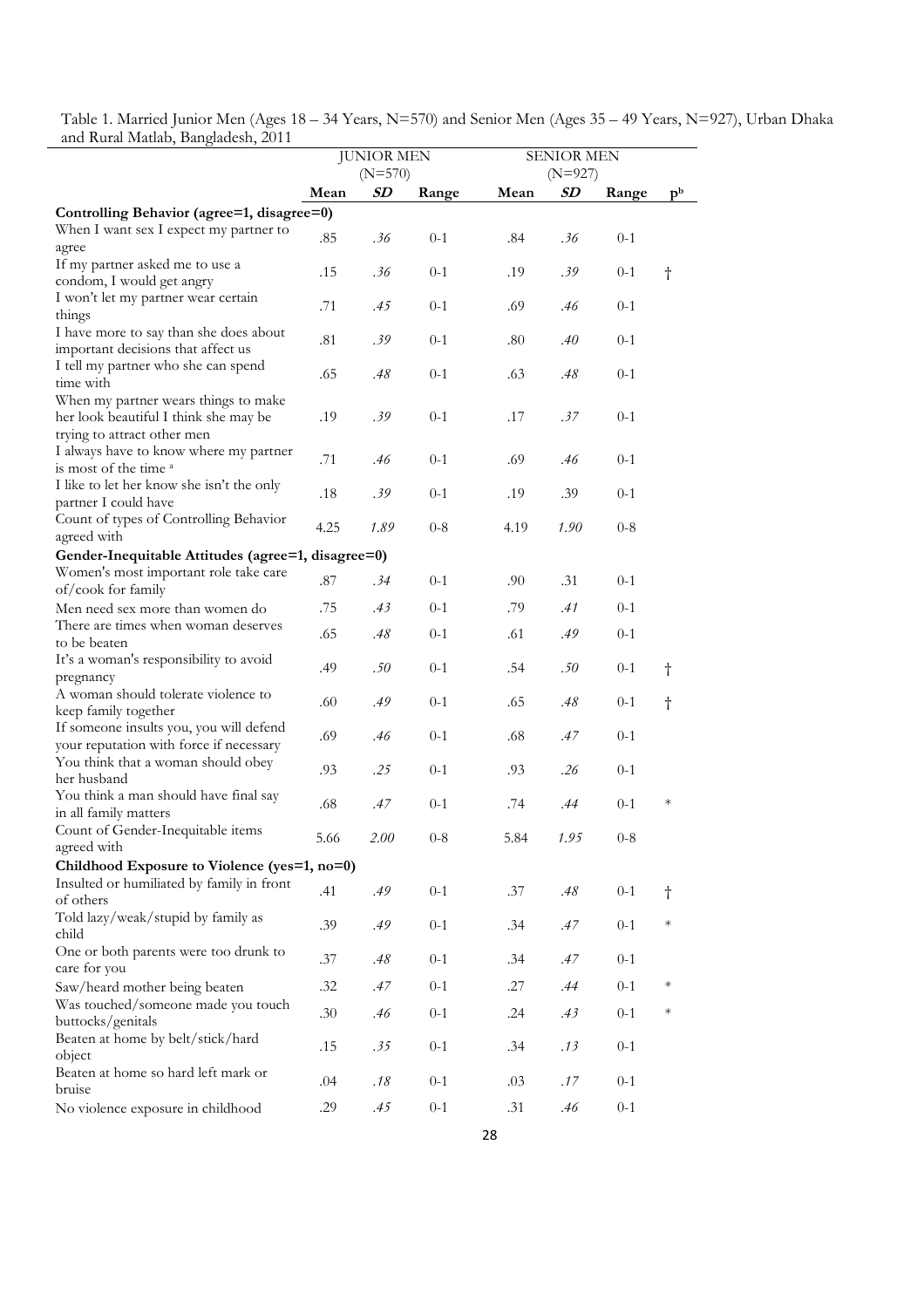| Witnessed or experienced violence in<br>childhood  | .71   | .45  | $0-1$    | .69   | .46  | $0-1$    |        |
|----------------------------------------------------|-------|------|----------|-------|------|----------|--------|
| Witnessed and experienced violence in<br>childhood | .32   | .47  | $0-1$    | .27   | .44  | $0 - 1$  | $\ast$ |
| Demographic Characteristics                        |       |      |          |       |      |          |        |
| Grades of schooling, mean                          | 6.92  | 4.86 | $0 - 22$ | 6.06  | 5.36 | $0 - 22$ | $**$   |
| Religion Islam (ref: other)                        | .90   | .30  | $0-1$    | .85   | .35  | $0-1$    | $\ast$ |
| Steady Work throughout year (ref: no)              | .89   | .31  | $0-1$    | .86   | .35  | $0-1$    | t      |
| Frequency of alcohol consumption (ref:<br>none)    | .07   | .25  | $0-1$    | .04   | .19  | $0-1$    | $\ast$ |
| Own home (ref: no)                                 | .37   | .48  | $0-1$    | .57   | .49  | $0 - 1$  | ***    |
| Own TV (ref: no)                                   | .59   | .49  | $0-1$    | .59   | .49  | $0-1$    |        |
| Marriage involved dowry (ref: no)                  | .23   | .42  | $0-1$    | .22   | .42  | $0-1$    |        |
| Number of living children, mean                    | 1.16  | .96  | $0-1$    | 2.55  | 1.24 | $0 - 1$  | ***    |
| Age in years, mean                                 | 28.63 | 3.65 | 18-34    | 41.35 | 4.26 | 35-49    | ***    |
| Spouse's age in years, mean                        | 22.94 | 3.63 | 15-33    | 31.82 | 5.45 | 15-47    | ***    |

<sup>a</sup>We recognize that this statement is internally inconsistent, however we are reporting it as it was used in data collection. <sup>b</sup> p-value is for comparison of junior men and senior men. Note:  $\dagger p < 0.10$ . \*  $p < 0.05$ . \*\*  $p < 0.01$ . \*\*\*  $p < .001$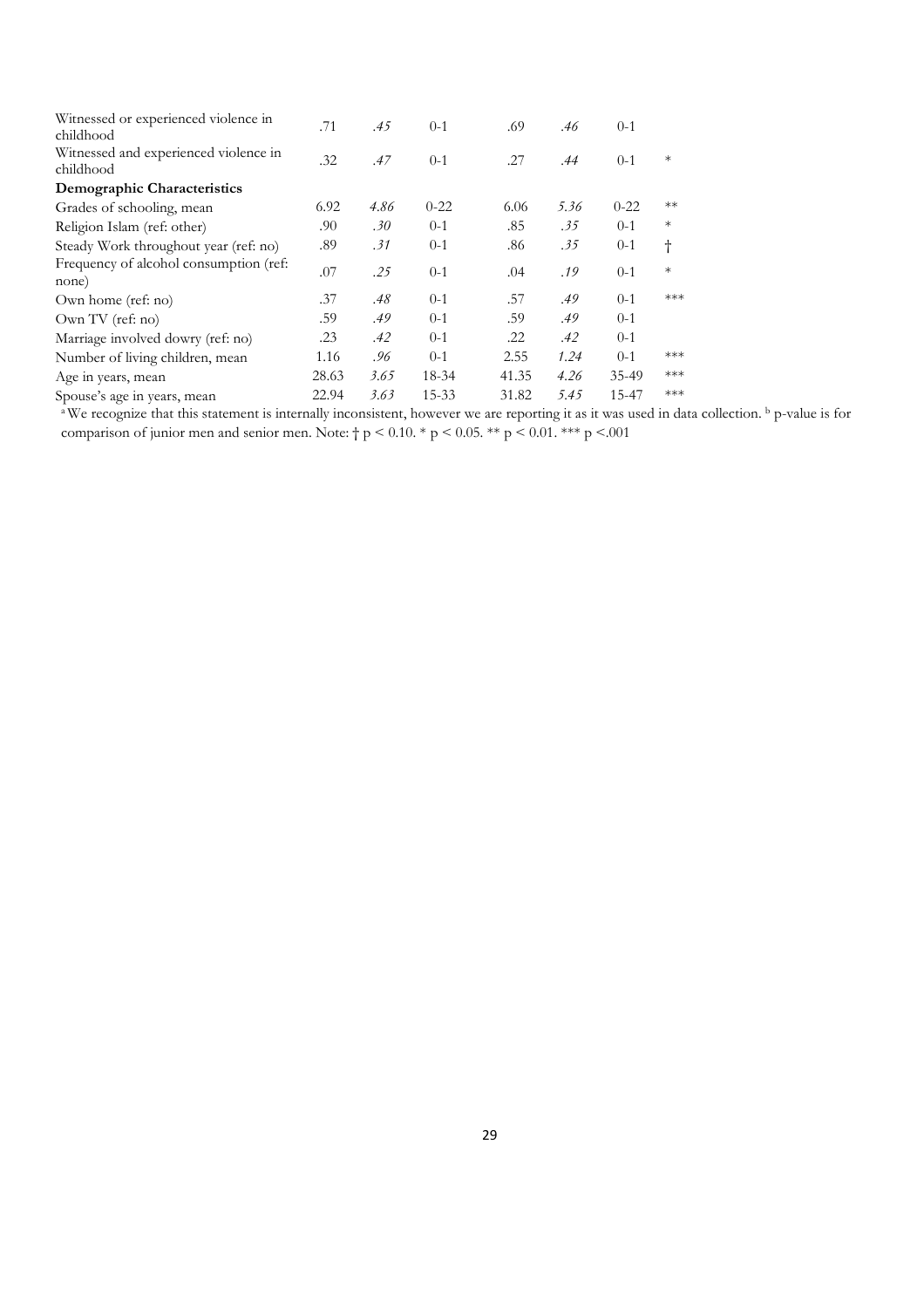|                                                                                                       |                                                           | <b>JUNIOR MEN</b><br>$(N=570)$ |         |                                                                    |      |         | <b>SENIOR MEN</b><br>$(N=927)$                            |      |      |                                                                    |      |      |         |                |
|-------------------------------------------------------------------------------------------------------|-----------------------------------------------------------|--------------------------------|---------|--------------------------------------------------------------------|------|---------|-----------------------------------------------------------|------|------|--------------------------------------------------------------------|------|------|---------|----------------|
|                                                                                                       | Top Quartile of GEC<br>$(N=152$ Men<br>in 28 communities) |                                |         | Bottom 3 Quartiles<br>of GEC<br>$(N=418$ Men<br>in 84 communities) |      |         | Top Quartile of GEC<br>$(N=214$ Men<br>in 28 communities) |      |      | Bottom 3 Quartiles<br>of GEC<br>$(N=713$ Men<br>in 84 communities) |      |      |         |                |
|                                                                                                       | Mean                                                      | SD                             | Range   | Mean                                                               | SD   | Range   | p <sub>b</sub>                                            | Mean | SD   | Range                                                              | Mean | SD   | Range   | p <sub>b</sub> |
| Controlling Behavior (agree=1, disagree=0)                                                            |                                                           |                                |         |                                                                    |      |         |                                                           |      |      |                                                                    |      |      |         |                |
| When I want sex I expect my partner to agree                                                          | $.82\,$                                                   | .38                            | $0-1$   | .85                                                                | .35  | $0-1$   |                                                           | .77  | .41  | $0 - 1$                                                            | .87  | .34  | $0-1$   | $**$           |
| If my partner asked me to use a condom, I would<br>get angry                                          | .09                                                       | .29                            | $0-1$   | .17                                                                | .38  | $0 - 1$ | $\ast$                                                    | .09  | .29  | $0 - 1$                                                            | .22  | .41  | $0 - 1$ | $***$          |
| I won't let my partner wear certain things                                                            | .71                                                       | .46                            | $0-1$   | .71                                                                | .45  | $0 - 1$ |                                                           | .64  | .48  | $0 - 1$                                                            | .70  | .46  | $0 - 1$ | $\dagger$      |
| I have more to say than she does about important<br>decisions that affect us                          | .66                                                       | .48                            | $0-1$   | .86                                                                | .34  | $0 - 1$ | ***                                                       | .62  | .49  | $0 - 1$                                                            | .85  | .36  | $0-1$   | ***            |
| I tell my partner who she can spend time with                                                         | .49                                                       | .50                            | $0-1$   | .71                                                                | .46  | $0 - 1$ | $***$                                                     | .47  | .50  | $0 - 1$                                                            | .68  | .47  | $0-1$   | ***            |
| When my partner wears things to make her look<br>beautiful I think she may be trying to attract other | .16                                                       | .37                            | $0-1$   | .20                                                                | .40  | $0 - 1$ |                                                           | .08  | .27  | $0 - 1$                                                            | .19  | .39  | $0 - 1$ | ***            |
| men<br>I always have to know where my partner is most<br>of the time <sup>a</sup>                     | .61                                                       | .49                            | $0-1$   | .74                                                                | .44  | $0-1$   | $**$                                                      | .56  | .50  | $0 - 1$                                                            | .72  | .45  | $0 - 1$ | ***            |
| I like to let her know she isn't the only partner I<br>could have                                     | .14                                                       | .35                            | $0-1$   | .20                                                                | .40  | $0 - 1$ |                                                           | .08  | .28  | $0 - 1$                                                            | .22  | .42  | $0 - 1$ | ***            |
| Count of types of Controlling Behavior agreed<br>with                                                 | 3.69                                                      | 1.92                           | $0 - 8$ | 4.45                                                               | 1.84 | $0 - 8$ | $***$                                                     | 3.31 | 1.79 | $0 - 8$                                                            | 4.45 | 1.85 | $0 - 8$ | ***            |
| Gender-Inequitable Attitudes (agree=1,                                                                |                                                           |                                |         |                                                                    |      |         |                                                           |      |      |                                                                    |      |      |         |                |
| $disagree=0)$                                                                                         |                                                           |                                |         |                                                                    |      |         |                                                           |      |      |                                                                    |      |      |         |                |
| Women's most important role take care of/cook<br>for family                                           | .80                                                       | .40                            | $0 - 1$ | .89                                                                | .31  | $0 - 1$ | $**$                                                      | .76  | .43  | $0 - 1$                                                            | .94  | .24  | $0 - 1$ | ***            |
| Men need sex more than women do                                                                       | .65                                                       | .48                            | $0-1$   | .79                                                                | .41  | $0 - 1$ | $**$                                                      | .64  | .48  | $0 - 1$                                                            | .84  | .37  | $0 - 1$ | ***            |
| There are times when woman deserves to be<br>beaten                                                   | .51                                                       | .50                            | $0 - 1$ | .70                                                                | .46  | $0 - 1$ | $***$                                                     | .46  | .50  | $0 - 1$                                                            | .66  | .47  | $0-1$   | ***            |
| It's a woman's responsibility to avoid pregnancy                                                      | .36                                                       | .48                            | $0-1$   | .54                                                                | .50  | $0 - 1$ | ***                                                       | .22  | .41  | $0 - 1$                                                            | .64  | .48  | $0-1$   | ***            |
| A woman should tolerate violence to keep family<br>together                                           | .45                                                       | .50                            | $0-1$   | .65                                                                | .48  | $0 - 1$ | $***$                                                     | .39  | .49  | $0 - 1$                                                            | .72  | .45  | $0 - 1$ | ***            |
| If someone insults you, you will defend your<br>reputation with force if necessary                    | .68                                                       | .47                            | $0-1$   | .69                                                                | .46  | $0 - 1$ |                                                           | .56  | .50  | $0 - 1$                                                            | .72  | .45  | $0-1$   | ***            |

Table 2. Married Junior Men (Ages 18 – 34 Years, N=570) and Senior Men (Ages 35 – 49 Years, N=927) in the top quartile of gender equitable communities versus the bottom three quartiles of gender equitable communities (GEC), Urban Dhaka and Rural Matlab, Bangladesh, 2011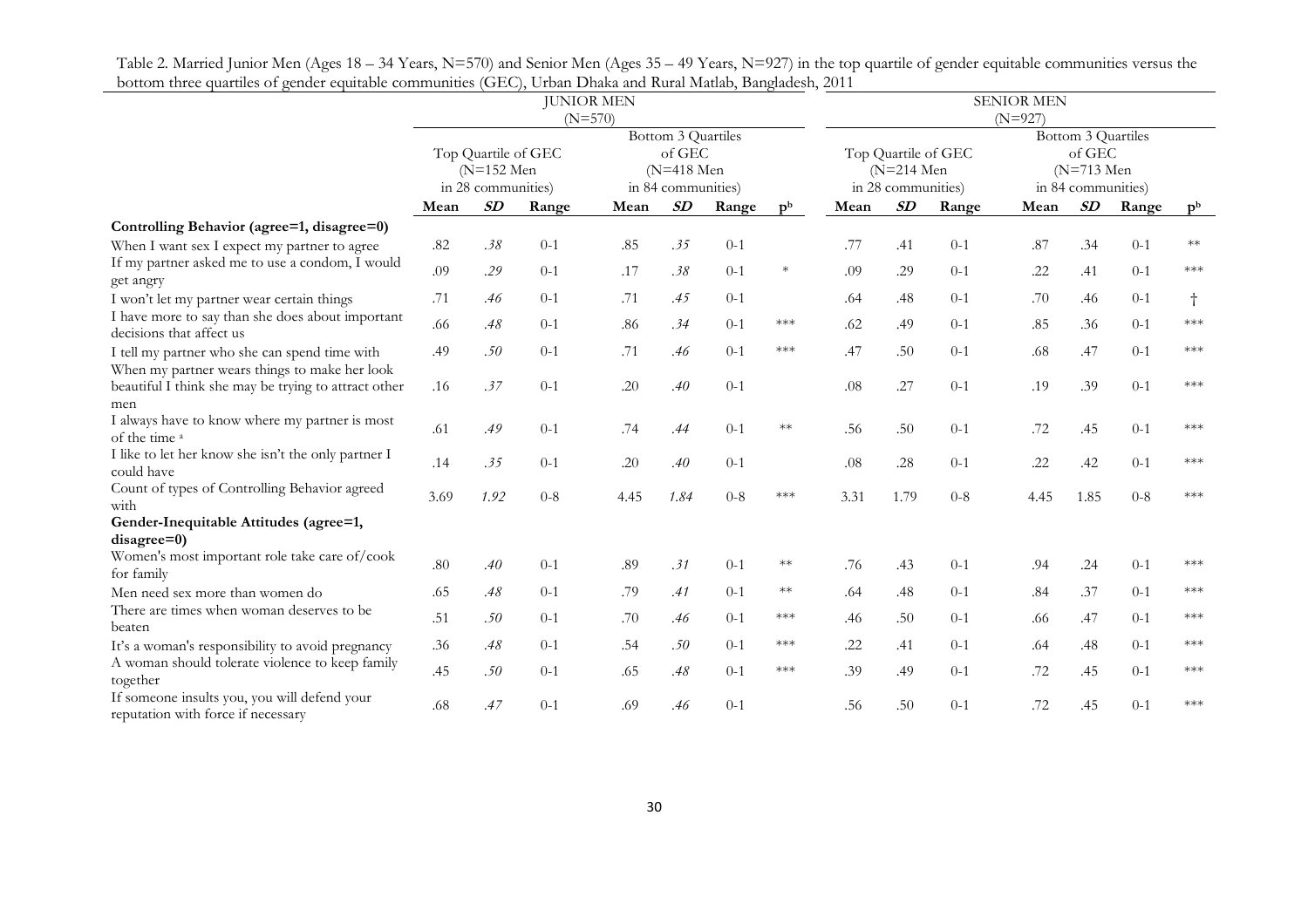| You think that a woman should obey her<br>husband              | .87   | .34  | $0-1$     | .95   | .21  | $0-1$     | $**$      | .85   | .36  | $0 - 1$  | .96   | .21  | $0-1$    | ***        |
|----------------------------------------------------------------|-------|------|-----------|-------|------|-----------|-----------|-------|------|----------|-------|------|----------|------------|
| You think a man should have final say in all<br>family matters | .57   | .50  | $0-1$     | .72   | .45  | $0-1$     | $**$      | .49   | .50  | $0 - 1$  | .81   | .39  | $0 - 1$  | ***        |
| Count of Gender-Inequitable items agreed with                  | 4.89  | 2.16 | $0 - 8$   | 5.94  | 1.86 | $0 - 8$   | ***       | 4.35  | 2.11 | $0 - 8$  | 6.28  | 1.66 | $0 - 8$  | ***        |
| Childhood Exposure to Violence (yes=1, no=0)                   |       |      |           |       |      |           |           |       |      |          |       |      |          |            |
| Insulted or humiliated by family in front of others            | .40   | .49  | $0-1$     | .42   | .49  | $0-1$     |           | .35   | .48  | $0 - 1$  | .38   | .49  | $0-1$    |            |
| Told lazy/weak/stupid by family as child                       | .40   | .49  | $0 - 1$   | .39   | .49  | $0 - 1$   |           | .37   | .48  | $0 - 1$  | .33   | .47  | $0 - 1$  |            |
| One or both parents were too drunk to care for<br>you          | .34   | .48  | $0-1$     | .38   | .49  | $0-1$     |           | .30   | .46  | $0 - 1$  | .35   | .48  | $0-1$    |            |
| Saw/heard mother being beaten                                  | .28   | .45  | $0-1$     | .33   | .47  | $0-1$     |           | .25   | .44  | $0 - 1$  | .27   | .45  | $0 - 1$  |            |
| Was touched/someone made you touch<br>buttocks/genitals        | .28   | .45  | $0-1$     | .30   | .46  | $0-1$     |           | .28   | .45  | $0-1$    | .23   | .42  | $0-1$    |            |
| Beaten at home by belt/stick/hard object                       | .09   | .29  | $0-1$     | .17   | .37  | $0-1$     | $\ast$    | .09   | .29  | $0 - 1$  | .14   | .35  | $0 - 1$  |            |
| Beaten at home so hard left mark or bruise                     | .02   | .14  | $0-1$     | .04   | .20  | $0-1$     |           | .01   | .12  | $0-1$    | .04   | .19  | $0 - 1$  | $\dagger$  |
| No violence exposure in childhood                              | .27   | .45  | $0-1$     | .30   | .46  | $0-1$     |           | .32   | .47  | $0-1$    | .30   | .46  | $0 - 1$  |            |
| Witnessed or experienced violence in childhood                 | .73   | .45  | $0-1$     | .70   | .46  | $0-1$     |           | .68   | .47  | $0-1$    | .70   | .46  | $0 - 1$  |            |
| Witnessed and experienced violence in childhood                | .28   | .45  | $0-1$     | .33   | .47  | $0 - 1$   |           | .25   | .44  | $0 - 1$  | .27   | .45  | $0-1$    |            |
| Demographic Characteristics                                    |       |      |           |       |      |           |           |       |      |          |       |      |          |            |
| Grades of schooling, mean                                      | 9.68  | 5.20 | $0 - 18$  | 5.91  | 4.31 | $0 - 22$  | ***       | 9.68  | 5.93 | $0 - 22$ | 4.98  | 4.66 | $0 - 18$ | ***        |
| Religion Islam (ref: other)                                    | .93   | .26  | $0-1$     | .89   | .32  | $0-1$     |           | .96   | .20  | $0-1$    | .82   | .38  | $0 - 1$  | ***        |
| Steady Work throughout year (ref: no)                          | .99   | .11  | $0-1$     | .86   | .35  | $0-1$     | ***       | .99   | .12  | $0 - 1$  | .82   | .38  | $0 - 1$  | $***$      |
| Frequency of alcohol consumption (ref: none)                   | .12   | .32  | $0-1$     | .05   | .21  | $0-1$     | $**$      | .08   | .28  | $0-1$    | .02   | .15  | $0 - 1$  | ***        |
| Own home (ref: no)                                             | .20   | .40  | $0 - 1$   | .43   | .50  | $0-1$     | ***       | .25   | .43  | $0 - 1$  | .67   | .47  | $0-1$    | ***        |
| Own TV (ref: no)                                               | .70   | .46  | $0-1$     | .56   | .50  | $0-1$     | $**$      | .81   | .39  | $0-1$    | .52   | .50  | $0 - 1$  | $***$      |
| Marriage involved dowry (ref: no)                              | .11   | .31  | $0-1$     | .27   | .44  | $0-1$     | $***$     | .07   | .25  | $0-1$    | .27   | .45  | $0-1$    | ***        |
| Number of living children, mean                                | .96   | .84  | $0 - 4$   | 1.23  | .99  | $0 - 5$   | $**$      | 2.14  | 1.10 | $0 - 7$  | 2.67  | 1.26 | $0 - 13$ | $***$      |
| Age in years, mean                                             | 28.57 | 3.41 | 18-34     | 28.66 | 3.73 | 18-34     |           | 40.89 | 4.10 | 35-49    | 41.48 | 4.30 | 35-49    | $^\dagger$ |
| Spouse's age in years, mean                                    | 23.41 | 3.57 | $16 - 31$ | 22.78 | 3.64 | $15 - 33$ | $\dagger$ | 32.49 | 5.55 | 15-47    | 31.62 | 5.40 | 17-49    | $\ast$     |

<sup>a</sup>We recognize that this statement is internally inconsistent, however we are reporting it as it was used in data collection. <sup>b</sup> p-value is for comparison of top quartile of gender

equitable communities with bottom three quartiles. Note:  $\uparrow p$  < 0.10. \* p < 0.05. \*\* p < 0.01. \*\*\* p < 0.01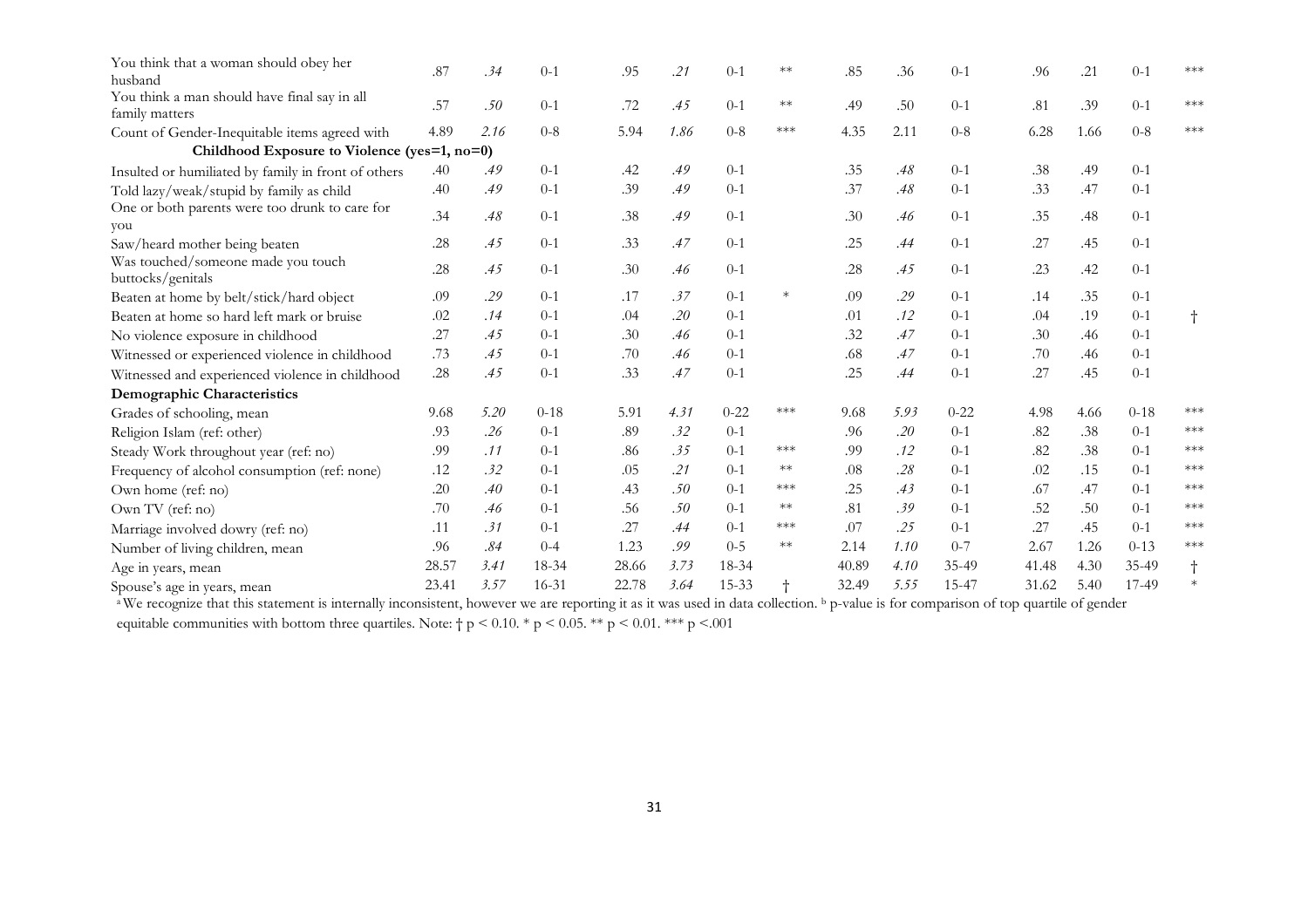|                                                                 | Mean $(SD)$   | Range                |
|-----------------------------------------------------------------|---------------|----------------------|
| A. Mean proportion who own a home                               | .57(.36)      | $0$ to $1$           |
| B. Mean grades of schooling                                     | 6.15(3.33)    | $0.67$ to 14.20      |
| C. Mean proportion reporting Islam as religion                  | $0.88$ (.26)  | $0$ to $1$           |
| D. Mean proportion reporting steady work throughout year        | 0.86(0.19)    | $0$ to $1$           |
| E. Mean proportion reporting any alcohol use                    | 0.04(0.08)    | $0 \text{ to } 40$   |
| F. Mean number of children reported                             | 2.52(0.56)    | 1 to 4.16            |
| G. Mean proportion reporting dowry involved in marriage         | 0.21 (0.21)   | $0 \text{ to } 0.89$ |
| H. Mean proportion who own a TV                                 | 0.59(0.28)    | $0$ to $1$           |
| I. Mean count of agreement with controlling behavior statements | 4.25 $(1.20)$ | 1.10 to 7.67         |
| J. Mean count of agreement with gender-equitable statements     | 5.84 $(1.03)$ | $0.29$ to $5.20$     |

Table 3. Characteristics of Senior Men (married, 35 – 49 years) in Sampled Communities (N=112), Urban Dhaka and Rural Matlab, Bangladesh, 2011

Note:  $\uparrow p \leq 0.10$ . \*  $p \leq 0.05$ . \*\*  $p \leq 0.01$ . \*\*\*  $p \leq 0.01$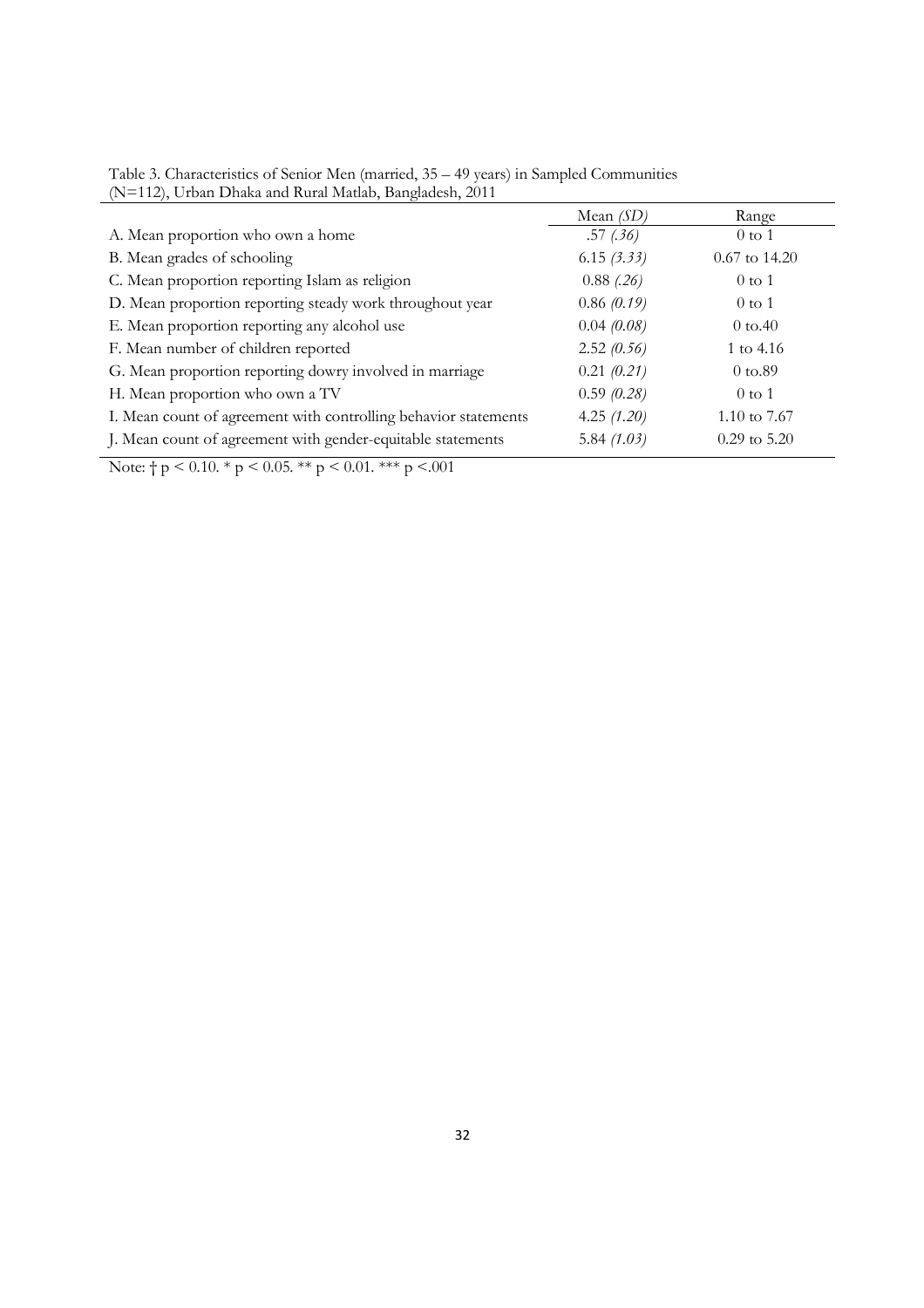|                                                                            | Model 1        | Model 2              | Model 3            | Model 4              | Model 5              |
|----------------------------------------------------------------------------|----------------|----------------------|--------------------|----------------------|----------------------|
|                                                                            |                | (H1 <sub>a</sub> )   | (H1 <sub>b</sub> ) | $(H1_c)$             | $(H1_{a-c})$         |
| Gender-Equitable Attitudes (higher=more equitable                          | $\hat{\gamma}$ | $\hat{\gamma}$       | $\hat{\gamma}$     | $\hat{\gamma}$       | $\hat{\gamma}$       |
| attitudes)                                                                 | (SE)           | (SE)                 | (SE)               | (SE)                 | (SE)                 |
| Intercept $(\hat{\gamma}_{00})$                                            | 0.80           | 0.82                 | 0.80               | 0.82                 | 0.63                 |
|                                                                            | $(0.05)$ ***   | $(0.04)$ ***         | $(0.05)$ ***       | $(0.04)$ ***         | $(0.06)$ ***         |
| <b>Community-Level Variables</b>                                           |                |                      |                    |                      |                      |
| Senior Men's Gender Norms count a,b $(\hat{\gamma}_{01})$                  |                | 0.24<br>$(0.04)$ *** |                    | 0.24<br>$(0.03)$ *** | 0.17<br>$(0.05)$ *** |
| Senior Men's Grades of Schooling a,b ( $\hat{\gamma}_{02}$ )               |                |                      |                    |                      | 0.03<br>$(0.02)$ †   |
| Junior Men's Exposure to Violence count $\epsilon$ ( $\hat{\gamma}_{03}$ ) |                |                      |                    |                      | $-0.11$<br>$(0.05)*$ |
| Senior Men's Perpetration of Physical Intimate                             |                |                      |                    |                      | 0.08                 |
| Partner Violence count a,b ( $\hat{\gamma}_{04}$ )                         |                |                      |                    |                      | (0.07)               |
| Individual-Level Variables (Junior Men)                                    |                |                      |                    |                      |                      |
| Exposure to Violence in Childhood count $\phi$ ( $\hat{\gamma}_{10}$ )     |                |                      | $-0.05$            | $-0.05$              | $-0.01$              |
|                                                                            |                |                      | $(0.02)$ **        | $(0.02)$ **          | (0.02)               |
| Perpetration of Physical Intimate Partner Violence                         |                |                      |                    |                      | $-0.09$              |
| count $(\hat{\gamma}_{20})$                                                |                |                      |                    |                      | $(0.03)$ **          |
| Grades of Schooling $\text{d}(\hat{\gamma}_{30})$                          |                |                      |                    |                      | 0.07                 |
|                                                                            |                |                      |                    |                      | $(0.01)$ ***         |
| Marriage involved dowry <sup>d</sup> ( $\hat{\gamma}_{40}$ )               |                |                      |                    |                      | $-0.13$              |
|                                                                            |                |                      |                    |                      | (0.08)               |
| <b>Cross-Level Interaction</b>                                             |                |                      |                    |                      |                      |
| Exposure to Violence in Childhood count d X Gender                         |                |                      |                    | 0.05                 | 0.04                 |
| Norms count a,b,c $(\hat{\gamma}_{11})$                                    |                |                      |                    | $(0.02)$ **          | $(0.02)*$            |
| <b>Random Effects</b>                                                      |                |                      |                    |                      |                      |
| $\hat{\tau}$                                                               | 0.15           | 0.07                 | 0.14               | 0.06                 | 0.04                 |
| (SE)                                                                       | $(-0.04)$      | $(-0.02)$            | $(-0.03)$          | $(-0.02)$            | $(-0.02)$            |

Table 4. Multilevel Poisson Models for the Log Rate of Agreement with Gender-Equitable Men (GEM) Statements, Junior Married Men 18–34 Years (N = 570), Urban Dhaka and Rural Matlab, Bangladesh, 2011  $\overline{\phantom{0}}$ 

 **<sup>a</sup>**Married men 35–49 years. **b** Variable is grand-mean centered. c Married men 18-34 years. **d** Variable is group-mean centered. Note:  $\dagger p < 0.10$ . \*  $p < 0.05$ . \*\*  $p < 0.01$ . \*\*\*  $p < .001$ .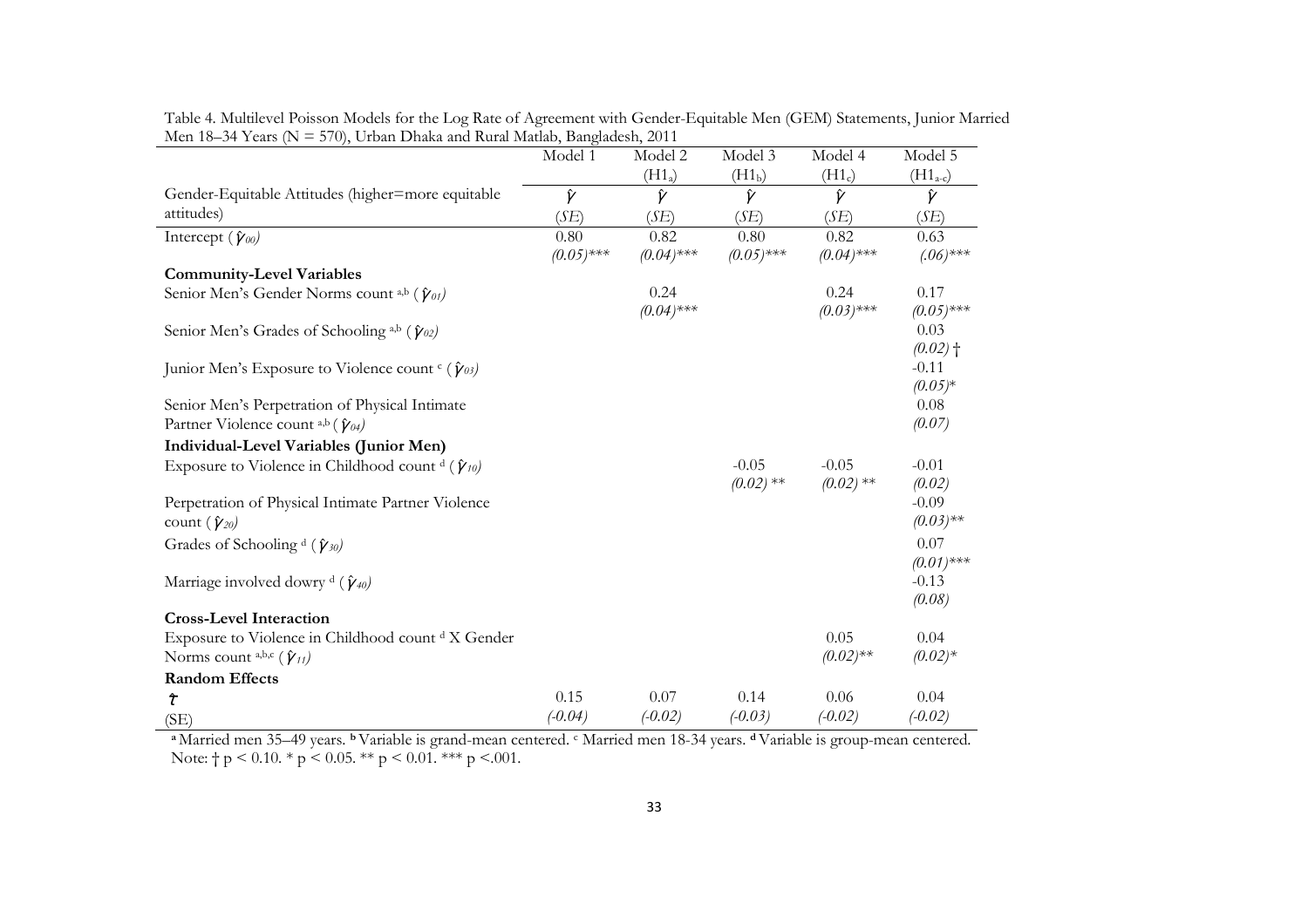|                                                                                | Model 1        | Model 2            | Model 3            | Model 4            | Model 5        |
|--------------------------------------------------------------------------------|----------------|--------------------|--------------------|--------------------|----------------|
|                                                                                |                | (H2 <sub>a</sub> ) | (H2 <sub>b</sub> ) | (H2 <sub>c</sub> ) | $(H2a-c)$      |
| Controlling Behavior in Marriage (higher=more                                  | $\hat{\gamma}$ | $\hat{\gamma}$     | $\hat{\gamma}$     | $\hat{\gamma}$     | $\hat{\gamma}$ |
| agreement with CBS)                                                            | (SE)           | (SE)               | (SE)               | (SE)               | (SE)           |
| Intercept $(\hat{\gamma}_{00})$                                                | 1.43           | 1.42               | 1.43               | 1.42               | 1.43           |
|                                                                                | $(0.03)$ ***   | $(0.03)$ ***       | $(0.03)$ ***       | $(0.03)$ ***       | $(0.04)$ ***   |
| Community-Level Variables (Senior Men) <sup>a</sup>                            |                |                    |                    |                    |                |
| Senior Men's Gender Norms count a, b $(\hat{\gamma}_{01})$                     |                | $-0.12$            |                    | $-0.12$            | $-0.14$        |
|                                                                                |                | $(0.03)$ ***       |                    | $(0.03)$ ***       | $(0.03)$ ***   |
| Senior Men's Grades of Schooling a, b $(\hat{\gamma}_{02})$                    |                |                    |                    |                    | 0.01           |
|                                                                                |                |                    |                    |                    | (0.01)         |
| Junior Men's Exposure to Violence count b,d $(\hat{\gamma}_{03})$              |                |                    |                    |                    | 0.04           |
|                                                                                |                |                    |                    |                    | (0.04)         |
| Senior Men's Perpetration of Physical Intimate                                 |                |                    |                    |                    | 0.02           |
| Partner Violence count a,b $(\hat{\gamma}_{04})$                               |                |                    |                    |                    | (0.04)         |
| Individual-Level Variables (Junior Men)                                        |                |                    |                    |                    |                |
| Exposure to Violence in Childhood count <sup>c,d</sup> ( $\hat{\gamma}_{10}$ ) |                |                    | 0.03               | 0.02               | 0.02           |
|                                                                                |                |                    | $(0.01)^*$         | $(0.01)$ †         | $(0.01)$ †     |
| Perpetration of Physical Intimate Partner Violence                             |                |                    |                    |                    | $-0.02$        |
| count $(\hat{\gamma}_{20})$                                                    |                |                    |                    |                    | (0.02)         |
| Grades of Schooling c,d $(\hat{\gamma}_{30})$                                  |                |                    |                    |                    | $-0.01$        |
|                                                                                |                |                    |                    |                    | $(0.01)$ †     |
| Marriage Involved Dowry c,d $(\hat{\gamma}_{40})$                              |                |                    |                    |                    | 0.04           |
|                                                                                |                |                    |                    |                    | (0.05)         |
| <b>Cross-Level Interaction</b>                                                 |                |                    |                    |                    |                |
| Exposure to Violence in Childhood count c,d X                                  |                |                    |                    | $-0.01$            |                |
| Senior Men's Gender Norms count a,b $(\hat{\gamma}_{11})$                      |                |                    |                    | (0.01)             |                |
| <b>Random Effects</b>                                                          |                |                    |                    |                    |                |
| $\hat{\tau}$                                                                   | 0.03           | 0.02               | 0.03               | 0.02               | 0.01           |
| (SE)                                                                           | $(-0.01)$      | $(-0.01)$          | $(-0.01)$          | $(-0.01)$          | $(-0.01)$      |

Table 5. Multilevel Poisson Models for the Log Rate of Agreement with Controlling Behavior Statements (CBS), Junior Married Men 18–34 Years ( $N = 570$ ), Urban Dhaka and Rural Matlab, Bangladesh, 2011

 **<sup>a</sup>**Married men 35–49 years. **b** Variable is a grand-mean centered. **c** Variable is group-mean centered. d Married men 18-34. Note:  $\dagger p \le 0.10$ . \*  $p \le 0.05$ . \*\*  $p \le 0.01$ . \*\*\*  $p \le 0.01$ .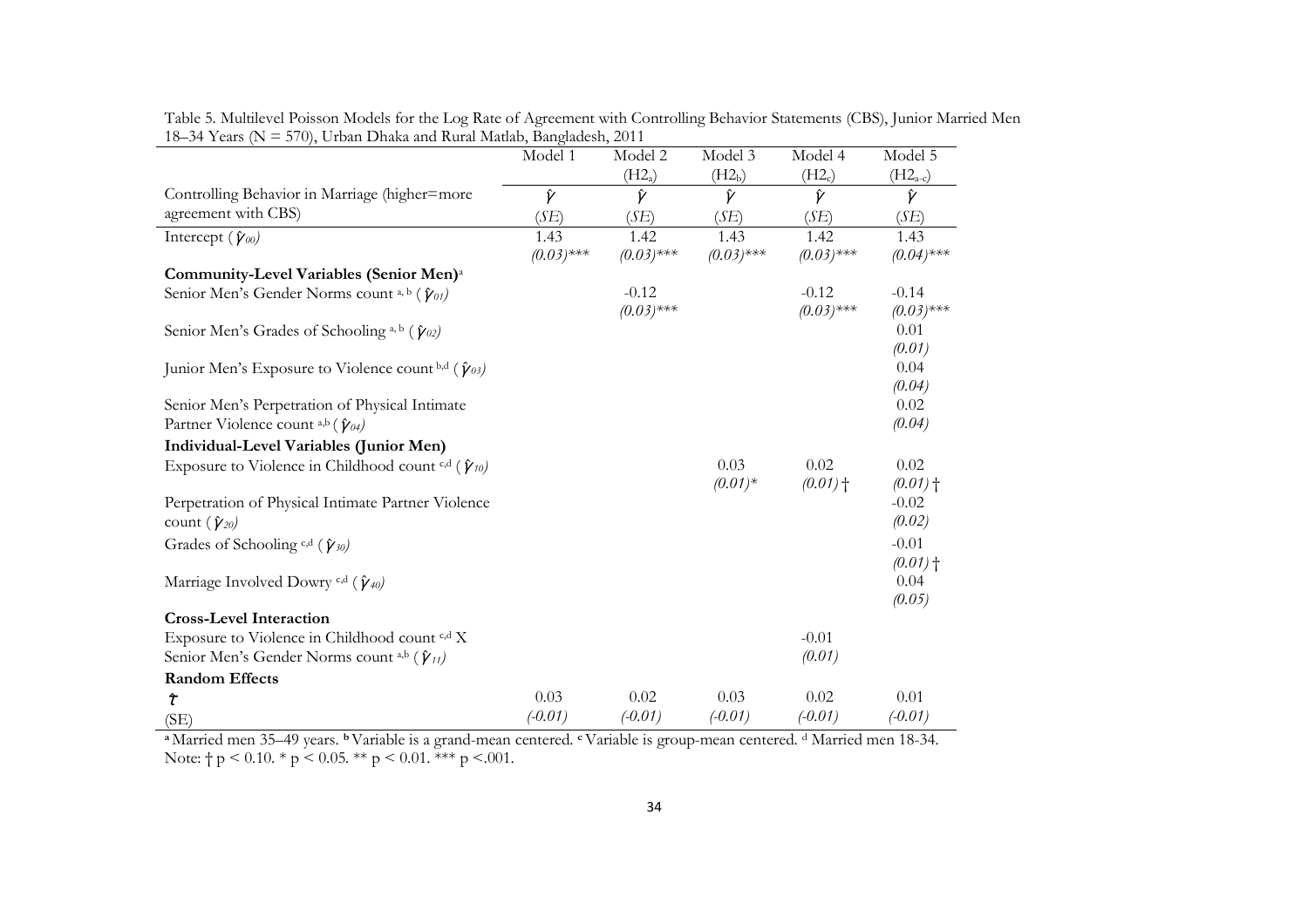|                                                       | <b>Community Gender Norms</b>  |                                                                                                                |                     |                                                         | <b>Individual Exposure to Violence in Childhood</b> |               |                     |  |  |  |  |
|-------------------------------------------------------|--------------------------------|----------------------------------------------------------------------------------------------------------------|---------------------|---------------------------------------------------------|-----------------------------------------------------|---------------|---------------------|--|--|--|--|
|                                                       | <b>Married Men 35-49 Years</b> |                                                                                                                |                     | <b>Married Men 18-34 Years</b>                          |                                                     |               |                     |  |  |  |  |
|                                                       | SH <sup>a</sup>                |                                                                                                                | FS <sup>c</sup>     |                                                         | $SH^b$                                              |               | $\mathbf{FS}^c$     |  |  |  |  |
| <b>Fit Statistics</b>                                 | <b>EFA</b>                     | <b>SH CFA</b>                                                                                                  | <b>CFA</b>          | <b>Fit Statistics</b>                                   | <b>EFA</b>                                          | <b>SH CFA</b> | <b>CFA</b>          |  |  |  |  |
| <b>RMSEA</b>                                          | 0.70                           | 0.08                                                                                                           | 0.07                | <b>RMSEA</b>                                            | 0.08                                                | 0.09          | 0.08                |  |  |  |  |
| <b>CFI</b>                                            | 0.94                           | 0.93                                                                                                           | 0.93                | <b>CFI</b>                                              | 0.95                                                | 0.95          | 0.95                |  |  |  |  |
| <b>TLI</b>                                            | 0.92                           | 0.91                                                                                                           | 0.90                | <b>TLI</b>                                              | 0.93                                                | 0.93          | 0.93                |  |  |  |  |
|                                                       |                                |                                                                                                                | Factor <sup>d</sup> | Items:                                                  |                                                     |               | Factor <sup>e</sup> |  |  |  |  |
| Items:                                                |                                |                                                                                                                | Loading             | <b>Before you reached 18:</b>                           |                                                     |               | Loading             |  |  |  |  |
|                                                       |                                | A woman's most important role is to take care of her<br>0.60<br>you saw or heard my mother being beaten by her |                     |                                                         |                                                     |               |                     |  |  |  |  |
| home and cook for her family.                         |                                |                                                                                                                |                     | husband or boyfriend.                                   |                                                     |               |                     |  |  |  |  |
| Men need sex more than women do.                      |                                |                                                                                                                | 0.42                | you were told you were lazy or stupid or weak by        |                                                     |               | 0.76                |  |  |  |  |
|                                                       |                                |                                                                                                                |                     | someone your my family.                                 |                                                     |               |                     |  |  |  |  |
| It is a woman's responsibility to avoid getting       |                                |                                                                                                                | 0.64                | someone touched your buttocks or genitals or made       |                                                     |               | 0.81                |  |  |  |  |
| pregnant.                                             |                                |                                                                                                                |                     | you touch them when you did not want to.                |                                                     |               |                     |  |  |  |  |
| You think that a woman should obey her husband.       |                                |                                                                                                                | 0.61                | you were insulted or humiliated by someone in<br>0.76   |                                                     |               |                     |  |  |  |  |
|                                                       |                                |                                                                                                                |                     | your family in front of other people.                   |                                                     |               |                     |  |  |  |  |
| You think that a man should have the final say in all |                                |                                                                                                                | 0.70                | 0.74<br>you were beaten at home with a belt or stick or |                                                     |               |                     |  |  |  |  |
| family matters.                                       |                                |                                                                                                                |                     | something else which was hard.                          |                                                     |               |                     |  |  |  |  |
| There are times when a woman deserves to be           |                                |                                                                                                                | 0.53                | one or both of your parents were too drunk to take      |                                                     |               | 0.54                |  |  |  |  |
| beaten.                                               |                                |                                                                                                                |                     | care of you.                                            |                                                     |               |                     |  |  |  |  |
| A woman should tolerate violence in order to keep     |                                |                                                                                                                | 0.62                | you were beaten so hard at home that it left a mark     |                                                     |               | 0.52                |  |  |  |  |
| her family together.                                  |                                |                                                                                                                |                     | or bruise.                                              |                                                     |               |                     |  |  |  |  |
| If someone insults you, you will defend your          |                                |                                                                                                                | 0.38                |                                                         |                                                     |               |                     |  |  |  |  |
| reputation, with force if you have to.                |                                |                                                                                                                |                     |                                                         |                                                     |               |                     |  |  |  |  |

Appendix A. Split-half Exploratory Factor Analysis (EFA), and Confirmatory Factor Analysis (CFA) for Community Gender Norms among Married Men 35-49 Years (N=927), and Individual Exposure to Violence among Married Men 18-34 Years (N=570), Urban Dhaka and Rural Matlab, Bangladesh 2011

 SH = Split-Half Sample N=285. b) SH = Split-Half Sample N=469. c) FS = Full-sample. d) Factor loadings from full-sample CFA. Factor loadings from full-sample CFA.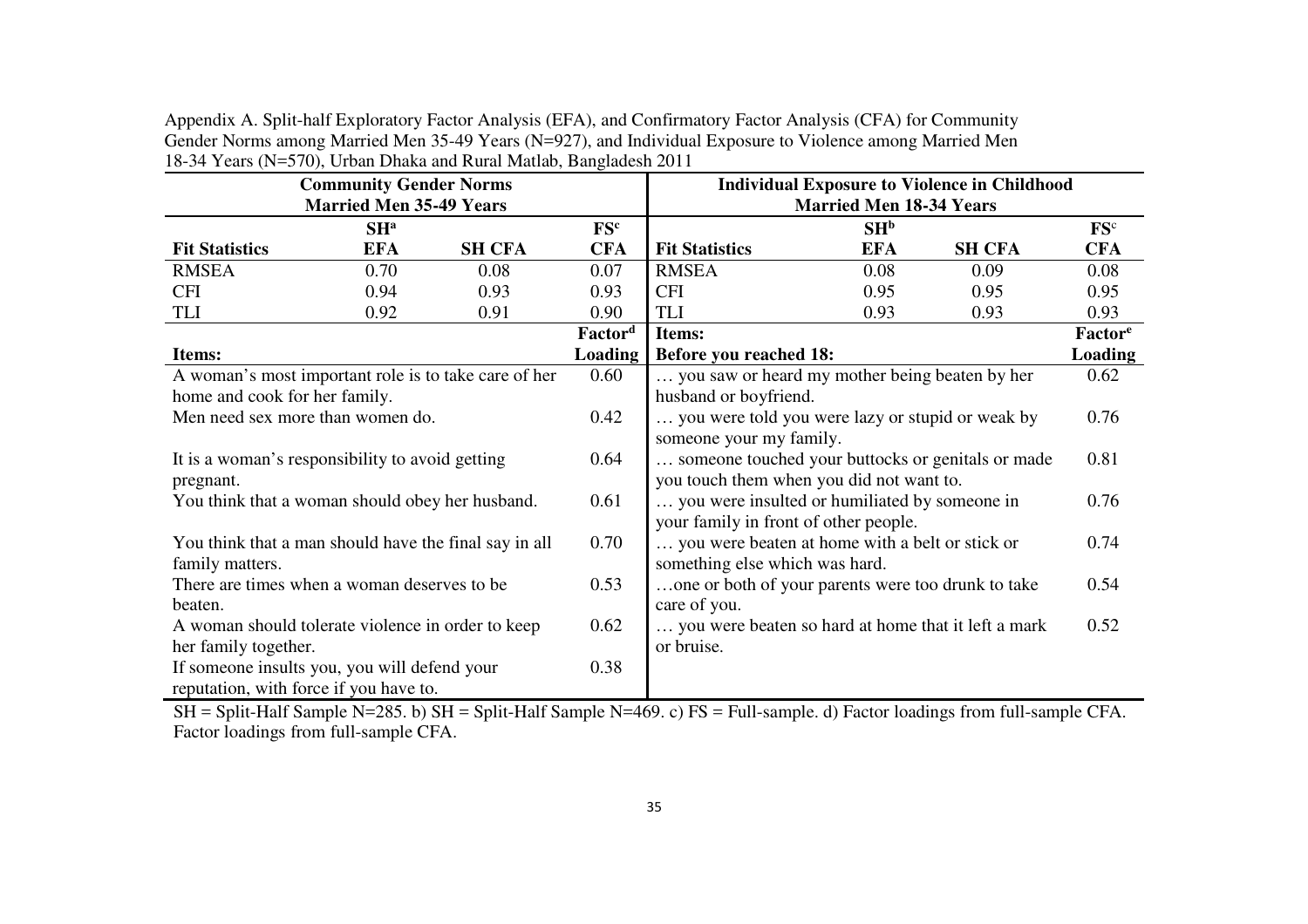| $\epsilon$ , $\epsilon$ , $\epsilon$ , $\epsilon$ , $\epsilon$ , $\epsilon$ , $\epsilon$ , $\epsilon$ , $\epsilon$ , $\epsilon$ , $\epsilon$ , $\epsilon$ , $\epsilon$ , $\epsilon$ , $\epsilon$ , $\epsilon$ , $\epsilon$ , $\epsilon$ , $\epsilon$ , $\epsilon$ , $\epsilon$ , $\epsilon$ , $\epsilon$ , $\epsilon$ , $\epsilon$ , $\epsilon$ , $\epsilon$ , $\epsilon$ , $\epsilon$ , $\epsilon$ , $\epsilon$ , $\epsilon$ | Model 1        | Model 2        | anaryoob for morabion or anterent control variable<br>Model 3 | Model 4        | Model 5        |
|-------------------------------------------------------------------------------------------------------------------------------------------------------------------------------------------------------------------------------------------------------------------------------------------------------------------------------------------------------------------------------------------------------------------------------|----------------|----------------|---------------------------------------------------------------|----------------|----------------|
|                                                                                                                                                                                                                                                                                                                                                                                                                               | Alcohol        | Islam          | Steady Work                                                   | Owns Home      | Owns TV        |
|                                                                                                                                                                                                                                                                                                                                                                                                                               | Consumption    | (ref. no)      | During Year                                                   | (ref. no)      | (ref. no)      |
|                                                                                                                                                                                                                                                                                                                                                                                                                               | (ref. none)    |                | (ref. no)                                                     |                |                |
| Gender-Equitable Attitudes (higher=more equitable                                                                                                                                                                                                                                                                                                                                                                             | $\hat{\gamma}$ | $\hat{\gamma}$ | $\hat{\gamma}$                                                | $\hat{\gamma}$ | $\hat{\gamma}$ |
| attitudes)                                                                                                                                                                                                                                                                                                                                                                                                                    | (SE)           | (SE)           | (SE)                                                          | (SE)           | (SE)           |
| Intercept ( $\hat{\gamma}_{00}$ )                                                                                                                                                                                                                                                                                                                                                                                             | 0.61           | 0.74           | 0.61                                                          | 0.61           | 0.62           |
|                                                                                                                                                                                                                                                                                                                                                                                                                               | $(0.06)$ ***   | $(0.11)$ ***   | $(0.06)$ ***                                                  | $(0.06)$ ***   | $(0.06)$ ***   |
| Community-Level Variables (Senior Men) <sup>a</sup>                                                                                                                                                                                                                                                                                                                                                                           |                |                |                                                               |                |                |
| Senior Men's Gender Norms count a, b ( $\hat{\gamma}_{01}$ )                                                                                                                                                                                                                                                                                                                                                                  | 0.19           | 0.18           | 0.19                                                          | 0.18           | 0.18           |
|                                                                                                                                                                                                                                                                                                                                                                                                                               | $(0.05)$ ***   | $(0.05)$ ***   | $(0.05)$ ***                                                  | $(0.05)$ ***   | $(0.05)$ ***   |
| Senior Men's Grades of Schooling a, b ( $\hat{\gamma}_{02}$ )                                                                                                                                                                                                                                                                                                                                                                 | 0.02           | 0.02           | 0.02                                                          | 0.02           | 0.02           |
|                                                                                                                                                                                                                                                                                                                                                                                                                               | (0.02)         | (0.02)         | (0.02)                                                        | (0.02)         | (0.02)         |
| Junior Men's Exposure to Violence count b,d $(\hat{\gamma}_{03})$                                                                                                                                                                                                                                                                                                                                                             | $-0.12$        | $-0.12$        | $-0.12$                                                       | $-0.12$        | $-0.12$        |
|                                                                                                                                                                                                                                                                                                                                                                                                                               | $(0.06)*$      | $(0.06)^*$     | $(0.06)^*$                                                    | $(0.06)*$      | $(0.06)*$      |
| Senior Men's Perpetration of Physical Intimate Partner                                                                                                                                                                                                                                                                                                                                                                        | 0.09           | 0.09           | 0.08                                                          | 0.08           | 0.07           |
| Violence count a,b $(\hat{\gamma}_{04})$                                                                                                                                                                                                                                                                                                                                                                                      | (0.07)         | (0.07)         | (0.07)                                                        | (0.07)         | (0.07)         |
| Individual-Level Variables (Junior Men)                                                                                                                                                                                                                                                                                                                                                                                       |                |                |                                                               |                |                |
| Exposure to Violence in Childhood count $c,d$ ( $\hat{\gamma}_{10}$ )                                                                                                                                                                                                                                                                                                                                                         | $-0.02$        | $-0.01$        | $-0.01$                                                       | $-0.01$        | $-0.01$        |
|                                                                                                                                                                                                                                                                                                                                                                                                                               | (0.02)         | (0.02)         | (0.02)                                                        | (0.02)         | (0.02)         |
| Perpetration of Physical Intimate Partner Violence count                                                                                                                                                                                                                                                                                                                                                                      | $-0.15$        | $-0.15$        | $-0.15$                                                       | $-0.15$        | $-0.14$        |
| $(\hat{\gamma}_{20})$                                                                                                                                                                                                                                                                                                                                                                                                         | $(0.03)$ ***   | $(0.03)$ ***   | $(0.03)$ ***                                                  | $(0.03)$ ***   | $(0.03)$ ***   |
| Control Variable $c,d$ ( $\hat{\gamma}_{30}$ )                                                                                                                                                                                                                                                                                                                                                                                | 0.21           | $-0.14$        | 0.32                                                          | $-0.10$        | 0.20           |
|                                                                                                                                                                                                                                                                                                                                                                                                                               | $(0.11)^*$     | (0.10)         | $(0.12)$ **                                                   | (0.07)         | $(0.07)$ **    |
| <b>Cross-Level Interaction</b>                                                                                                                                                                                                                                                                                                                                                                                                |                |                |                                                               |                |                |
| Exposure to Violence in Childhood count c,d X Senior                                                                                                                                                                                                                                                                                                                                                                          | 0.04           | 0.05           | 0.05                                                          | 0.05           | 0.04           |
| Men's Gender Norms count a,b $(\hat{\gamma}_{11})$                                                                                                                                                                                                                                                                                                                                                                            | $(0.02)*$      | $(0.02)*$      | $(0.02)$ **                                                   | $(0.02)$ **    | $(0.02)*$      |
| <b>Random Effects</b>                                                                                                                                                                                                                                                                                                                                                                                                         |                |                |                                                               |                |                |
| $\hat{\tau}$                                                                                                                                                                                                                                                                                                                                                                                                                  | 0.05           | 0.06           | 0.06                                                          | 0.05           | 0.05           |
| (SE)                                                                                                                                                                                                                                                                                                                                                                                                                          | $(-0.02)$      | $(-0.02)$      | $(-0.02)$                                                     | $(-0.02)$      | $(-0.02)$      |

Appendix B. Multilevel Poisson Models for the Log Rate of Agreement with Gender-Equitable Statements, Married Men 18 – 34 Years (N = 570), Urban Dhaka and Rural Matlab, Bangladesh, 2011. Sensitivity analyses for inclusion of different control variables.

 **<sup>a</sup>**Married men 35–49 years. **b** Variable is grand-mean centered. c Married men 18-34 years. **d** Variable is group-mean centered. Note: †  $p < 0.10.$  \*  $p < 0.05.$  \*\*  $p < 0.01.$  \*\*\*  $p < 0.01.$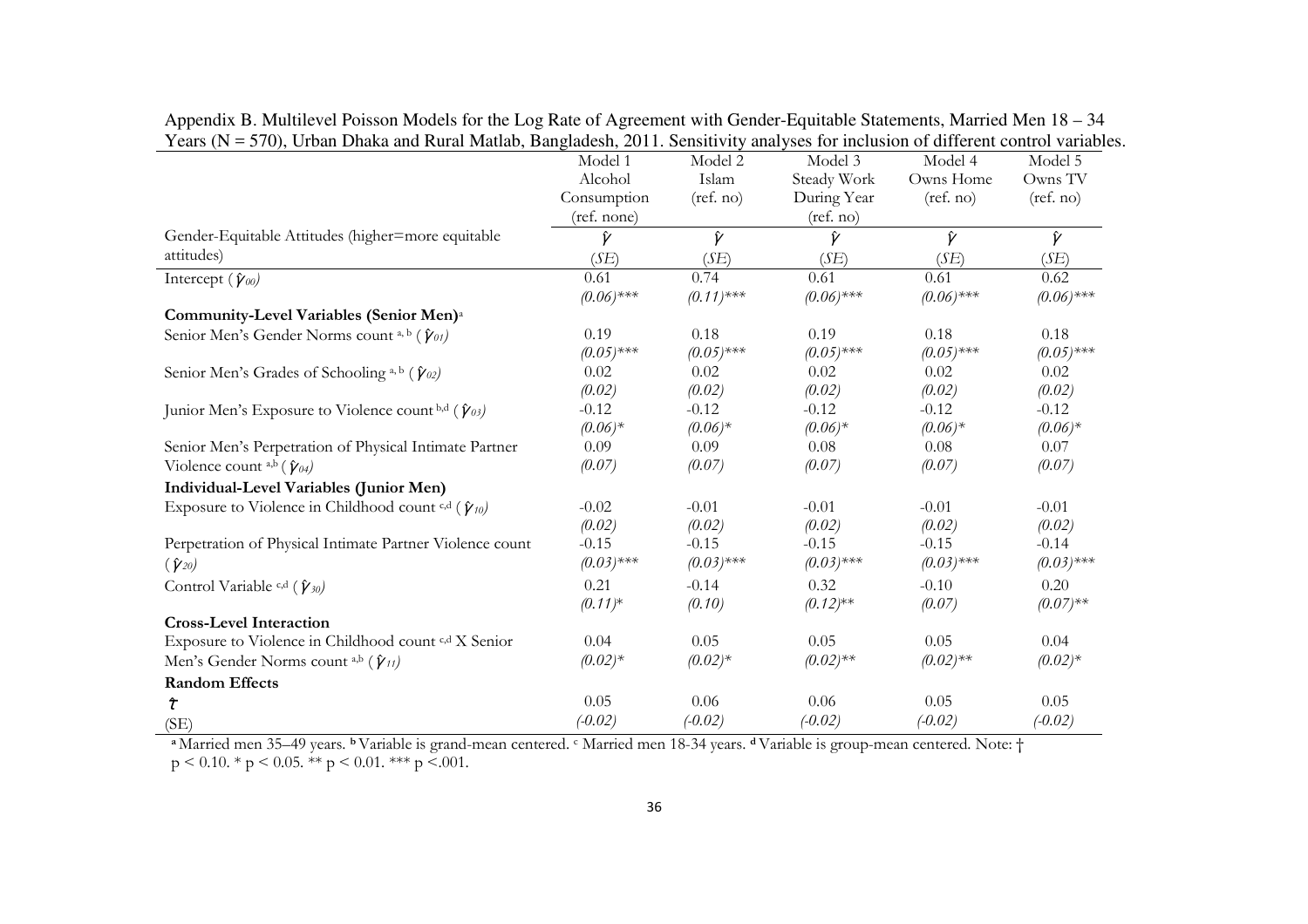|  |  | Appendix B. Continued |
|--|--|-----------------------|
|--|--|-----------------------|

|                                                                     | Model 6        | Model 7        | Model 8        | Model 9        |
|---------------------------------------------------------------------|----------------|----------------|----------------|----------------|
|                                                                     | Mean No.       | Mean Age       | Mean Age of    | Important      |
|                                                                     | Children       | of Spouse      | Respondent     | Male in Life   |
|                                                                     |                |                |                | (ref. no)      |
| Gender-Equitable Attitudes (higher=more equitable                   | $\hat{\gamma}$ | $\hat{\gamma}$ | $\hat{\gamma}$ | $\hat{\gamma}$ |
| attitudes)                                                          | (SE)           | (SE)           | (SE)           | (SE)           |
| Intercept $(\hat{\gamma}_{00})$                                     | 0.57           | 0.65           | 0.70           | 0.61           |
|                                                                     | $(0.06)$ ***   | $(0.07)$ ***   | $(0.08)$ ***   | $(0.06)$ ***   |
| Community-Level Variables (Senior Men) <sup>a</sup>                 |                |                |                |                |
| Senior Men's Gender Norms count a, b $(\hat{\gamma}_{01})$          | 0.19           | 0.19           | 0.18           | 0.18           |
|                                                                     | $(0.05)$ ***   | $(0.05)$ ***   | $(0.05)$ ***   | $(0.05)$ ***   |
| Senior Men's Grades of Schooling a, b ( $\hat{\gamma}_{02}$ )       | 0.02           | 0.02           | 0.02           | 0.02           |
|                                                                     | (0.02)         | (0.02)         | (0.02)         | (0.02)         |
| Junior Men's Exposure to Violence count b,d $(\hat{\gamma}_{03})$   | $-0.11$        | $-0.13$        | $-0.13$        | $-0.12$        |
|                                                                     | $(0.06)*$      | $(0.06)^*$     | $(0.06)*$      | (0.06)         |
| Senior Men's Perpetration of Physical Intimate Partner              | 0.08           | 0.08           | 0.08           | 0.08           |
| Violence count a,b $(\hat{\gamma}_{04})$                            | (0.07)         | (0.07)         | (0.07)         | (0.07)         |
| Individual-Level Variables (Junior Men)                             |                |                |                |                |
| Exposure to Violence in Childhood count c,d ( $\hat{\gamma}_{10}$ ) | $-0.02$        | $-0.01$        | $-0.01$        | $-0.02$        |
|                                                                     | (0.02)         | (0.02)         | (0.02)         | (0.02)         |
| Perpetration of Physical Intimate Partner Violence count            | $-0.13$        | $-0.15$        | $-0.15$        | $-0.14$        |
| $(\hat{\gamma}_{20})$                                               | $(0.03)$ ***   | $(0.03)$ ***   | $(0.03)$ ***   | $(0.03)$ ***   |
| Control Variable $c,d$ ( $\hat{\gamma}_{30}$ )                      | $-0.07$        | 0.01           | 0.01           | 0.16           |
|                                                                     | $(0.03)*$      | (0.01)         | $(0.01)$ †     | $(0.08)*$      |
| <b>Cross-Level Interaction</b>                                      |                |                |                |                |
| Exposure to Violence in Childhood count <sup>c,d</sup> X Senior     | 0.04           | 0.05           | 0.05           | 0.04           |
| Men's Gender Norms count a,b $(\hat{\gamma}_{11})$                  | $(0.02)*$      | $(0.02)$ **    | $(0.02)$ **    | (0.02)         |
| <b>Random Effects</b>                                               |                |                |                |                |
| $\hat{\tau}$                                                        | 0.05           | 0.06           | 0.06           | 0.05           |
| (SE)                                                                | $(-0.02)$      | $(-0.02)$      | $(-0.02)$      | $(-0.02)$      |
|                                                                     |                |                |                |                |

 **<sup>a</sup>**Married men 35–49 years. **b** Variable is grand-mean centered. c Married men 18-34 years. **d** Variable is group-mean centered. Note:  $\dagger p < 0.10$ . \*  $p < 0.05$ . \*\*  $p < 0.01$ . \*\*\*  $p < .001$ .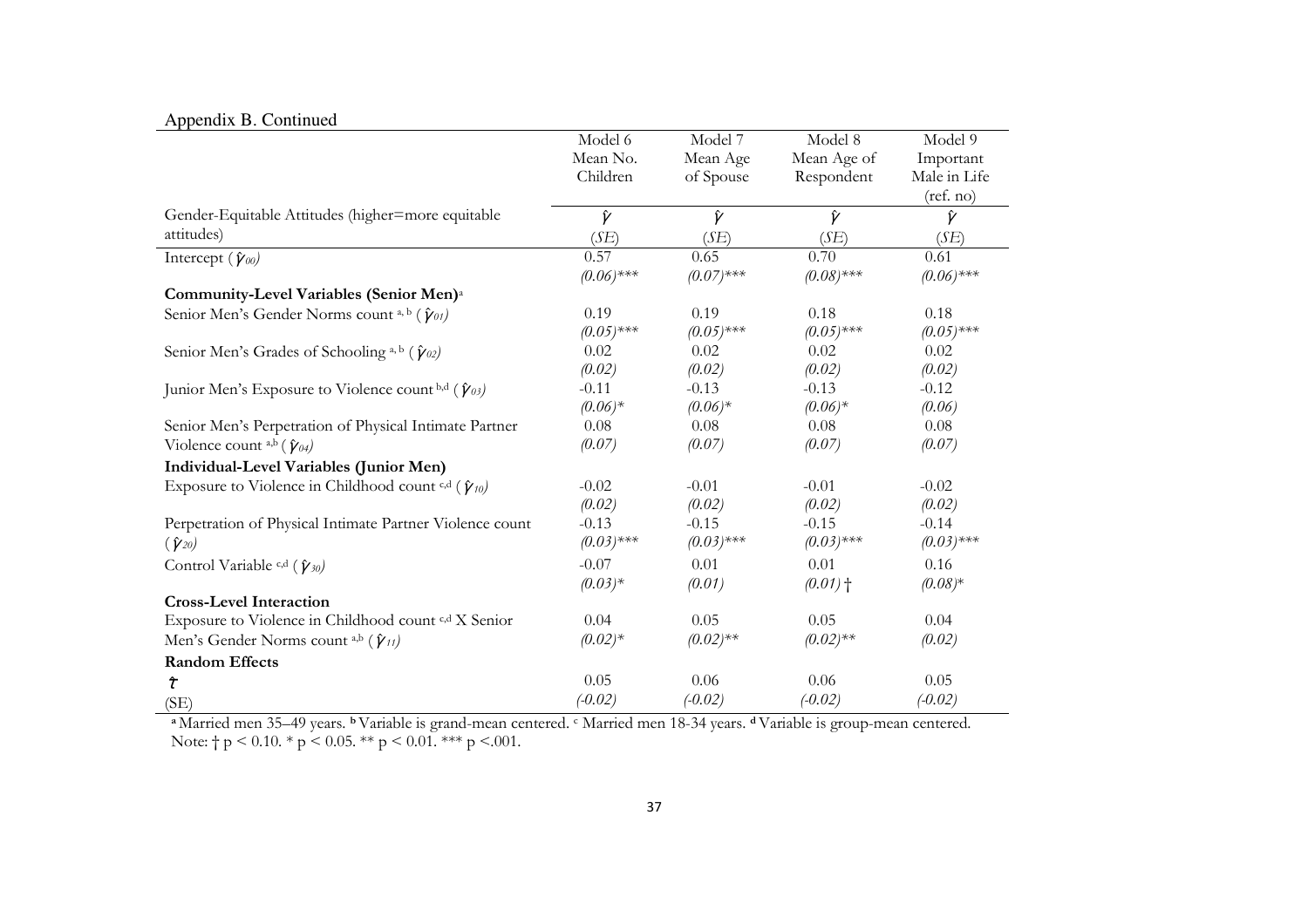| $\sim$ card $\sim$<br>Croan Dinana and Ivaria matrice, Danguacon, 2011. Denotivity anaryoco for incresion of unferent control variable | Model 1        | Model 2        | Model 3        | Model 4        | Model 5        |
|----------------------------------------------------------------------------------------------------------------------------------------|----------------|----------------|----------------|----------------|----------------|
|                                                                                                                                        | Alcohol        | Islam          | Steady Work    | Owns Home      | Owns TV        |
|                                                                                                                                        | Consumption    | (ref. no)      | During Year    | (ref. no)      | (ref. no)      |
|                                                                                                                                        | (ref. none)    |                | (ref. no)      |                |                |
| Controlling Behavior in Marriage (higher=more agreement                                                                                | $\hat{\gamma}$ | $\hat{\gamma}$ | $\hat{\gamma}$ | $\hat{\gamma}$ | $\hat{\gamma}$ |
| with CB)                                                                                                                               | (SE)           | (SE)           | (SE)           | (SE)           | (SE)           |
| Intercept $(\hat{\gamma}_{00})$                                                                                                        | 1.43           | 1.29           | 1.43           | 1.43           | 1.43           |
|                                                                                                                                        | $(0.04)$ ***   | $(0.08)$ ***   | $(0.04)$ ***   | $(0.04)$ ***   | $(0.04)$ ***   |
| Community-Level Variables (Senior Men) <sup>a</sup>                                                                                    |                |                |                |                |                |
| Senior Men's Gender Norms count a, b $(\hat{\gamma}_{01})$                                                                             | $-0.13$        | $-0.13$        | $-0.13$        | $-0.13$        | $-0.14$        |
|                                                                                                                                        | $(0.03)$ ***   | $(0.03)$ ***   | $(0.03)$ ***   | $(0.03)$ ***   | $(0.03)$ ***   |
| Senior Men's Grades of Schooling a, b $(\hat{\gamma}_{02})$                                                                            | 0.01           | 0.01           | 0.02           | 0.01           | 0.02           |
|                                                                                                                                        | (0.01)         | (0.01)         | (0.01)         | (0.01)         | (0.01)         |
| Junior Men's Exposure to Violence count b,d $(\hat{\gamma}_{03})$                                                                      | 0.04           | 0.03           | 0.04           | 0.04           | 0.03           |
|                                                                                                                                        | (0.04)         | (0.03)         | (0.04)         | (0.04)         | (0.04)         |
| Senior Men's Perpetration of Physical Intimate Partner                                                                                 | 0.02           | 0.02           | 0.02           | 0.03           | 0.03           |
| Violence count <sup>a,b</sup> ( $\hat{\gamma}_{04}$ )                                                                                  | (0.04)         | (0.04)         | (0.04)         | (0.04)         | (0.04)         |
| Individual-Level Variables (Junior Men)                                                                                                |                |                |                |                |                |
| Exposure to Violence in Childhood count <sup>c,d</sup> ( $\hat{\gamma}_{10}$ )                                                         | 0.02           | 0.03           | 0.02           | 0.03           | 0.03           |
|                                                                                                                                        | $(0.01)$ †     | $(0.01)$ †     | $(0.01)$ †     | $(0.01)$ †     | $(0.01)$ †     |
| Perpetration of Physical Intimate Partner Violence count                                                                               | 0.00           | 0.00           | 0.00           | 0.00           | 0.00           |
| $(\hat{\gamma}_{20})$                                                                                                                  | (0.02)         | (0.02)         | (0.02)         | (0.02)         | (0.02)         |
| Control Variable $c,d$ ( $\hat{\gamma}_{30}$ )                                                                                         | 0.03           | 0.15           | 0.01           | 0.10           | $-0.06$        |
|                                                                                                                                        | (0.09)         | $(0.08)$ †     | (0.08)         | $(0.05)$ †     | (0.05)         |
| <b>Random Effects</b>                                                                                                                  |                |                |                |                |                |
| $\hat{\tau}$                                                                                                                           | 0.01           | 0.01           | 0.01           | 0.01           | 0.01           |
| (SE)                                                                                                                                   | $(-0.01)$      | $(-0.01)$      | $(-0.01)$      | $(-0.01)$      | $(-0.01)$      |

Appendix C. Multilevel Poisson Models for the Log Rate of Agreement with Controlling Behavior Statements, Married Men 18 – 34 Years (N = 570), Urban Dhaka and Rural Matlab, Bangladesh, 2011. Sensitivity analyses for inclusion of different control variables.

**<sup>a</sup>**Married men 35–49 years. **b** Variable is a grand-mean centered. **c** Variable is group-mean centered. d Married men 18-34.

Note:  $\dagger p < 0.10.$  \*  $p < 0.05.$  \*\*  $p < 0.01.$  \*\*\*  $p < .001.$